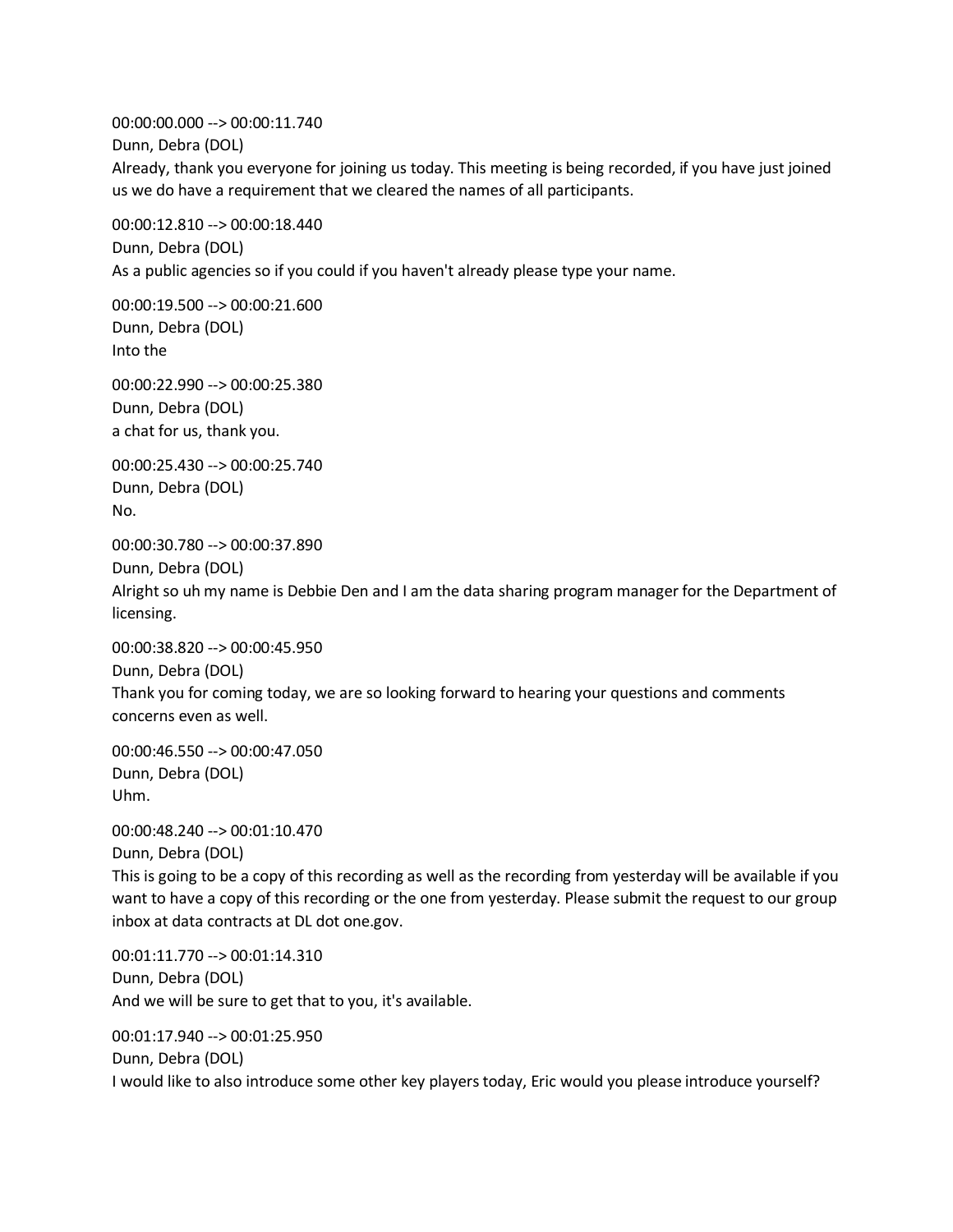00:01:28.680 --> 00:01:36.220 Shields, Eric (DOL) Hi everyone, Eric Shields, the compliance manager here with the data sharing program. You'll be hearing more from you later. Thank you.

00:01:37.040 --> 00:01:38.970 Dunn, Debra (DOL) Thank you Eric James.

00:01:41.790 --> 00:01:46.230 Messer, James (DOL) Hi James Messer I'm the contracts, manager in the data management for us.

00:01:47.910 --> 00:02:03.850 Dunn, Debra (DOL)

Thank you. James James is relatively new to our program for those of you who remember Matt Lewin. He is still within our division. He is just starting. A new data stewardship program for our agency and James is our new contracts manager.

00:01:48.400 --> 00:01:49.420 Messer, James (DOL) Thank you.

00:02:05.540 --> 00:02:09.450 Dunn, Debra (DOL) And I'm sure you'll be hearing a lot more from him and the.

00:02:10.780 --> 00:02:13.750 Dunn, Debra (DOL) Years to come and Alex.

00:02:18.000 --> 00:02:24.580 Beaulac, Alex (DOL) Hello good morning. Everybody I am Alex Bullock. I'm the admin assistant to Fred way the performance and accountability director.

00:02:26.700 --> 00:02:31.940 Dunn, Debra (DOL) Thank you. Alex Alex is gonna play a key role for us today and capturing all questions and comments.

00:02:33.020 --> 00:02:38.220 Dunn, Debra (DOL) So that we can develop a frequently asked question.

00:02:38.960 --> 00:02:40.480 Dunn, Debra (DOL) And send it out to you.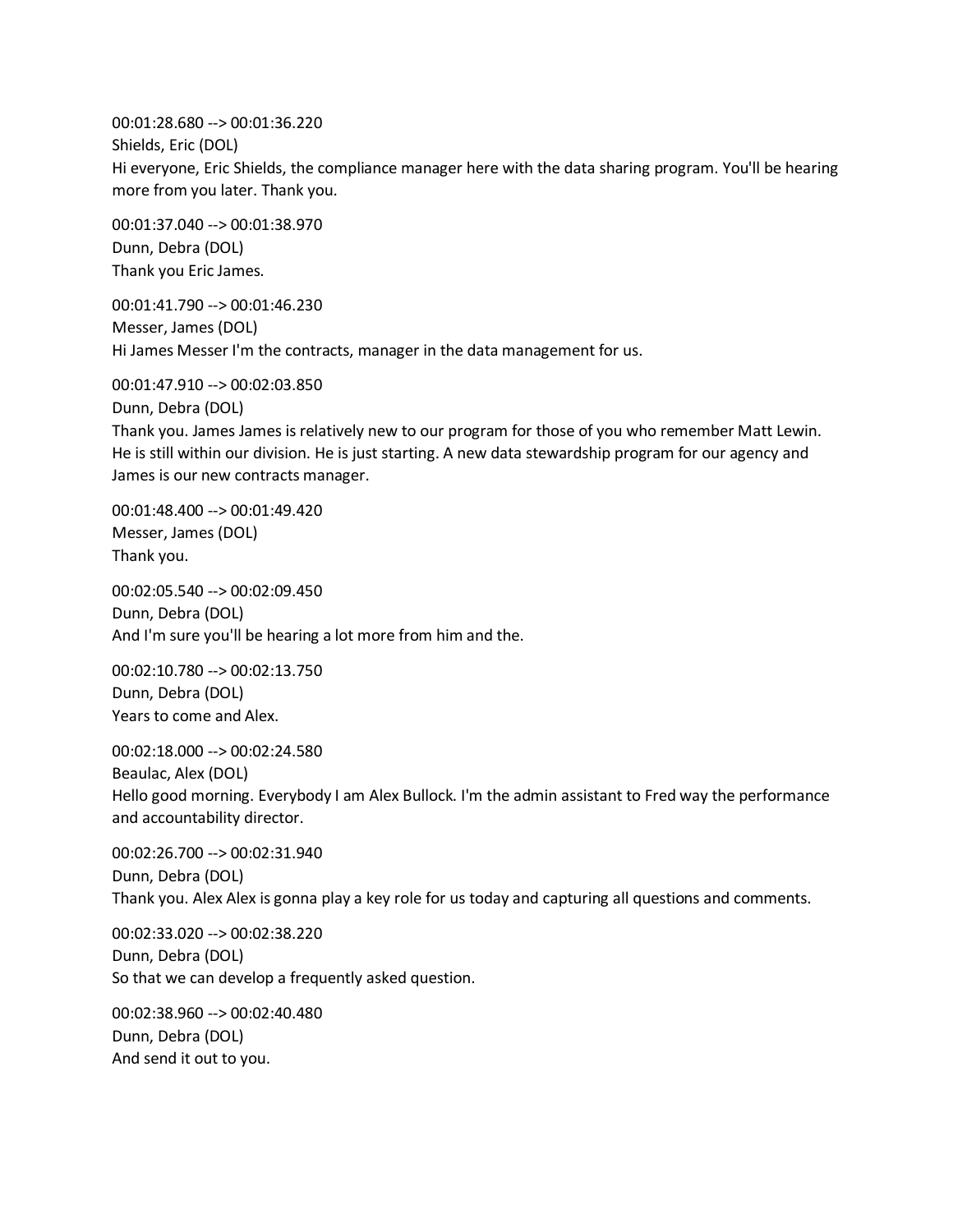00:02:40.530 --> 00:02:41.920 Dunn, Debra (DOL) To come.

00:02:43.370 --> 00:02:52.370

Dunn, Debra (DOL) That would include responses from comments questions that we received in yesterday's webinar. Today's webinar and anything that's submitted to our group in my inbox is.

00:02:53.810 --> 00:03:11.380

Dunn, Debra (DOL)

Our agenda today, we've already gone through welcome and introductions, but we will go over also brief well. I should probably should introduce my cat. I've tried to get rid of her a few Times Now and she just keeps jumping absolute. She seems to just settle down here. So hopefully, she won't be too disruptive.

00:03:12.630 --> 00:03:27.660 Dunn, Debra (DOL) Oh, I made it offended or OK, so we'll give a short discussion of rulemaking in Washington, known as Washington administrative codes or wax. We'll talk about at a high level, the contract template.

00:03:28.320 --> 00:03:31.940 Dunn, Debra (DOL) And uh included in that just changes.

00:03:32.550 --> 00:03:38.680 Dunn, Debra (DOL) Uh to the compliance documents we will spend the bulk of their time on.

00:03:39.390 --> 00:03:42.960 Dunn, Debra (DOL) Uh allowing questions and answers.

00:03:43.680 --> 00:03:46.730 Dunn, Debra (DOL) And then James will have some closing comments.

00:03:47.660 --> 00:03:51.510 Dunn, Debra (DOL) Uhm, including next steps and that kind of thing.

00:03:54.750 --> 00:04:03.300 Dunn, Debra (DOL) Eric can we go on to the necklace year. Thank you so this all started with substitute House Bill 5152.

00:04:04.100 --> 00:04:13.730 Dunn, Debra (DOL) It created a couple of new statutes for us. It's specific to the Department of licensing and the the main one is is 4622.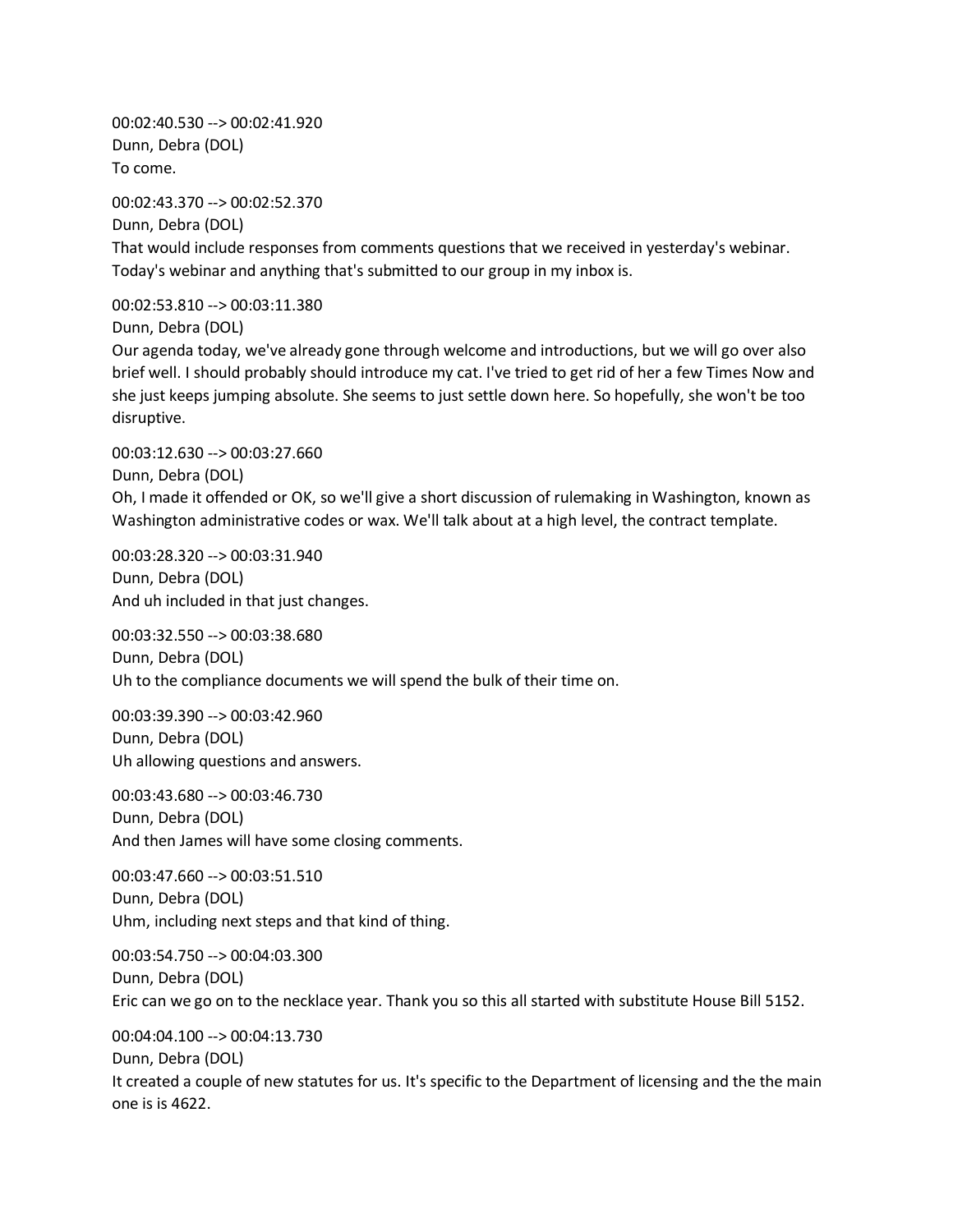00:04:14.500 --> 00:04:18.320 Dunn, Debra (DOL) 010 and then there's a few others.

00:04:18.820 --> 00:04:19.500 Dunn, Debra (DOL) Uhm.

00:04:20.280 --> 00:04:25.680 Dunn, Debra (DOL) And with definitions. I would encourage you if you haven't already to go out and look at these new statutes or the bill.

00:04:26.630 --> 00:04:34.710 Dunn, Debra (DOL) Uh it also updates some of our permissible uses and other statutes as well so be aware of that.

00:04:35.420 --> 00:04:36.010 Dunn, Debra (DOL) Uhm.

00:04:37.270 --> 00:04:38.500 Dunn, Debra (DOL) Let's see what else.

00:04:40.720 --> 00:04:41.980 Dunn, Debra (DOL) The UM.

00:04:45.290 --> 00:04:58.950

Dunn, Debra (DOL)

The bill itself does have some requirements for DOL when contracting for data and it also gives deal well the authority to.

00:04:59.060 --> 00:05:15.590

Dunn, Debra (DOL)

Uh make other contract requirements as needed, and so that's kind of precipitated the update to our contract template as well as the rulemaking process that we are currently in the law actually went into effect in July.

00:05:16.740 --> 00:05:25.610 Dunn, Debra (DOL) But we are anticipating that both the administrative rules or wax and the new contracts will be effective.

00:05:26.290 --> 00:05:40.530 Dunn, Debra (DOL) Come November first if everything goes smoothly and so this is the first time we've actually gotten stakeholder input. We've never done rulemaking before related to our data sharing so.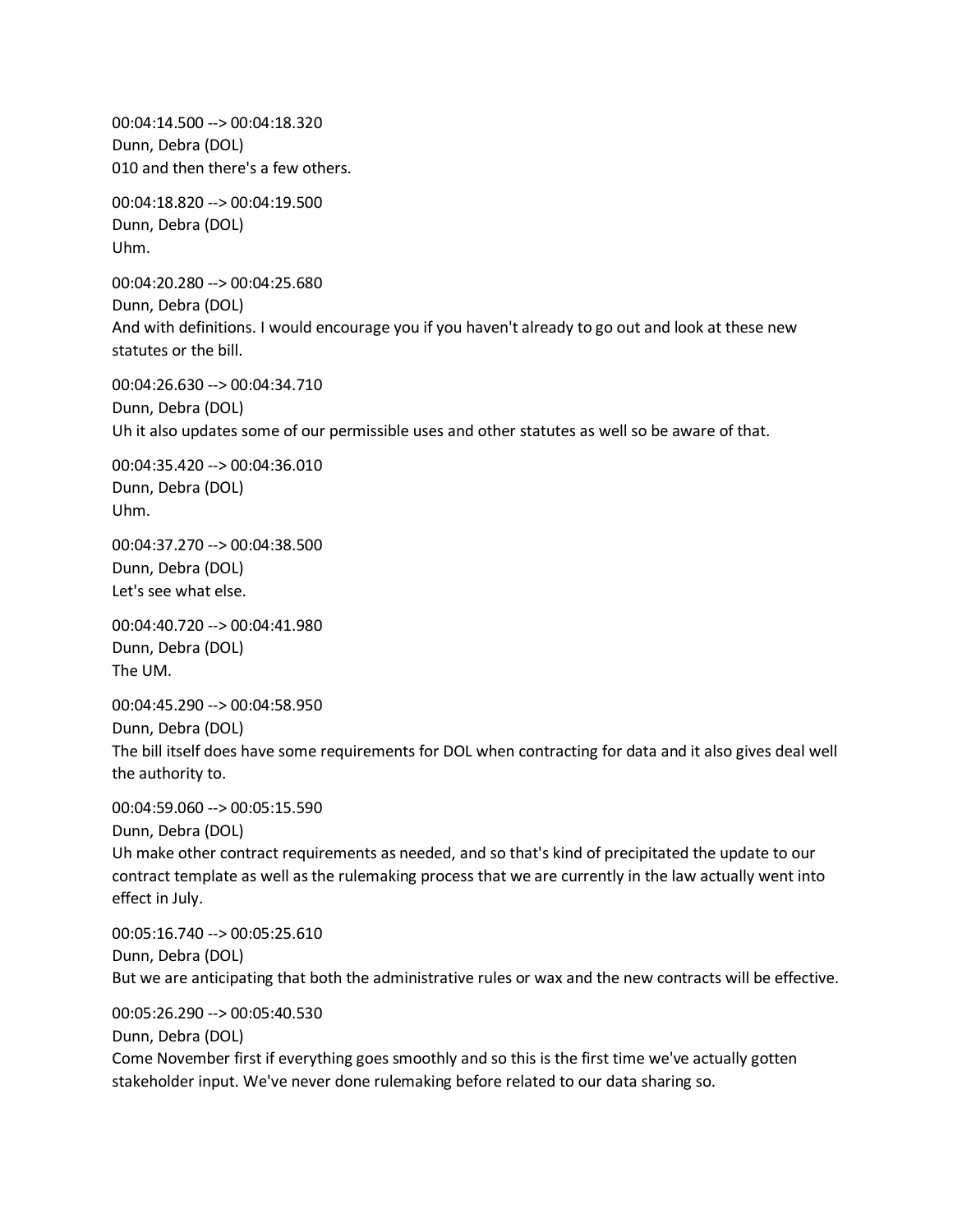00:05:40.580 --> 00:05:40.810 Dunn, Debra (DOL) So.

00:05:42.720 --> 00:05:45.630 Dunn, Debra (DOL) The the stakeholder input is a.

00:05:46.670 --> 00:05:47.610 Dunn, Debra (DOL) Built in

00:05:48.540 --> 00:05:53.580 Dunn, Debra (DOL) processes to our rulemaking, but this is also the first time that we've gotten this broad.

00:05:53.640 --> 00:05:58.720 Dunn, Debra (DOL) Yeah, stakeholder input on our contract template so.

00:06:00.420 --> 00:06:04.150 Dunn, Debra (DOL) We're really kind of exciting to excited to do that.

00:06:06.350 --> 00:06:17.740 Dunn, Debra (DOL) We're asking you to refer to the wax document that we sent out as well as the contract template for all the major changes the contract itself had a major rewrite.

00:06:18.710 --> 00:06:32.180 Dunn, Debra (DOL) And although a lot of the requirements are the intent of the requirements didn't actually change for your feedback. We're asking that you provide us feedback on.

00:06:32.900 --> 00:06:58.520

Dunn, Debra (DOL)

Clarity that you might need some questions that we didn't answer or address in the contract or whack or if it seems like one of the requirements for example, is overly burdensome or something like that. We ask that you provide us at feedback when you do, especially when you send it to our group email box please.

00:06:59.260 --> 00:06:59.950 Dunn, Debra (DOL) Uhm.

00:07:01.400 --> 00:07:11.470

Dunn, Debra (DOL)

Provide the section number and claws if you are proposing alternative language that would be helpful help us understand your position.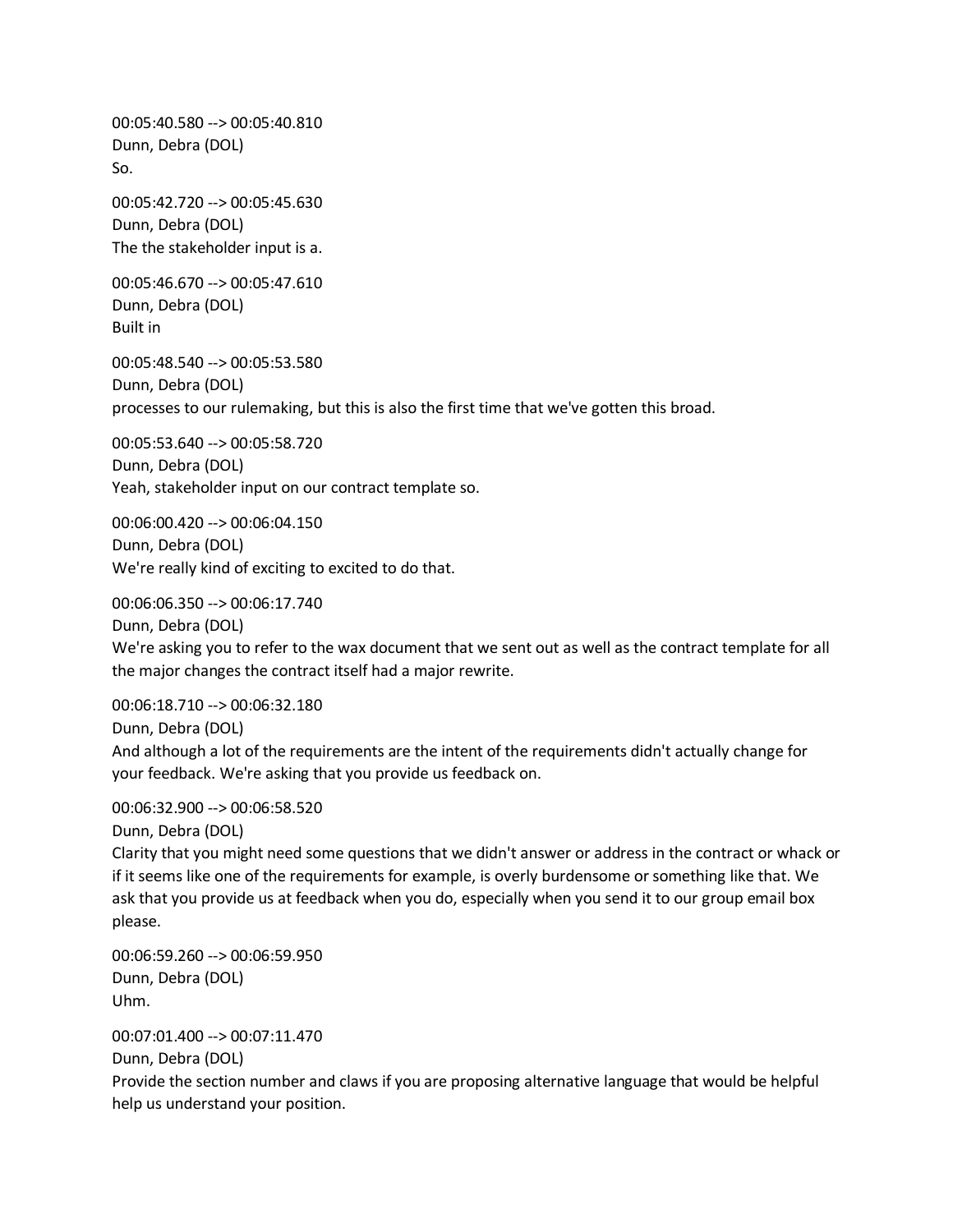00:07:12.440 --> 00:07:27.830

Dunn, Debra (DOL)

Uh and likewise we hope that you will understand try to understand our position in those documents that we provided we did. There's a table for each one saying in the right hand column? What our intent was for that clause.

00:07:28.480 --> 00:07:39.830 Dunn, Debra (DOL) Uh we are trying to balance the UM privacy and the protection of our residents personal information with business needs and it's uh.

00:07:40.320 --> 00:07:50.070 Dunn, Debra (DOL) A delicate balancing act and so your information that you provide us to help us understand your position.

00:07:50.760 --> 00:08:10.400 Dunn, Debra (DOL)

Uh why perhaps that what we're requiring is not feasible or feasible on the time frame. That kind of thing, so that we can try to be responsive to that as well. We realize that deal or Washington state is probably.

00:08:10.880 --> 00:08:25.350

Dunn, Debra (DOL)

Come in a lot of instances ahead of other states on requiring data security audits and permissible use audits that type of thing and so we're already. I think more burdensome than some other states.

00:08:25.850 --> 00:08:30.210 Dunn, Debra (DOL) I'm still trying to do that balance so thank you.

00:08:30.850 --> 00:08:37.480 Dunn, Debra (DOL) And as a result of this these webinars and the questions that we receive.

00:08:38.390 --> 00:08:48.250 Dunn, Debra (DOL) And in our group Inboxes. We will be developing a frequently asked question and distributing that out, and as updates.

00:08:49.120 --> 00:09:02.210 Dunn, Debra (DOL) Come out, we will be distributing those they will be distributed to contract managers and 24. East services to the administrator of the of the account.

00:09:07.330 --> 00:09:09.790 Dunn, Debra (DOL) Eric I think we can go on to the next slide.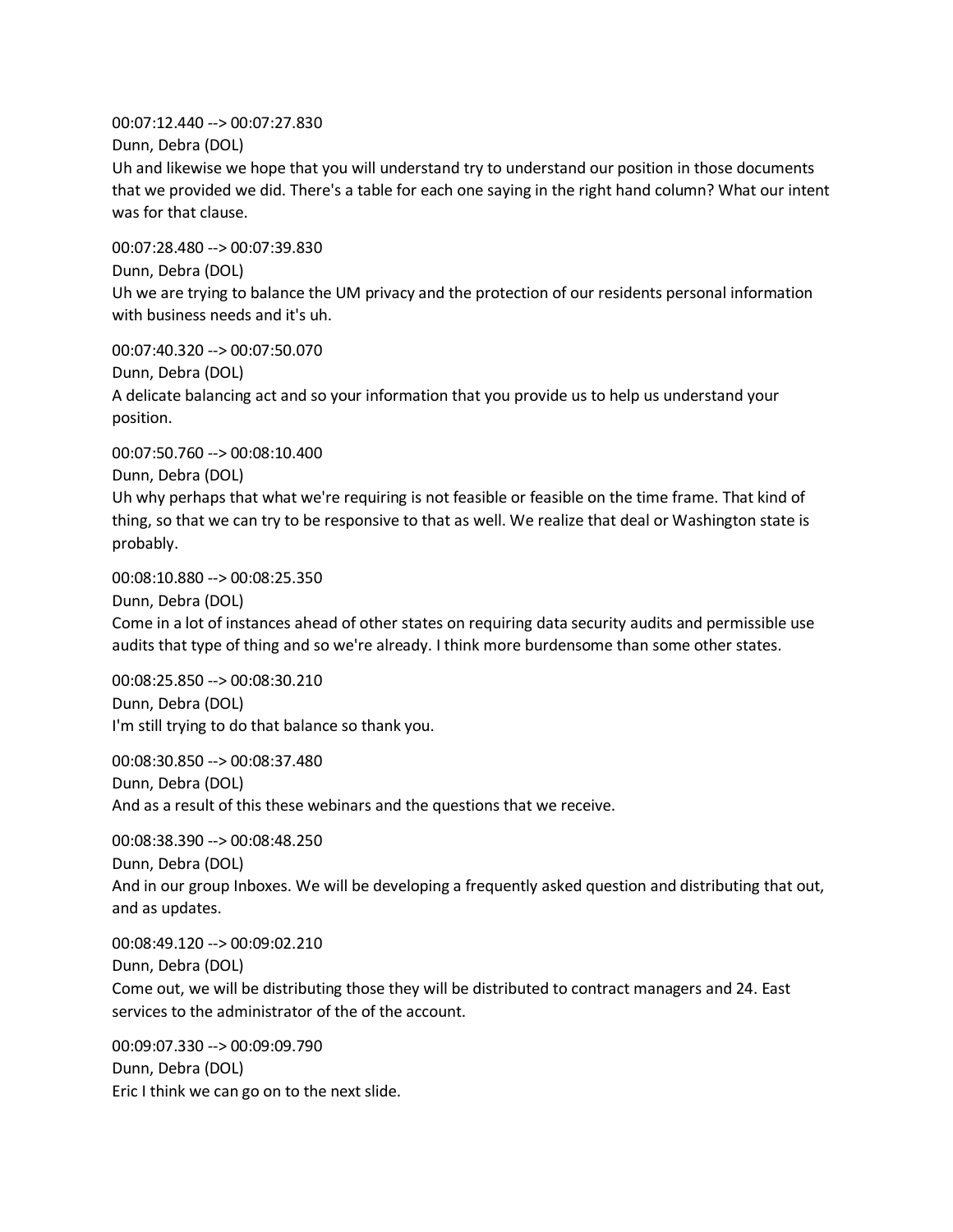00:09:11.810 --> 00:09:12.630 Dunn, Debra (DOL) So.

00:09:15.370 --> 00:09:16.450 Dunn, Debra (DOL) Generally.

00:09:17.080 --> 00:09:19.930 Dunn, Debra (DOL) Uh for rulemaking we've got the law.

00:09:20.690 --> 00:09:49.960

Dunn, Debra (DOL)

Uh, which the Legislature passes of course, then the agencies are giving rulemaking authority and we use the rule, making authority to codify and kind of fill in the gaps to help implement the law and at a high level identify the processes and procedures for which DL will share protected personal information that is a new term and I will go over that here in a minute.

00:09:50.950 --> 00:09:58.140 Dunn, Debra (DOL) And so as it relates to our legislation substitute Bill 5152.

00:09:59.170 --> 00:09:59.840 Dunn, Debra (DOL) Uh.

00:10:00.460 --> 00:10:01.290 Dunn, Debra (DOL) Please.

00:10:02.100 --> 00:10:14.590 Dunn, Debra (DOL) Uhm again referred to that material of and the wax that we provided you of the sections. There are some sections pertaining to those who get data directly from us.

00:10:15.280 --> 00:10:22.760 Dunn, Debra (DOL) And their requirements to Cascade down contract requirements if you are passing on data etc.

00:10:27.880 --> 00:10:28.990 Dunn, Debra (DOL) Next, thank you.

00:10:30.080 --> 00:10:36.770 Dunn, Debra (DOL) There are a couple of things in the WAC, that I do kind of want to go over 'cause. They're a little bit confusing.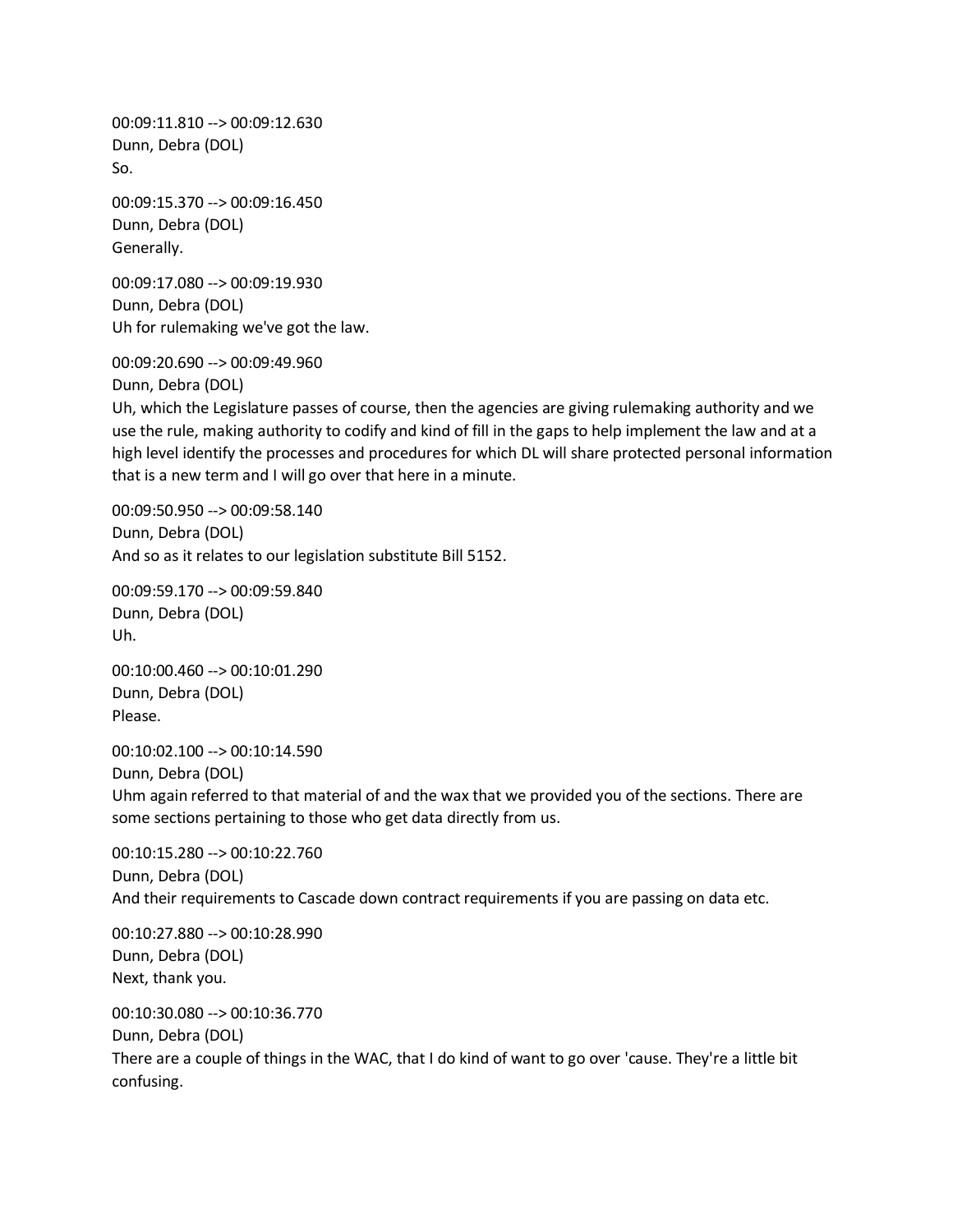00:10:37.370 --> 00:10:43.990 Dunn, Debra (DOL) I think maybe for those of those are just used to the contract. We have 21 definitions. I believe it is in the back right now.

00:10:45.790 --> 00:10:59.470 Dunn, Debra (DOL) We put them in Wack instead of contracts, so that we have consistency across every contract. Everybody speaking in the same language and at times. We've had people trying to negotiate different terms that kind of thing.

00:11:01.050 --> 00:11:05.270 Dunn, Debra (DOL) But it's really important that everybody is playing on the same playing field.

00:11:06.760 --> 00:11:21.050 Dunn, Debra (DOL) That part of the definitions is the term protected personal information. I believe there's definitions for both personal information and identity information. In fact, they identity information. I believe is in the GCW now.

00:11:22.110 --> 00:11:30.960 Dunn, Debra (DOL) And so our term protected personal information is the combination of both it means both of those things together.

00:11:33.440 --> 00:11:37.210 Dunn, Debra (DOL) And it just makes it a little easier in the.

00:11:38.340 --> 00:11:41.220 Dunn, Debra (DOL) End the contract just to say.

00:11:42.010 --> 00:11:46.440 Dunn, Debra (DOL) Protected personal information instead of personal information and identity information so.

00:11:47.560 --> 00:11:52.330 Dunn, Debra (DOL) I'm just trying to streamline things a little bit. We do have a new term customer.

00:11:53.170 --> 00:11:54.470 Dunn, Debra (DOL) Uh we

00:11:55.630 --> 00:12:10.390 Dunn, Debra (DOL)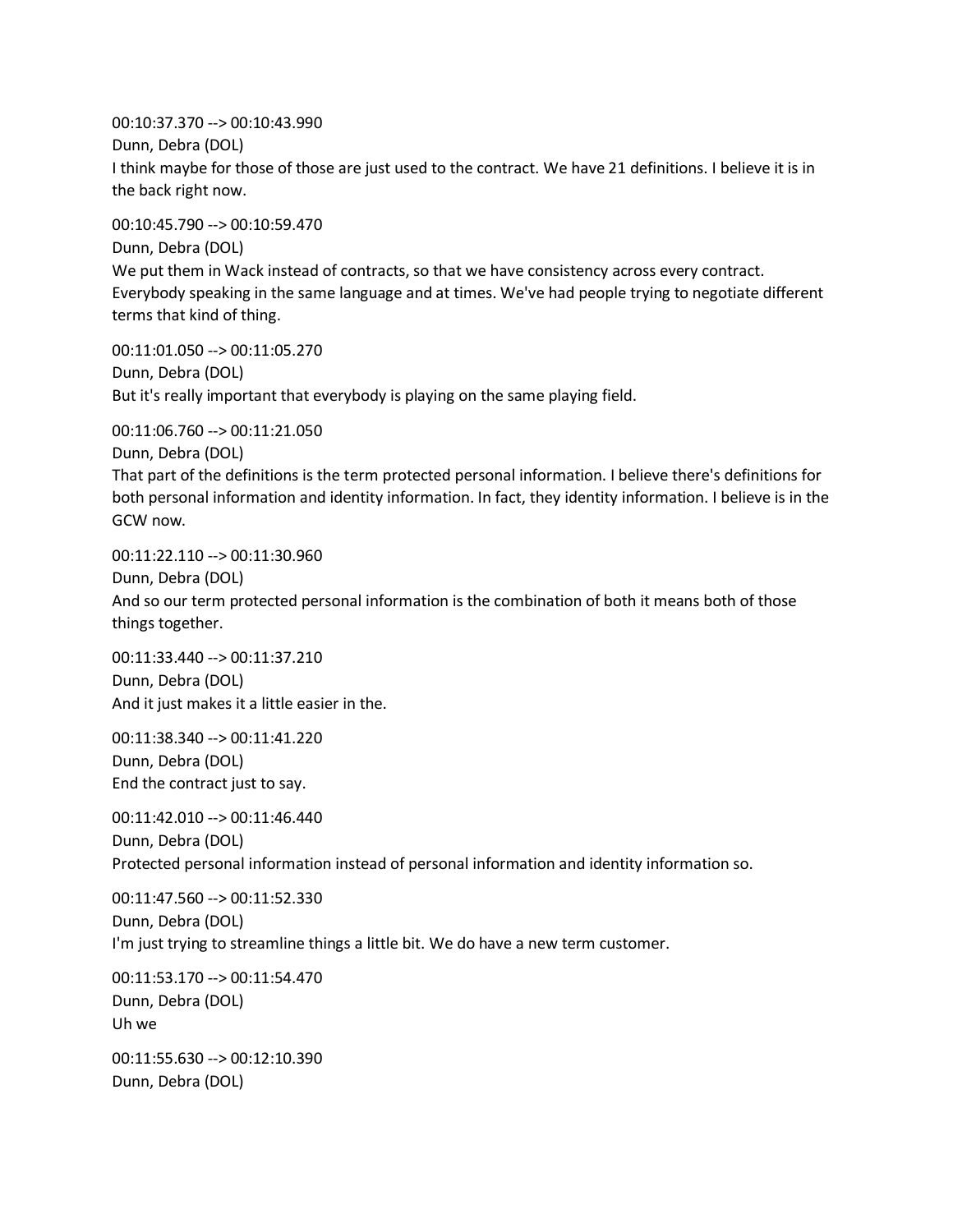many of you were probably already used to the term sub recipient those are the folks who get the data handed over to them. So we might have like a data broker who gives the data to a sub recipient.

00:12:12.100 --> 00:12:14.920 Dunn, Debra (DOL) And then the sub recipient processes the data.

00:12:15.570 --> 00:12:19.260 Dunn, Debra (DOL) We do have some scenarios where the recipient.

00:12:20.320 --> 00:12:26.310 Dunn, Debra (DOL) Request the data on behalf of for example, a city for parking.

00:12:27.080 --> 00:12:27.770 Dunn, Debra (DOL) Uhm.

00:12:28.550 --> 00:12:38.960 Dunn, Debra (DOL) Enforcement but that company does not give the personal information to that jurisdiction or the municipality, they keep it and they process it on their behalf.

00:12:39.650 --> 00:12:44.120 Dunn, Debra (DOL) So the reason we're asking we've included the term customer.

00:12:44.650 --> 00:12:58.780 Dunn, Debra (DOL) Uhm as those who get the benefit of the processing of the data but don't actually get the data is because we feel like our customers have a right to know our residents have a right to know.

00:13:00.040 --> 00:13:14.740 Dunn, Debra (DOL) Who's getting their data and what it is being used for and so you'll see our new requirement along with our sub recipient list that we will also be asking who are the customers are that are benefiting from the processing of their data.

00:13:17.100 --> 00:13:22.810 Dunn, Debra (DOL) Come with this, let me also explain just before I move on to this chart here.

00:13:23.280 --> 00:13:25.180 Dunn, Debra (DOL) Come with the legislation.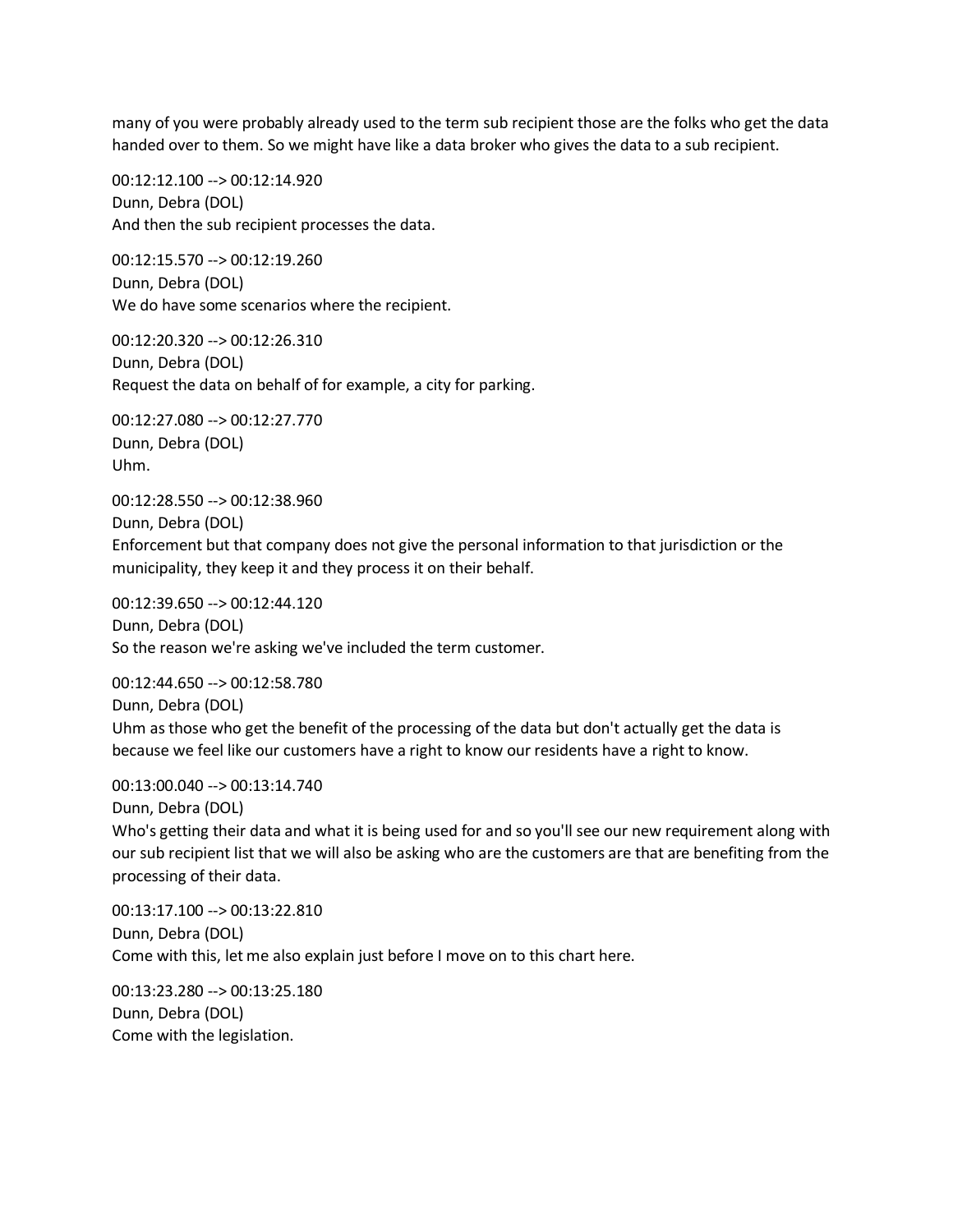00:13:26.210 --> 00:13:29.750 Dunn, Debra (DOL) Previously, the law allowed for an agent.

00:13:31.310 --> 00:13:39.700 Dunn, Debra (DOL) Now we can allow multiple agents and we've kind of already used that as a practice but now he could legally do it? Yeah.

00:13:40.730 --> 00:13:48.880 Dunn, Debra (DOL) But so this scenario might be bobs pizza hires and employment agency to come.

00:13:49.560 --> 00:14:05.220 Dunn, Debra (DOL) Hire and manage their drivers that would be a first agent and then that agent that employment agency turns around and uses a data broker to pull the record on their behalf that would be a second agent.

00:14:06.160 --> 00:14:07.510 Dunn, Debra (DOL) And so uhm.

00:14:08.890 --> 00:14:14.330 Dunn, Debra (DOL) So we allowing for that cascading of down through very agent various agents.

00:14:15.240 --> 00:14:19.790 Dunn, Debra (DOL) So recipient has meant always come.

00:14:20.420 --> 00:14:47.270 Dunn, Debra (DOL)

That, it is the entity that gets the data directly from DOL. It could stop right there. They take it. They process it for themselves. Many of our E services customers are that and by E services. I mean, our daps. Diaz contracted plates surge driver record request abandoned vehicle reporting. Those these services where you log directly into DL system and request, the data.

00:14:48.410 --> 00:14:56.310 Dunn, Debra (DOL) And many of those are recipients and that's it or requests or because the request. There can be it so uh recipient could be both.

00:14:57.460 --> 00:14:58.810 Dunn, Debra (DOL) Uh and agent.

00:14:59.410 --> 00:15:00.430 Dunn, Debra (DOL) And the requester.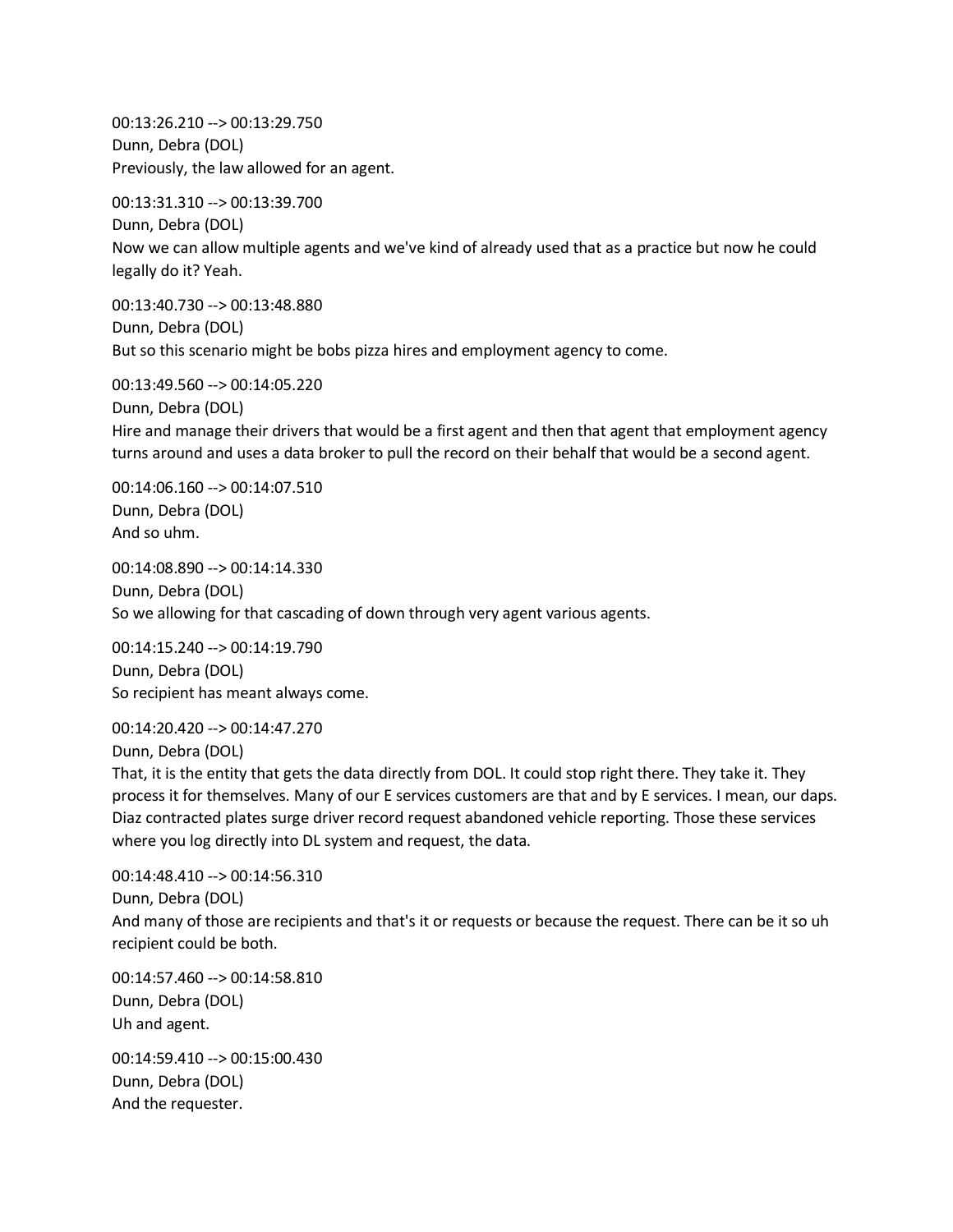00:15:01.760 --> 00:15:05.760 Dunn, Debra (DOL) Subrecipients those who get the data passed down to them.

00:15:06.620 --> 00:15:12.240 Dunn, Debra (DOL) Uh it as it Cascades down can be an agent. They could also be the request are so it stops there.

00:15:14.270 --> 00:15:17.560 Dunn, Debra (DOL) Agents can be recipients and subrecipients.

00:15:19.410 --> 00:15:26.110 Dunn, Debra (DOL) But the not necessarily not a requester because an agent is an acting on behalf of the requester.

00:15:27.390 --> 00:15:34.640 Dunn, Debra (DOL) And the request here is the person who basically has the permissible use for the data for the company that has the basic.

00:15:35.270 --> 00:15:48.710 Dunn, Debra (DOL) Permissible use so that the request originates basically with them. It can be an agent. It can be a sub recipient and it can be a sub recipient, it's a little confusing but, hopefully this.

00:15:50.490 --> 00:15:58.710 Dunn, Debra (DOL) Little chart will help you as you read the contract and our draft wax to kind of understand the nuances.

00:16:06.670 --> 00:16:07.340 Dunn, Debra (DOL) OK.

00:16:08.470 --> 00:16:12.350 Dunn, Debra (DOL) So let me just kind of go over our contract template.

00:16:13.190 --> 00:16:14.520 Dunn, Debra (DOL) At this point.

00:16:14.600 --> 00:16:25.700

Dunn, Debra (DOL)

Come early one we're gonna use this contract template for everyone in the past, we've had multiple contract templates and.

00:16:25.790 --> 00:16:48.690 Dunn, Debra (DOL)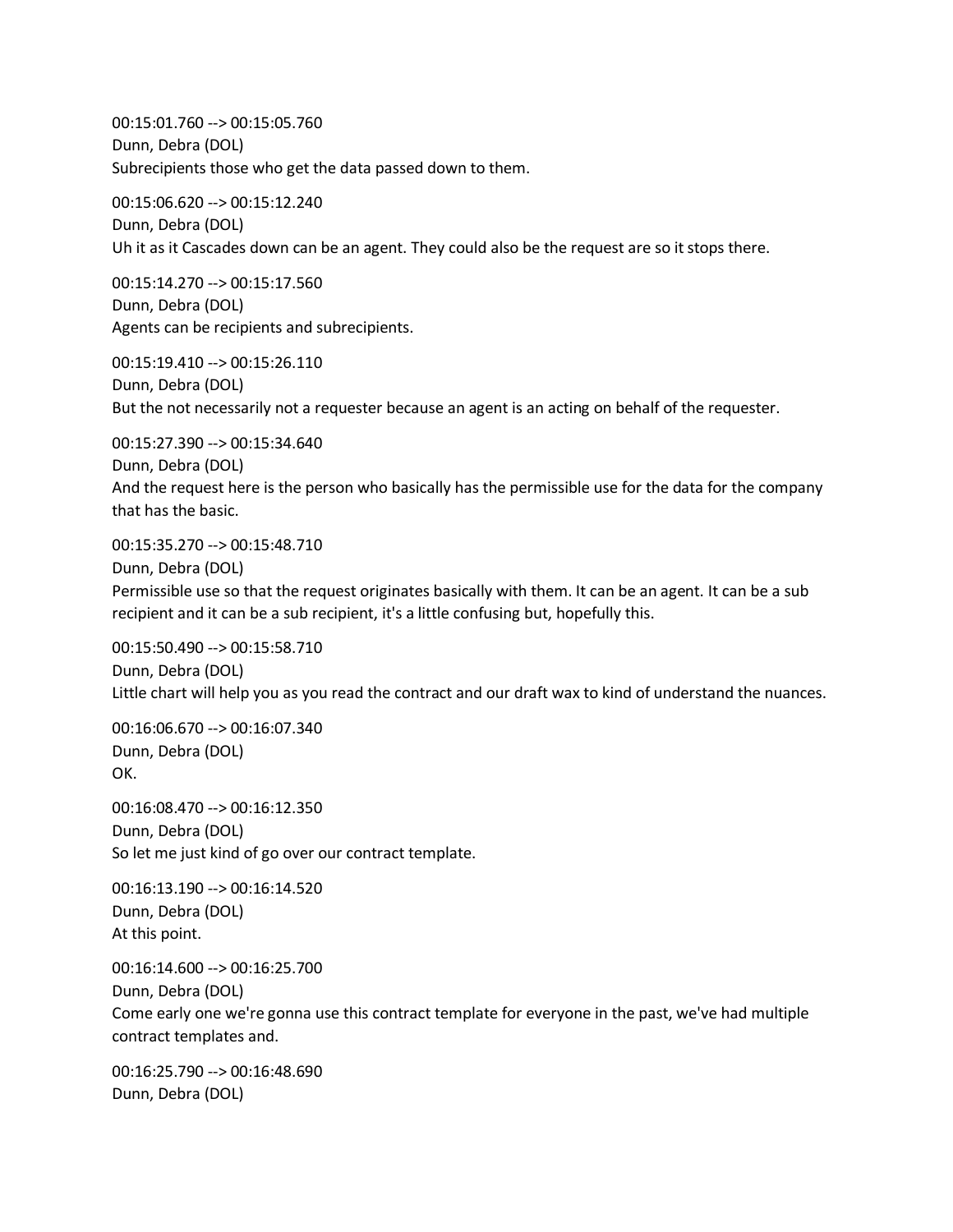Uh you know a we've heard feedback that it's not necessarily fair when entities are being held to different terms and conditions or requirements and so this template is meant to be used for everyone. As you go through it, you'll see our notate take this out if they're not getting personal information that kind of thing.

00:16:50.030 --> 00:17:01.690 Dunn, Debra (DOL) We will not be negotiating contracts with anyone so this is your opportunity to provide us feedback get clarity ask questions.

Dunn, Debra (DOL) And Informis, where you know you feel it. It's overly burdensome help us understand that kind of thing, so that when we finalize this template. It is good to go.

00:17:17.700 --> 00:17:43.340

00:17:02.810 --> 00:17:14.940

Dunn, Debra (DOL)

You will see that in the country well, OK, so before I go on the terms and conditions that are specific to a particular data service like vehicle owner data or driver record data. All of that now has been moved in to the data licensing statement. So our contracts. You will notice or shifted around a bit the terms and conditions have moved a bit.

00:17:44.450 --> 00:18:00.480

Dunn, Debra (DOL)

Payment for example, is in the data licensing statement because by law. We have to charge different fees for the different types of data or there might be a different payment process so that for example, will also be in that particular data licensing statement.

00:18:03.390 --> 00:18:20.500

Dunn, Debra (DOL)

Those dated licensing statements will also be tailored. In fact, the whole contract will be tailored based on the entity and the permissible use for example, governmental entities may have slightly different terms and conditions than.

00:18:21.060 --> 00:18:21.890 Dunn, Debra (DOL) Uhm.

00:18:22.720 --> 00:18:29.330 Dunn, Debra (DOL) A private sector for example, those state agencies that with our within the state SGN.

00:18:31.070 --> 00:18:36.880 Dunn, Debra (DOL) I hope that's a decrement everybody knows 'cause it's the acronym just slipped me Eric SG.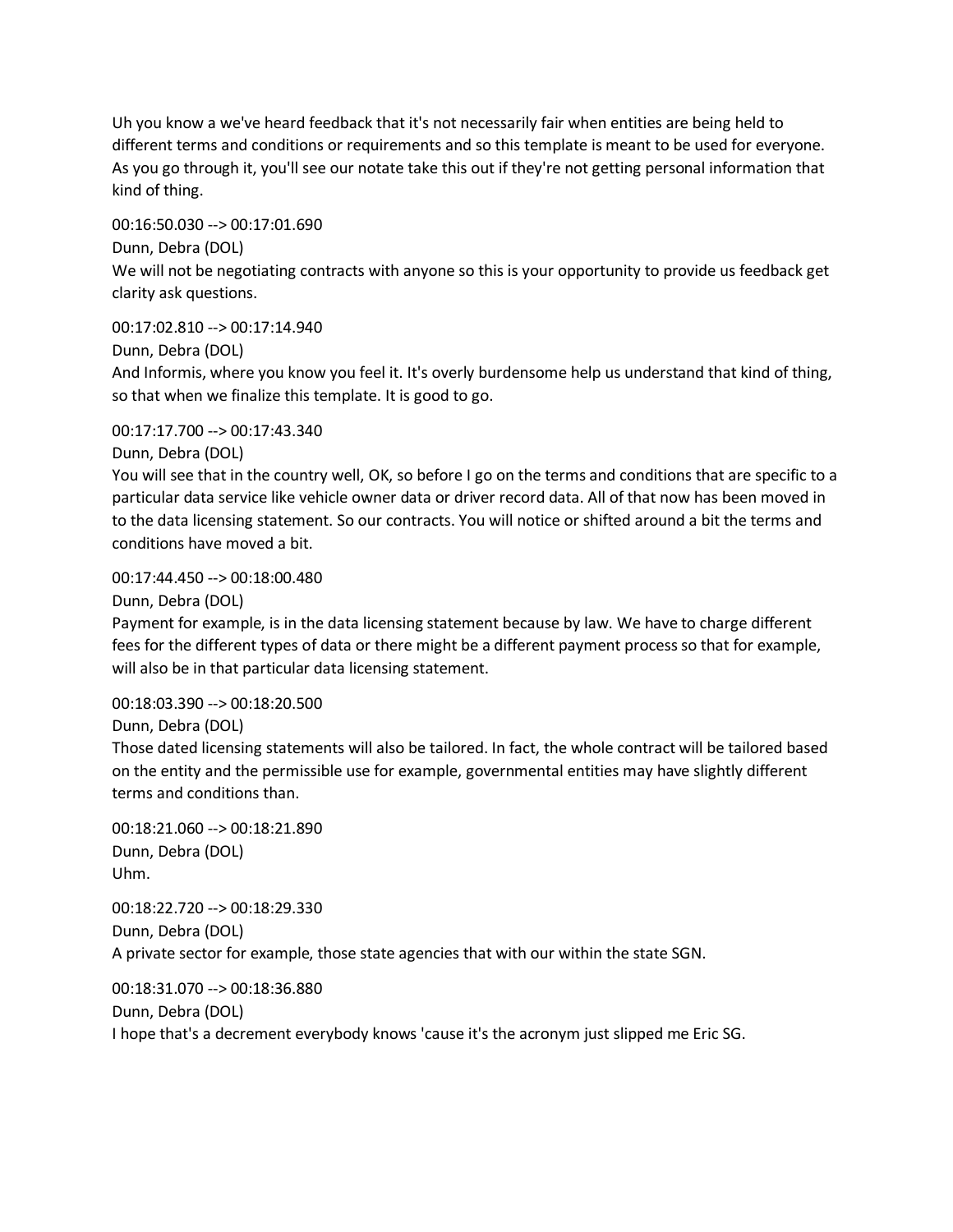00:18:36.000 --> 00:18:37.840 Shields, Eric (DOL) State government network.

00:18:38.150 --> 00:18:46.560

Dunn, Debra (DOL) Thank you in state government network. They're already behind our firewall and so their data security requirements might be slightly different.

00:18:50.550 --> 00:18:51.210 Dunn, Debra (DOL) Uhm.

00:18:52.210 --> 00:19:05.310 Dunn, Debra (DOL) Let's see so there is a major rewrite. We were not able to because of this we weren't able to do a crosswalk to everything I encourage you to read it all, and submit your questions again.

00:19:06.320 --> 00:19:13.500 Dunn, Debra (DOL) The intent of many of those clauses have not changed, but as we've performed audits.

00:19:14.240 --> 00:19:29.210

Dunn, Debra (DOL)

As we've had questions from customers. We realize that we may not have been as clear or as detailed as we needed to be about what our expectations are so you know the each clause. I think was rewritten at least a little bit.

00:19:31.120 --> 00:19:40.310 Dunn, Debra (DOL) There are though, even though our intent was not to make a lot of major changes. There are a few changes that I do want to make you aware of.

00:19:42.340 --> 00:19:49.960 Dunn, Debra (DOL) One is that we will likely be requiring sorry but cyber liability insurance on a scaled approach.

00:19:50.780 --> 00:19:52.890 Dunn, Debra (DOL) And what I mean by that is.

00:19:52.940 --> 00:20:02.690 Dunn, Debra (DOL) As uh depending on how many records you receive from DOL. You may or may not be required to have cyber liability insurance.

00:20:03.710 --> 00:20:07.420 Dunn, Debra (DOL) And we are still working on this, the UM.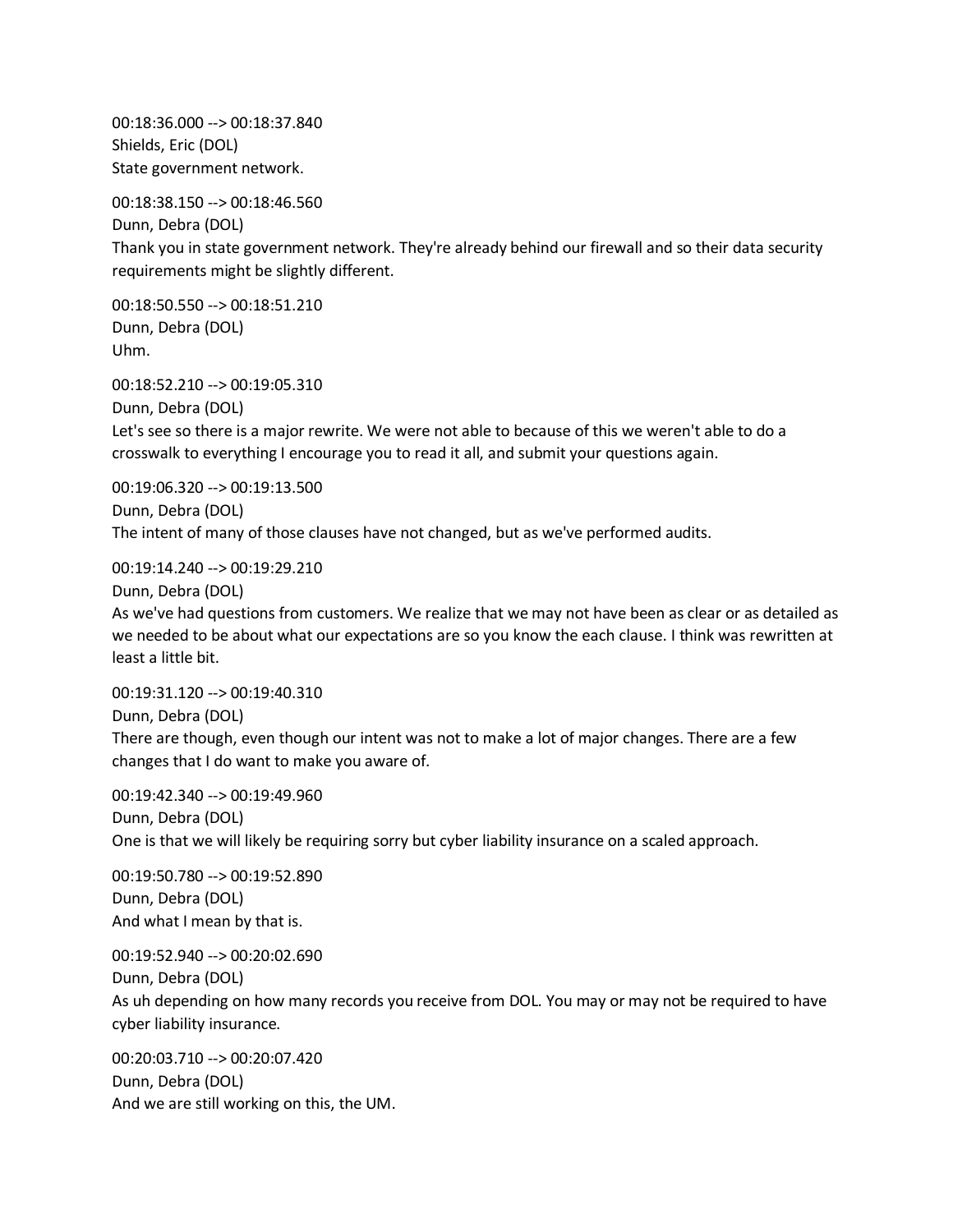00:20:09.620 --> 00:20:29.440 Dunn, Debra (DOL)

Most I think of our small businesses will not be required to have the cyber liability insurance 'cause. They just don't get that many records, especially our Youth Services customers, though some of our youth service. Customers are heavy users of the system so they may be required, so it'll be on a sliding scale.

00:20:31.140 --> 00:20:41.330 Dunn, Debra (DOL) Uh and we like I said, We're still working on that scale that we're also looking at some possible mitigation factors that might reduce your requirement.

00:20:41.990 --> 00:20:56.770

Dunn, Debra (DOL)

To have the insurance or a certain level of insurance so for example, if you have recently gone through a data security audit with us and there are no deficiencies or the deficiencies have been corrected.

00:20:57.340 --> 00:21:02.190 Dunn, Debra (DOL) Uh it's possible that maybe you wouldn't be required to have as much.

00:21:03.250 --> 00:21:15.160

Dunn, Debra (DOL)

Cyber liability insurance we are still working on all of those mitigating factors as well as what the scale would look like as well as the contract clause so.

00:21:15.310 --> 00:21:35.570

Dunn, Debra (DOL)

Uh we will share that information as soon as it's ready for prime time currently in the contract template is the old clause and we have made note in that template that that clause will be changing. I just don't have that information for you, I will share it as soon as I can to get stakeholder input.

00:21:41.600 --> 00:21:55.630

Dunn, Debra (DOL)

Let's see another change is mini some of you already do this, especially on the driver record side is you tell us who your sub recipient is and what are the permissible uses?

00:21:56.420 --> 00:22:28.040

Dunn, Debra (DOL)

This will be a requirement in the future. I I anticipate that it will go live on November first our systems will be updated to require that if you are giving the data to somebody else. You provide us at sub recipient name and the permissible use. Many of you have multiple permissible uses on your account. So we need to know which one. It is and we're doing this because again we believe that Washington residents have a right to know.

00:22:28.620 --> 00:22:57.950

Dunn, Debra (DOL)

Uh, who's using their debit data and why and a lot of times they may see the data brokers names that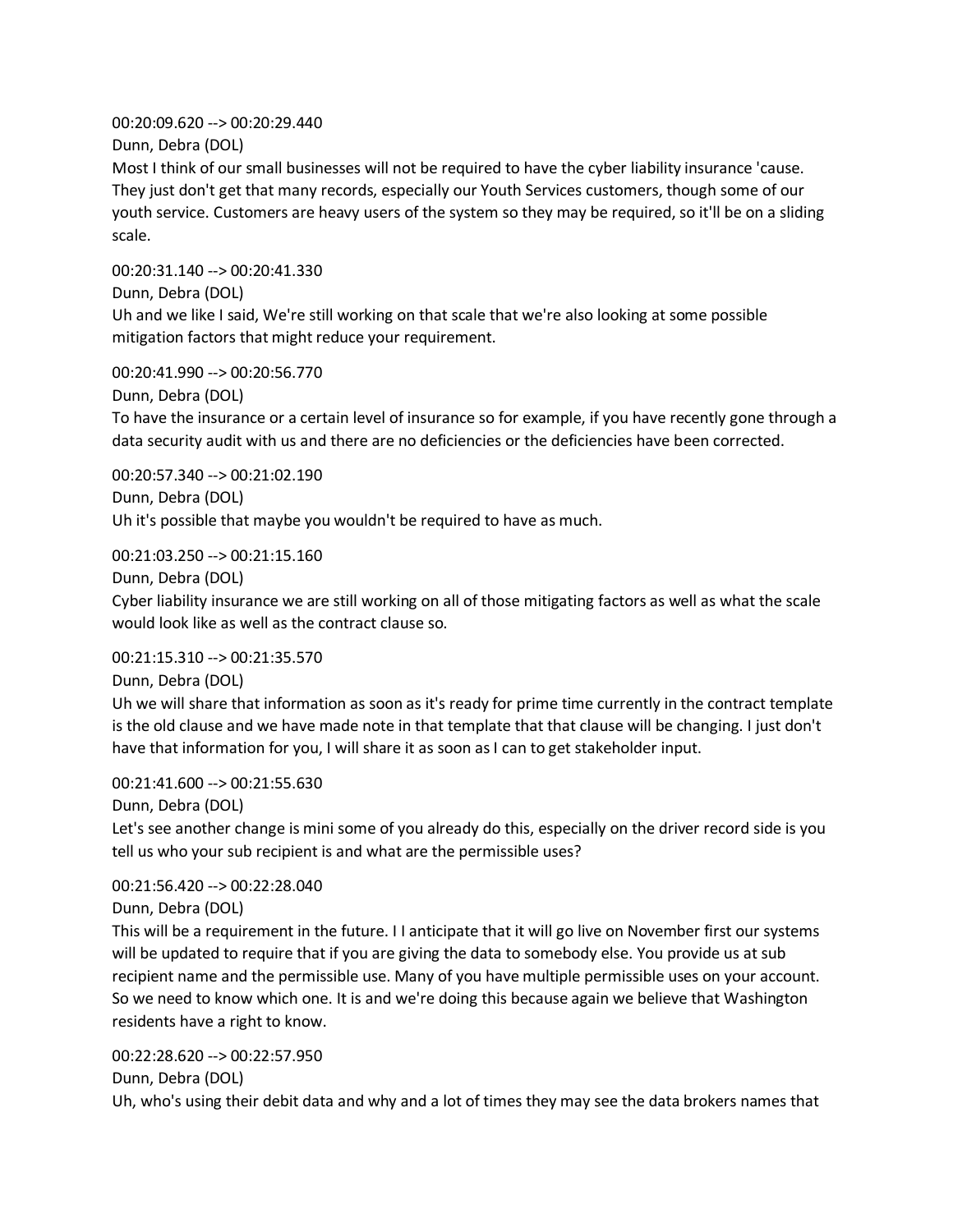can go in or they can call our call center and find out who you give him my data to it'll say like a data brokers name. That means nothing to them, but they might see that it was given to an employer. Oh yeah, OK. I know that was that was for that was because I have a CDL a commercial driver 's license and my employer needs to have my driving record.

00:22:58.740 --> 00:23:03.390 Dunn, Debra (DOL) Totally understand that so it's that transparency piece that we're really looking for.

00:23:07.220 --> 00:23:28.550

Dunn, Debra (DOL)

And again this is the sub recipient versus customer. I already went over, but that will be a requirement on this sub recipient list is now being expanded to sub recipient and customer list and you'll need to designate which one I believe we already provide you a form for that, so that form will be updated in the future.

00:23:29.890 --> 00:23:33.110 Dunn, Debra (DOL) Some health so you can indicate which they are.

00:23:37.520 --> 00:23:42.630 Dunn, Debra (DOL) Let's go ahead and go down to the next one which is compliance.

00:23:43.890 --> 00:23:59.160

Dunn, Debra (DOL) And I see that there's some questions coming in to the chat. We're going to just answer all the questions during our Q&A. So feel free if you're thinking of them you can pop up your Q&A.

00:23:59.960 --> 00:24:09.900

Dunn, Debra (DOL)

And or you know you could put that question in there and we'll go through those questions and I'm not ignoring you. I'm just trying to get through this piece so that we can spend the bulk of the time on our question and answer.

00:24:10.630 --> 00:24:11.490 Dunn, Debra (DOL) So Eric.

00:24:16.000 --> 00:24:19.780 Shields, Eric (DOL) Hi everyone, yeah, Eric Shields and again the compliance manager.

00:24:20.470 --> 00:24:31.300 Shields, Eric (DOL)

Uh so to walk you through the compliance pieces. I want to step back for a moment and let's talk about the requirements as they appear in the contract.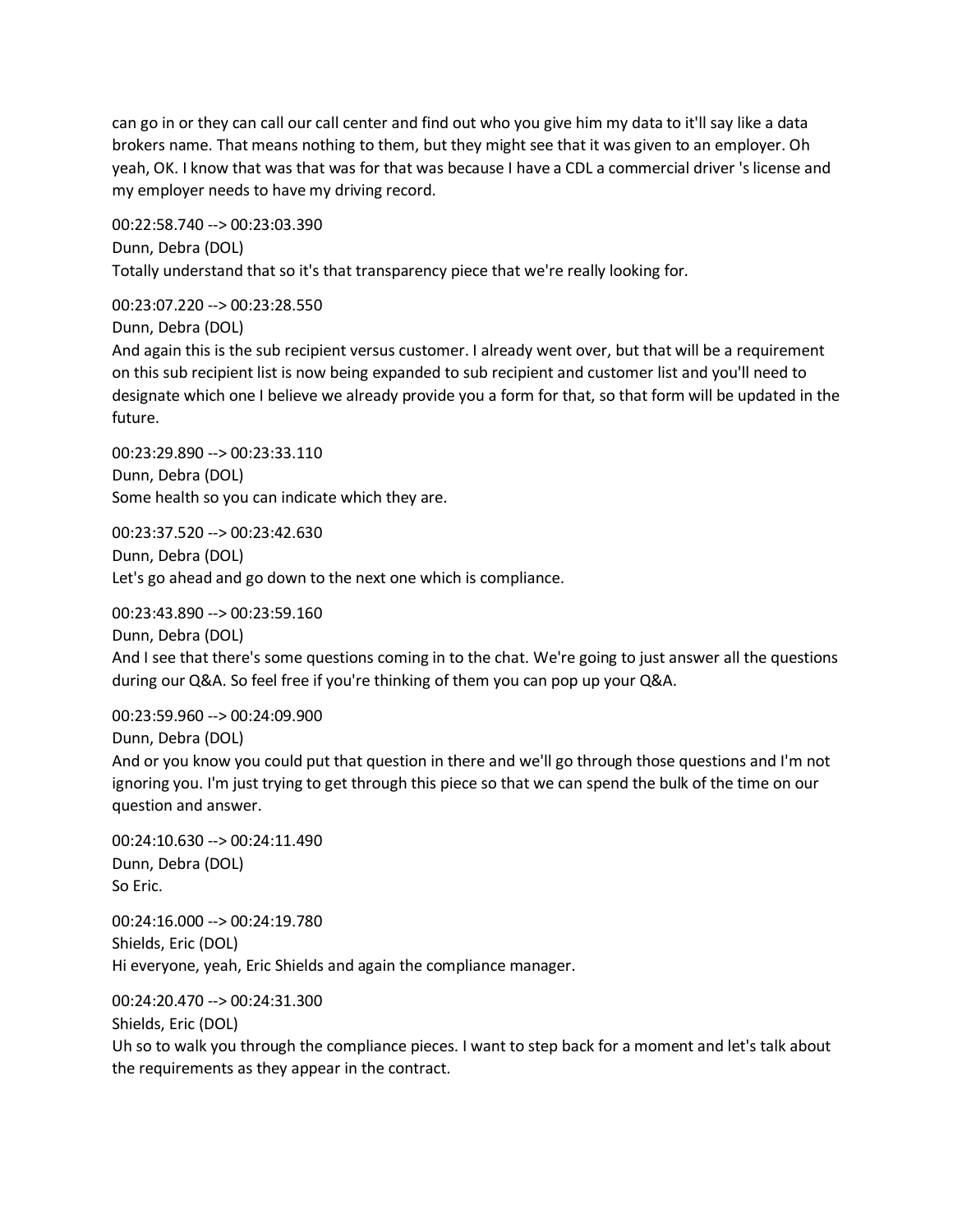00:24:32.900 --> 00:24:49.940 Shields, Eric (DOL)

Our focus as you'll see over the evolution of our client tracks over time has been to as Debbie suggests we want to provide transparency to our residents how their data is being used, but we also want to make sure they understand that we're protecting their information.

00:24:50.590 --> 00:24:51.020 Shields, Eric (DOL) Uh.

00:24:52.050 --> 00:24:54.410 Shields, Eric (DOL) As they have a uh right for us to do.

00:24:55.350 --> 00:25:01.710 Shields, Eric (DOL) But at the same time you as our customers data recipients have a right to the data for permissible uses.

00:25:02.370 --> 00:25:16.680

Shields, Eric (DOL)

Debbie is mentioned that were balanced that's what we're trying to do here. So we've adopted more of a privacy framework approach so you'll see that our requirements typically revolve around data minimization.

00:25:17.620 --> 00:25:18.090 Shields, Eric (DOL) Uh.

00:25:18.820 --> 00:25:35.610

Shields, Eric (DOL)

Data retention the limitation on data retention and so forth so that forms if I can say the principles of the contract and then what we apply in the contract or some attachments and you'll see that there are a couple of attachments.

00:25:36.900 --> 00:26:00.290

Shields, Eric (DOL)

And I know I'm gonna be out awarded her, but that's just the way I talk and attachment B lays out what we call the privacy requirements. So the privacy requirements. Now enveloped what we had before as standalone data security or permissible use requirements, yeah, so here we have new privacy requirements.

00:26:01.090 --> 00:26:04.600 Shields, Eric (DOL) Such as we want you to have your own privacy policies.

00:26:05.970 --> 00:26:08.120 Shields, Eric (DOL) It should be no surprise that.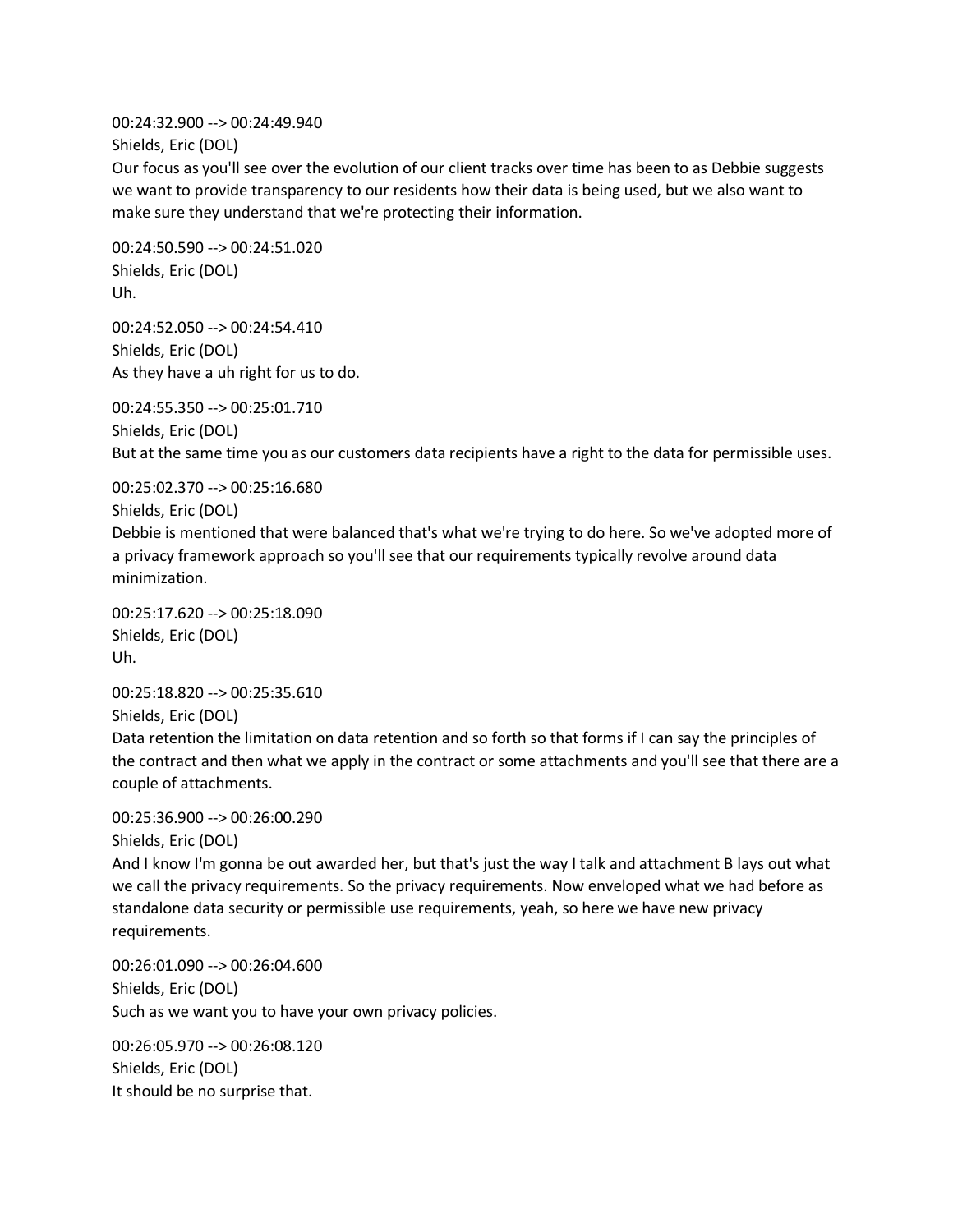00:26:08.830 --> 00:26:19.220 Shields, Eric (DOL) You know privacy is becoming more of a concern when it comes to data showing in this country throughout the world and so it's time that everyone when they're processing and data.

00:26:19.810 --> 00:26:40.760 Shields, Eric (DOL)

I'm beginning to recognize and respect that value that ethic and that's our expectation that we pushed through in this contract and then from there. We have our standard data security requirements. Some minor rewording and their particular focus in their on data retention.

00:26:42.250 --> 00:26:46.700 Shields, Eric (DOL) And so there were looking for you to keep the data as short of time as possible.

00:26:48.870 --> 00:26:53.170 Shields, Eric (DOL) The key is that you need to tie it to a legal.

00:26:53.910 --> 00:27:03.030 Shields, Eric (DOL) Uhm basis, so once you receive the information use it as authorized and get rid of it when no longer required by law.

00:27:03.690 --> 00:27:05.330 Shields, Eric (DOL) Not by company policy.

00:27:06.030 --> 00:27:07.950 Shields, Eric (DOL) Not by threat of legal lawsuit.

00:27:08.580 --> 00:27:23.520 Shields, Eric (DOL) But by law, there has to be a legal foundation for you to retain the data. You'll see in the body of the contract. There's a couple of preemptions and I've cited a couple of them here.

00:27:24.210 --> 00:27:35.300 Shields, Eric (DOL) But I'm gonna first speak to one that's not listed and it gets back to the data retention aspect, which is the fair credit reporting act F CRA or fikre as some pronounce.

00:27:36.040 --> 00:28:06.470

Shields, Eric (DOL)

Uh many some data brokers have used the FCRA as a basis for keeping data, suggesting that there are statutes of limitations in the federal act for which they want to keep their personal information. We however, can find no such requirement. We know that the Federal Act has a disposal requirements that requirement speaks to the methodology of disposal so that the information is no longer recoverable.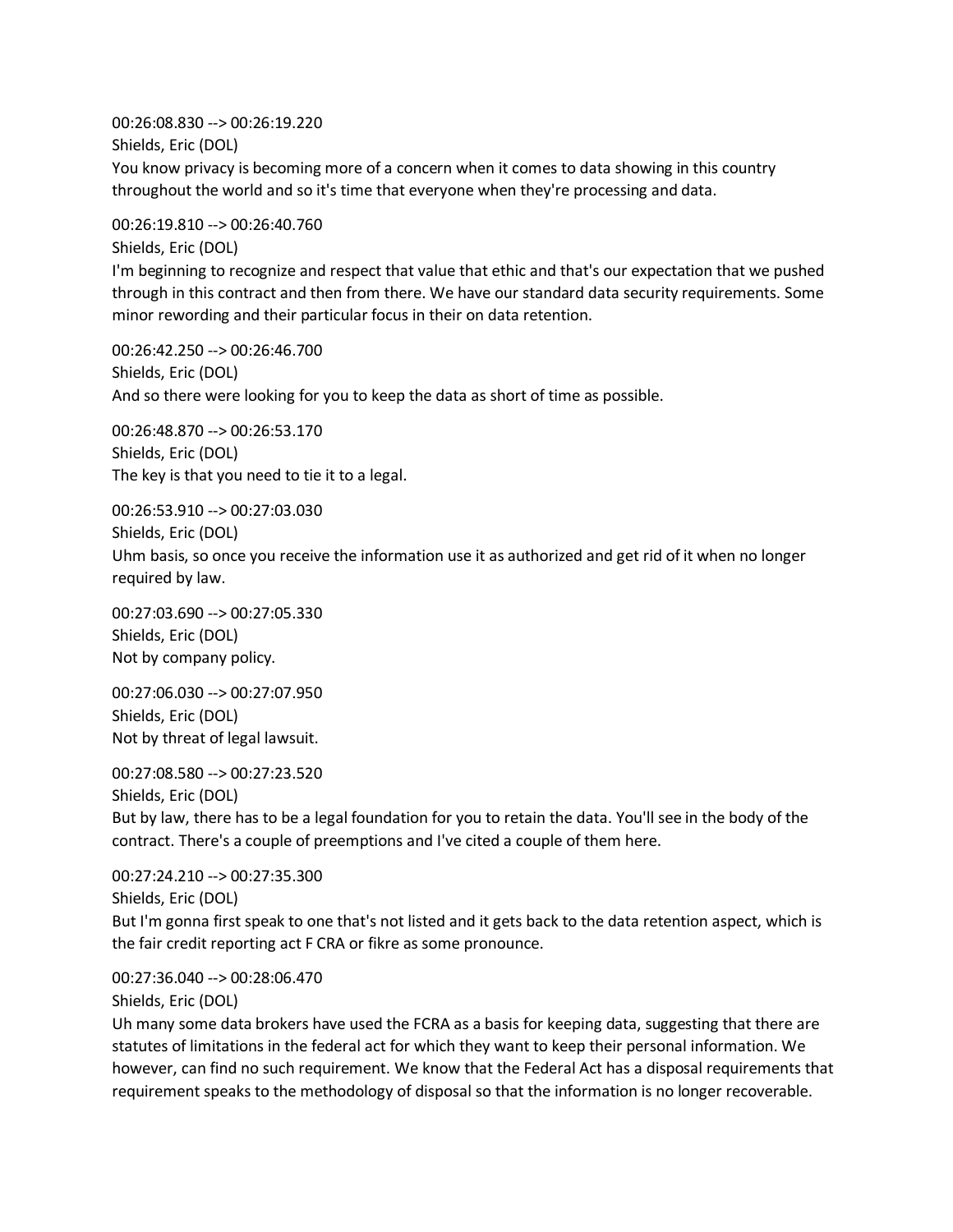00:28:06.910 --> 00:28:13.700 Shields, Eric (DOL) But we can find nothing that says you have to keep the data under federal law for a specific period of time.

00:28:14.310 --> 00:28:20.620 Shields, Eric (DOL) Therefore we are pre empting the use of QQ as a basis to retain data.

00:28:21.540 --> 00:28:50.940

Shields, Eric (DOL)

That is a debatable point we understand that someone response if you can provide us information. A citation of law that enables you to use the FCRA. We want to see that we encourage you we invite you to send that in to us and we will then look at our language in the contract, but otherwise you will need to develop your own policies again based on Legal Foundation for how long you're going to keep data.

00:28:51.480 --> 00:29:16.380

Shields, Eric (DOL)

Now the other 2 preemptions that are mentioned here on non-disclosure agreements. The NDA has been a hurdle that some have presented to us before we're allowed to go in and look at a data security audit or conductor permissible use on it now in this regard. I'm speaking mostly to our bulk data recipients commonly known as the commercial data brokers.

00:29:17.660 --> 00:29:30.860

Shields, Eric (DOL) And so by signing this contract this will serve as the NDA and we don't want to then have to be presented with an additional legal form to have to be executed prior to us.

00:29:31.050 --> 00:29:37.090 Shields, Eric (DOL) Uh conducting an audit so if you have concerns about the way this is worded in the agreement.

00:29:38.200 --> 00:29:49.210 Shields, Eric (DOL) Run it past your legal staff whomever you want and give us suggested wording. But the intent here is that we want this to serve as the NDA.

00:29:50.150 --> 00:30:20.580 Shields, Eric (DOL) Uh the other preemption listed here applies to a public agencies in Washington agencies that want to use our public records act. There is an express exemption in state law that exempts data security audits from public disclosure well. We are not the public. We are in agency with whom you have entered into a

contractual obligation to share that audit so we want to make sure that all the state.

00:30:20.630 --> 00:30:35.830 Shields, Eric (DOL) Agencies are aware and make their chief information security officers that RIT organizations aware of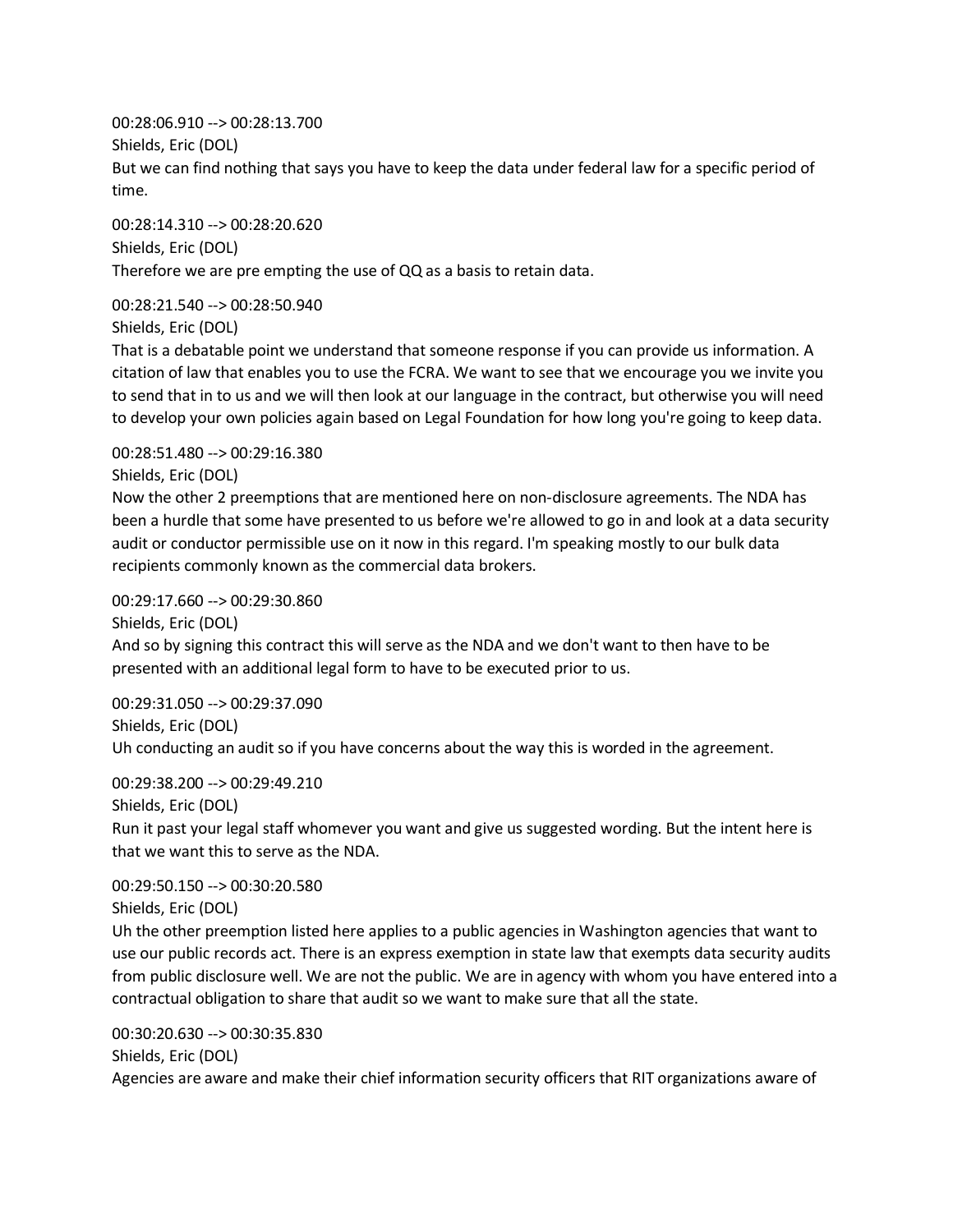their obligation to share those data security audits with us and that they are not going to be allowed to use the statute.

00:30:36.920 --> 00:30:40.920 Shields, Eric (DOL) And that is cited in the draft contract template.

00:30:42.730 --> 00:31:12.150 Shields, Eric (DOL)

I'm jumping down to the data. Uh sorry the audit requirements. This is attachment D Delta. So one big thing here and this particularly pertains to again to our bulk data recipients for whom you know as we conduct audits in the past, the permissible use audits, notably those are done by us and those oddities I have received an invoice from us.

00:31:12.200 --> 00:31:17.230 Shields, Eric (DOL) For our time and travel costs whatever is in Curd.

00:31:18.340 --> 00:31:37.190

Shields, Eric (DOL)

So that's a already a unknown and what we will be invoicing for in the future when reviewing data security audits is that we will similarly be invoicing for our time when we review those and those are laid out in the table under cost of audit and attachment D.

00:31:38.600 --> 00:31:48.750

Shields, Eric (DOL)

So I want to go off on a tangent for a moment. We have our E services customers and those contracts do contain an audit clause.

00:31:49.620 --> 00:31:57.060 Shields, Eric (DOL) Now the audits you know when when we do them are invoices typically run let's say \$5000.00.

00:31:58.710 --> 00:32:25.320

Shields, Eric (DOL)

That is true for our bulk data or commercial data broker experiences. We have yet to do an audit on an E service customer so there. The probability exists in the body of the contract. We take a risk based approach so unless we see a significant cause to go in and conducting audit we would have had a conversation with you first to better understand the situation.

00:32:26.090 --> 00:32:33.110 Shields, Eric (DOL) But the likelihood of us conducting that are on any service is.

00:32:34.510 --> 00:32:45.430

Shields, Eric (DOL)

I dare say low very, very low we have yet to do one in my 5 years of experience here and so when I throw out a dollar figure of \$5000.00 as an audit cost.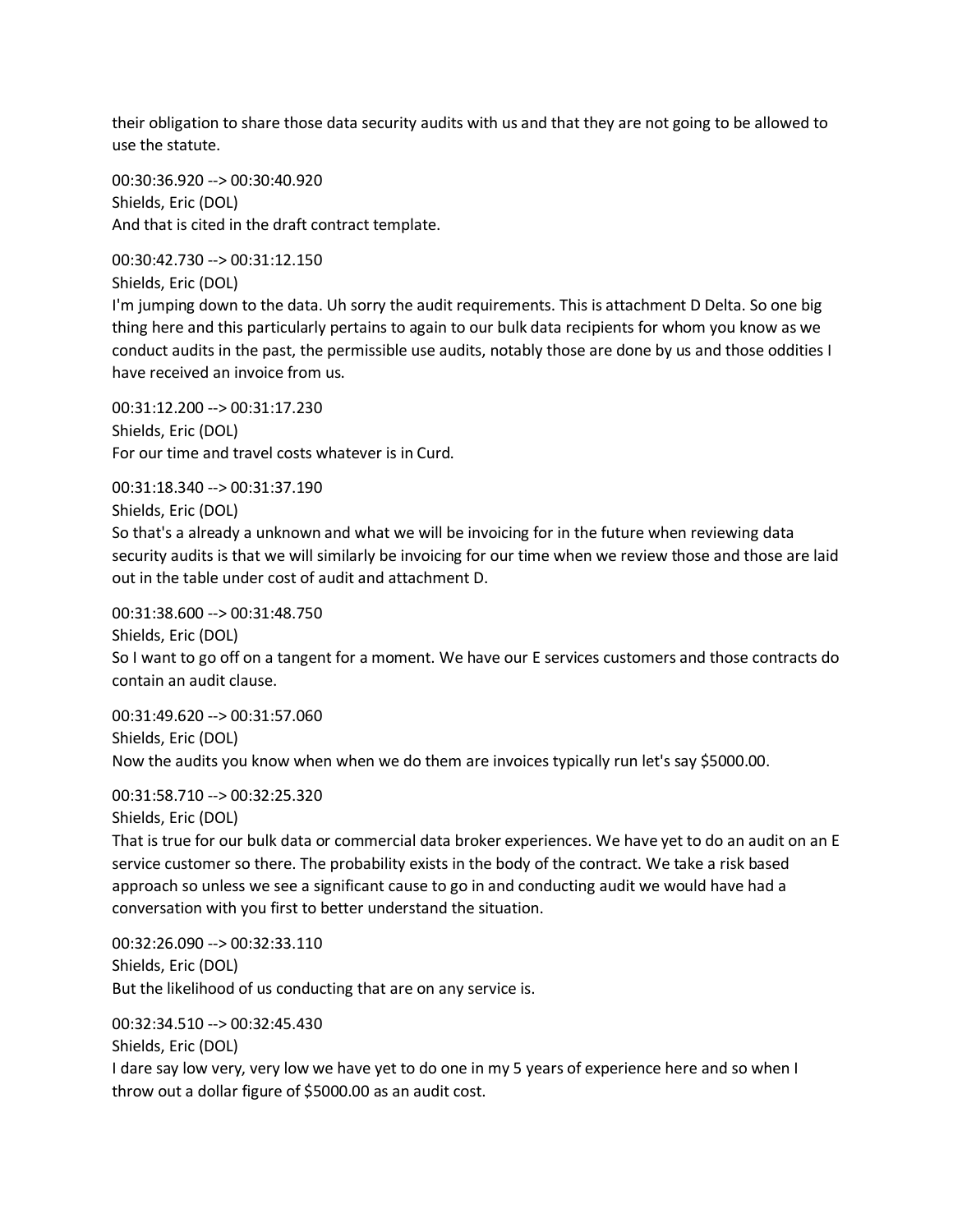00:32:47.320 --> 00:32:50.270 Shields, Eric (DOL) We can address that but I want to, if I can.

00:32:50.760 --> 00:32:55.950 Shields, Eric (DOL) Uh relieve the East service customers at the moment of thinking that's going to impact them.

00:32:58.040 --> 00:33:26.850 Shields, Eric (DOL)

I will note that the invoices that we generate for our audits are in the 4th figure range. We hear stories of other states invoicing for 5 or 6 figures and we they'll come anywhere close. I believe were responsible. Stewards of your time of your money, but at the same time, we're gonna give our residents confidence that were conducting due diligence.

00:33:27.180 --> 00:33:27.540 Shields, Eric (DOL) So.

00:33:29.760 --> 00:33:41.740 Shields, Eric (DOL)

The one big piece in here if you have sub recipients that is likely to give you heartburn is what we now call the Washington addendum and that is now what we call in exhibit A?

00:33:43.780 --> 00:34:13.420

Shields, Eric (DOL)

Our previous contracts laid out an expectation that you passed through certain requirements to your sub recipients now. The reason was is because we expect anyone processing. PPI protected personal information to treat it with the same security, the same privacy. You know basically the same requirements that we impose upon you and there's been a lot of confusion on what that means? How do you do that?

00:34:13.980 --> 00:34:32.690

Shields, Eric (DOL)

So we're taking away that confusion and we're making it very black and white of what we want your sub recipients to know the expectations are of them if they're going to process Washington data. This would apply to the data. They obtained from Washington through you so.

00:34:33.460 --> 00:34:34.740 Shields, Eric (DOL) I know it's a long document.

00:34:35.670 --> 00:34:43.610 Shields, Eric (DOL) Uh we look forward to your feedback, but our intent is to make sure it's crystal clear on which requirements get passed through.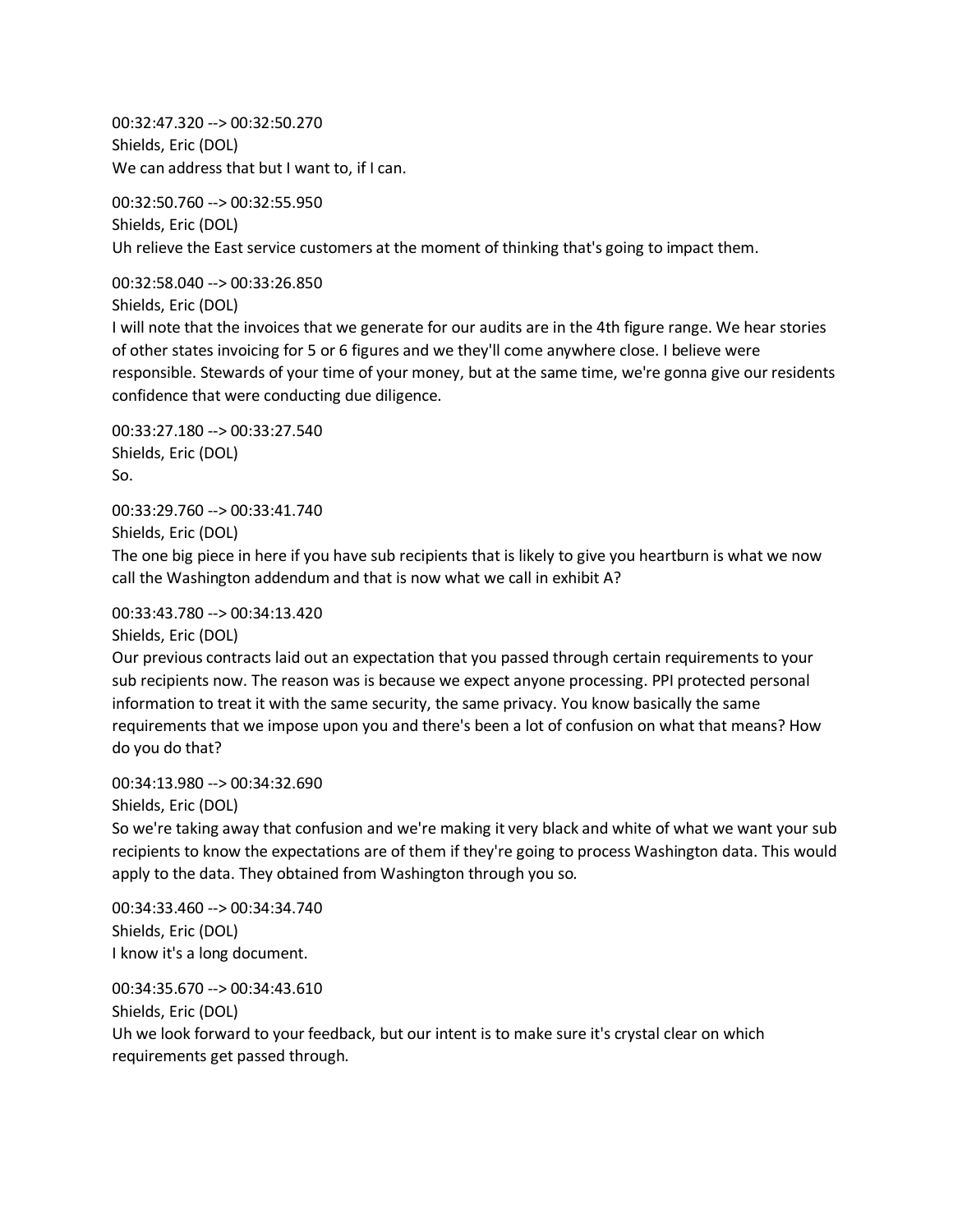00:34:44.820 --> 00:34:46.070 Shields, Eric (DOL) And so forth now.

00:34:46.830 --> 00:35:01.510 Shields, Eric (DOL)

We expect you as a data recipient to audit your sub recipients for complying with the Washington addendum. You will note and we like to emphasize we do not define the term audit.

00:35:02.430 --> 00:35:08.030 Shields, Eric (DOL) How you choose to test your sub recipients for compliance is up to you?

00:35:08.900 --> 00:35:10.680 Shields, Eric (DOL) You will read in the WAC.

00:35:11.270 --> 00:35:41.310 Shields, Eric (DOL)

Rules the draft, Wack rules that the standard Berta using is that a reasonable person would look at the methodology. You're using and conclude that you're doing a reasonable job of auditing your sub recipients so again no definition. No strict standard, but I'm using the reasonable person or what I like to call the straight face standard if you can explain what you're doing with a straight face that typically would work.

00:35:41.580 --> 00:35:43.240 Shields, Eric (DOL) And we'd be satisfied with that.

00:35:43.930 --> 00:35:49.970 Shields, Eric (DOL)

So that explains the Washington addendum one quick note. I glossed over but computer audits real quick.

00:35:51.070 --> 00:36:20.150

Shields, Eric (DOL)

Those of you drive record brokers that have had this requirement in the past to what we call desk audits or subrecipient audits. That's where you are testing to make sure that you have the required consent form and place from the named individual the the person who's record your obtaining we have a a law and we have a standard that you have that consent form and place a prior to a requesting.

00:36:20.440 --> 00:36:29.250 Shields, Eric (DOL)

I've heard so we are now using the term consent audit that is described in more detail again in the audit table.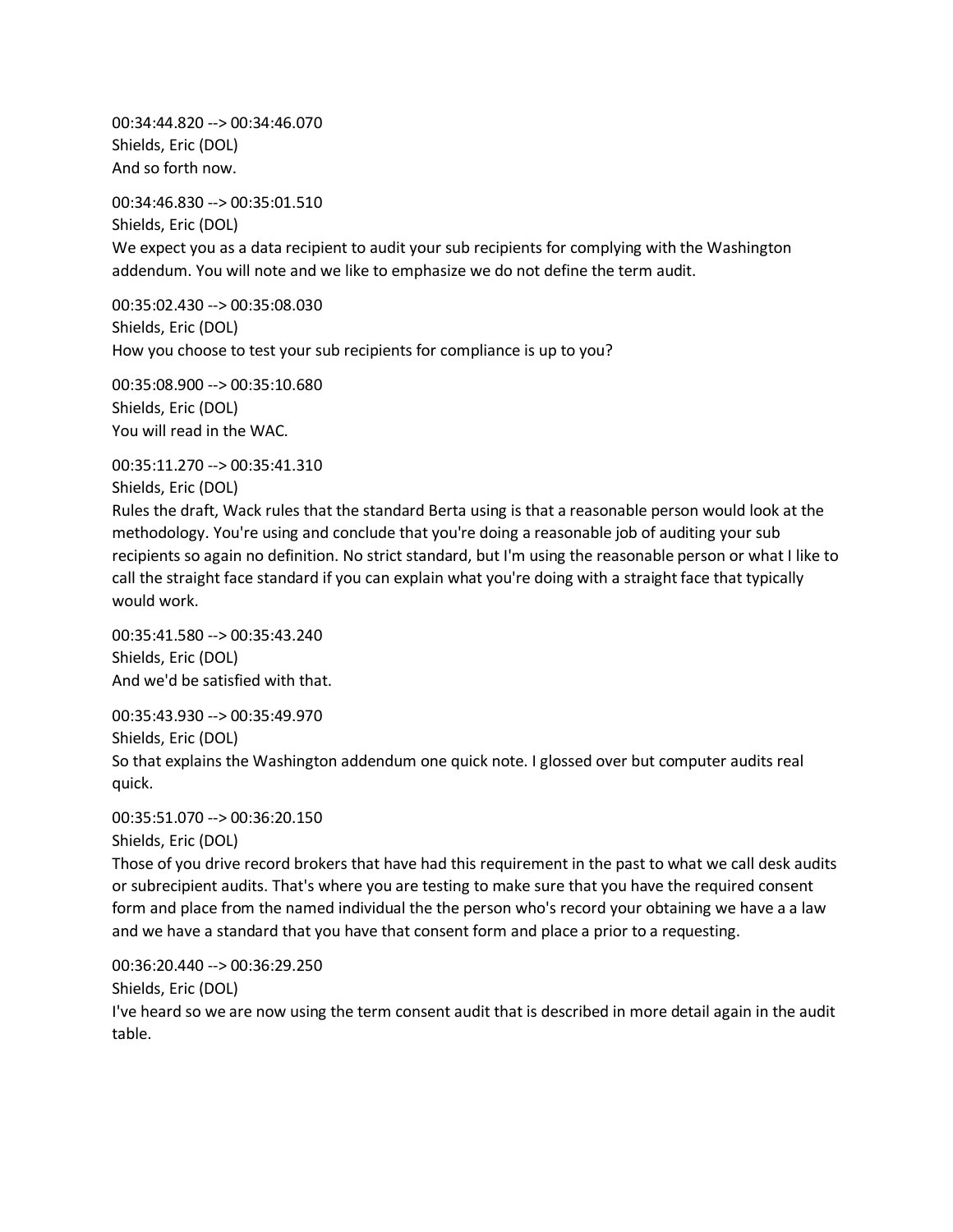00:36:30.570 --> 00:36:37.220 Shields, Eric (DOL) And this will apply a 2 RE services as well as our bulk data brokers and there's an expectation.

00:36:37.670 --> 00:36:47.720 Shields, Eric (DOL) Ah found it in law that you are obtaining that consent and we will be conducting consent audits are staff will be doing that.

00:36:48.850 --> 00:37:13.130

Shields, Eric (DOL)

For both our bulk in RE service customers. It's on a scheduled to be determined. There is no prescribed schedule. But as with all of our audits. We will give you notice in advance to give you a heads up that were coming and to the extent that we can give you a reasonable estimate of the cost of those audits. Yes, that is our intention, so I will stop there.

00:37:13.610 --> 00:37:17.950 Shields, Eric (DOL) Uh and I look forward to answering any questions when we get to the Q&A.

00:37:18.610 --> 00:37:19.080 Shields, Eric (DOL) Thank you.

00:37:20.860 --> 00:37:41.760

Dunn, Debra (DOL) Thanks Eric OK, so we're gonna enter our QA. I do want to remind everybody that this is being recorded, so and Alex is here. He's writing everything down for us or typing everything down so that we can capture those questions. We will be developing a frequently asked questions and disturbing that out, updating it as needed as well.

00:37:43.770 --> 00:37:44.390 Dunn, Debra (DOL) Uhm.

00:37:47.620 --> 00:37:57.630 Dunn, Debra (DOL) While we try to anticipate a lot of your questions and we have kind of some answers in our heads. 'cause Eric and I have and James have been over these documents many, many times.

00:37:59.230 --> 00:38:09.310 Dunn, Debra (DOL) Please consider our verbal response as preliminary until we can provide a written response in our FA cues.

00:38:10.150 --> 00:38:11.780 Dunn, Debra (DOL) And that will be our official.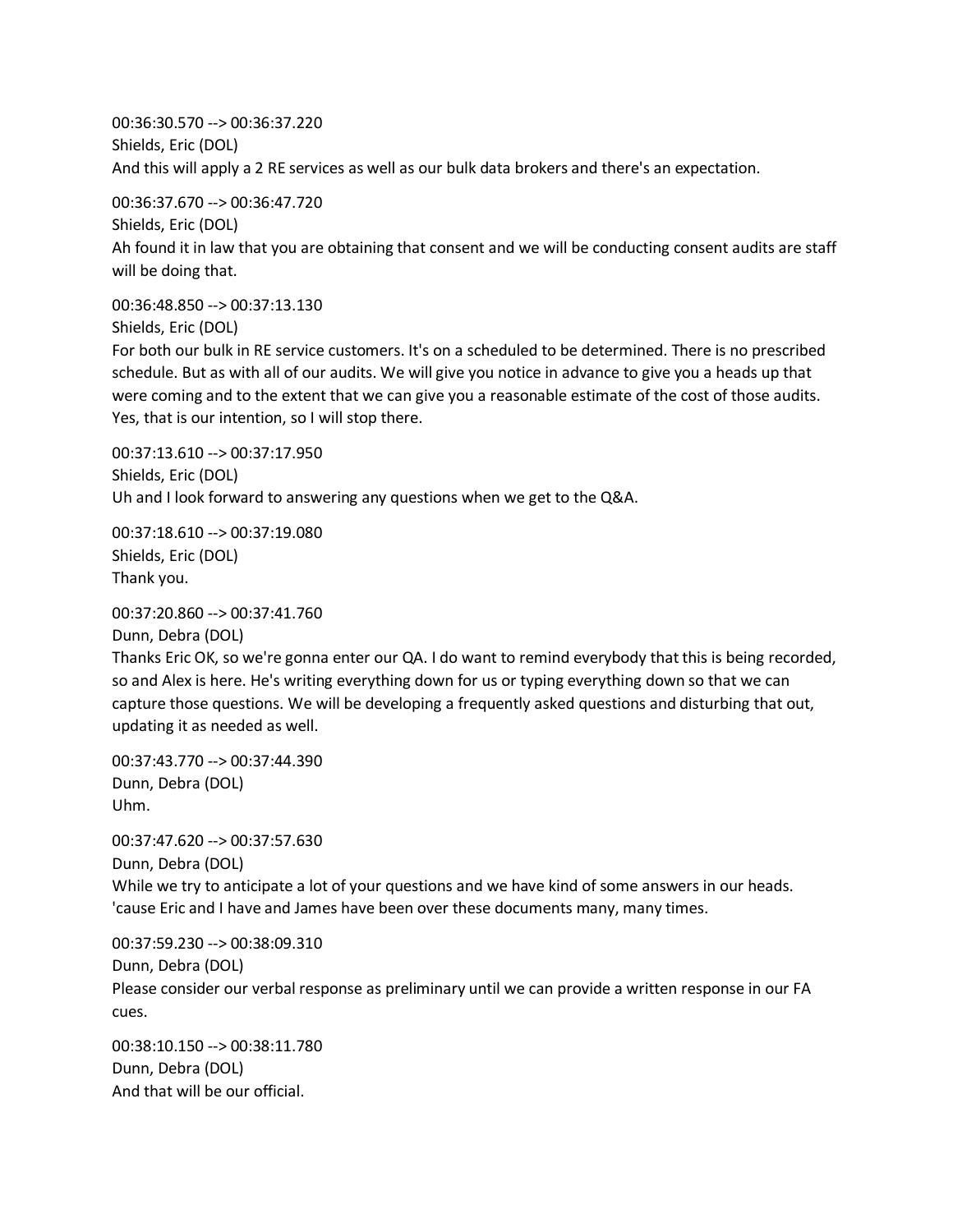00:38:12.400 --> 00:38:13.540 Dunn, Debra (DOL) A response.

00:38:16.490 --> 00:38:19.460 Dunn, Debra (DOL) So I've gone through the chat here.

00:38:20.670 --> 00:38:28.890 Dunn, Debra (DOL) And I think I found the first question, which is from UN Thomas. I need to leave for a period in the middle of the meeting.

00:38:30.220 --> 00:38:40.610 Dunn, Debra (DOL) I was I'm sorry I didn't see this question until now. But everything is recorded and we will capture everything in the FAQ so if you missed anything we will be distributing that out again.

00:38:42.530 --> 00:38:53.110

Dunn, Debra (DOL)

There's quite a lot just a reminder to for folks as I'm scrolling through trying to find questions is that as a public entity as we're recording this.

00:38:53.860 --> 00:38:54.550 Dunn, Debra (DOL) Uhm.

00:38:55.810 --> 00:38:58.300 Dunn, Debra (DOL) We are required to capture.

00:38:59.280 --> 00:39:05.610 Dunn, Debra (DOL) All the participants names so please if you haven't already put you in a first and last name in the chat.

00:39:06.560 --> 00:39:07.620 Dunn, Debra (DOL) Also.

00:39:08.530 --> 00:39:12.340 Dunn, Debra (DOL) For those who were on the phone and you got your phone number, so I think we're good there.

00:39:14.600 --> 00:39:37.260

Dunn, Debra (DOL)

I'm is so the next question. I find is is this different session from yesterday. The presentation bullet points that we follow are pretty much the same. We do add lip a bit and and the previous pages of the SharePoint screwed me PowerPoint that we've presented and of course, the Q&A is can be quite different so.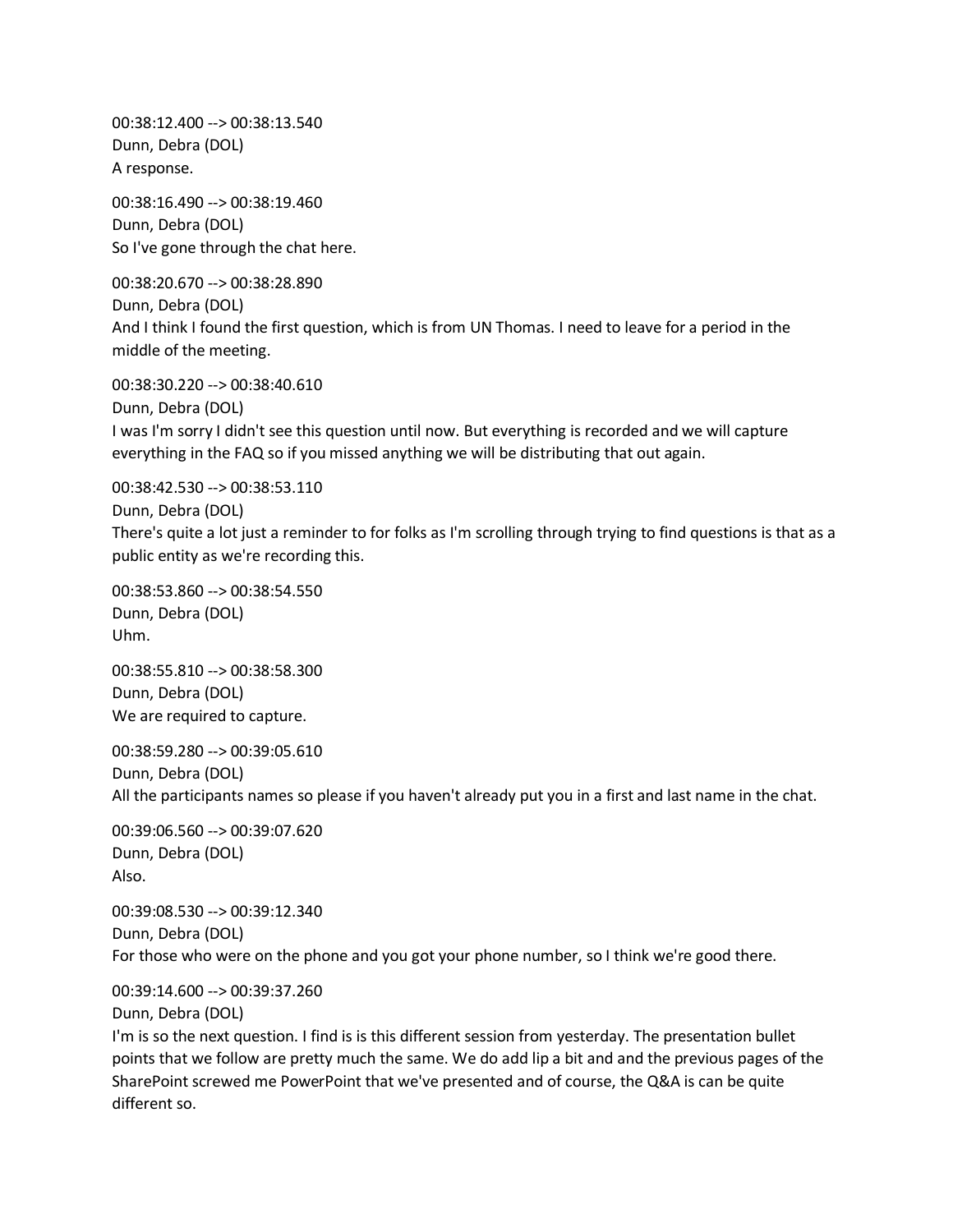00:39:37.310 --> 00:39:41.540 Dunn, Debra (DOL) So uhm we'll find out if the Q and his are different or not.

00:39:45.840 --> 00:39:51.010 Dunn, Debra (DOL) I'm scrolling through a lot of names. Thank you everyone for complying with that and helping us meet.

00:39:55.570 --> 00:39:56.260 Dunn, Debra (DOL) Uhm.

00:39:59.630 --> 00:40:17.820 Dunn, Debra (DOL) Meet our requirements, yeah, if you're going to be submitting questions to us. VR group email boxes for bulk data customers. It is data contracts at DLL dot Y dot Gov Ferrari services data services at DL dot dot.gov.

00:40:24.020 --> 00:40:25.470 Dunn, Debra (DOL) Sorry my cat is meowing.

00:40:29.740 --> 00:40:51.010

Dunn, Debra (DOL)

So I have a question that DLSR the data licensing statement shared is for plate search services. How many different types of data licensing services are there order license in statements? Well, there's one for each service and I think there's 8 of them that we manage actually. I'm going to say there's not quite as it 'cause some of them, actually put.

00:40:52.090 --> 00:41:04.870 Dunn, Debra (DOL) Data into our systems and don't actually get data back out, so data sharing agreement is not exact as needed. We have ever played. Search for the driver records for dabs Diaz.

00:41:06.120 --> 00:41:16.120 Dunn, Debra (DOL) Driver record request contractor plate search. We have one for aggregate data so if someone is getting kind of a unique file one for that.

00:41:17.350 --> 00:41:25.020 Dunn, Debra (DOL) Uh so there's quite a few data licensing statements and those are the documents have had that.

00:41:25.070 --> 00:41:30.280 Dunn, Debra (DOL) It has specific terms and conditions to bat data service.

00:41:33.260 --> 00:41:55.130 Dunn, Debra (DOL)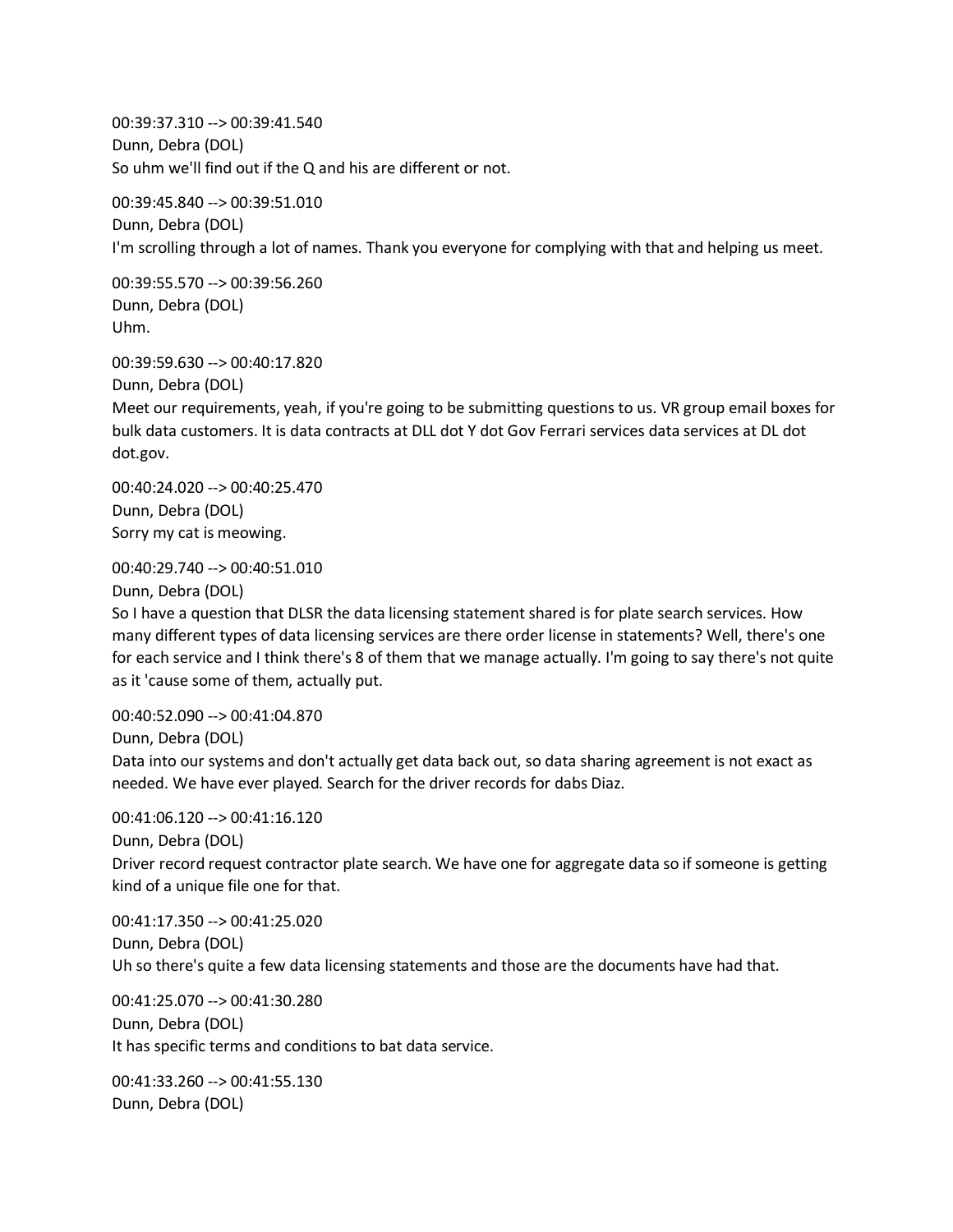Will there be a field for us to enter permissible use sub recipient information in depth so that's a really good question. I should have clarified for our bulk data. Customers that would be the plate search. I'm users and the driver record and monitoring those are the ones who would have to provide the.

00:41:55.180 --> 00:42:09.260

Dunn, Debra (DOL) Uh hum sub recipient or customer information and the permissible use. We don't right now in our systems have the capability for any of our services for you to add the permissible use or sub recipient.

00:42:10.540 --> 00:42:31.180

Dunn, Debra (DOL)

It is something that we're looking at adding in the future. Unfortunately, right now are it's tap is severely. RIT program is severely understaffed and way behind because of that unblack log, especially when they get back up and running or they're running but limping.

00:42:32.420 --> 00:42:36.060 Dunn, Debra (DOL) In all honesty, they will have to focus on priority.

00:42:36.830 --> 00:42:58.940

Dunn, Debra (DOL)

Some fixes and you know legislation that's implemented that requires system changes in those kinds of things, so any changes to our East services will probably be down the road quite a ways. At least a year likely a little more so for those eservices folks don't worry about that it's not aimed at you yet.

00:43:03.480 --> 00:43:10.430

Dunn, Debra (DOL)

Let's see as a state agency we have retention scheduled filed with the Secretary of State regarding our Fr ES.

00:43:11.120 --> 00:43:11.970 Dunn, Debra (DOL) Afars.

00:43:12.870 --> 00:43:25.870

Dunn, Debra (DOL) Yeah, which include adrs will there qualify as our record retention justification. Yes, any governmental entity. You need to file your own records retention. Whatever you know the Secretary of State.

00:43:27.300 --> 00:43:30.130 Dunn, Debra (DOL) Requires you to follow that's good enough for us.

00:43:34.280 --> 00:44:03.170

Dunn, Debra (DOL)

The obligations and restrictions in the draft data licensing agreement are mainly centered around protection around protected personal information based on the definition of identity information and personal information. It appears that contract with plates. Search does not provide data that includes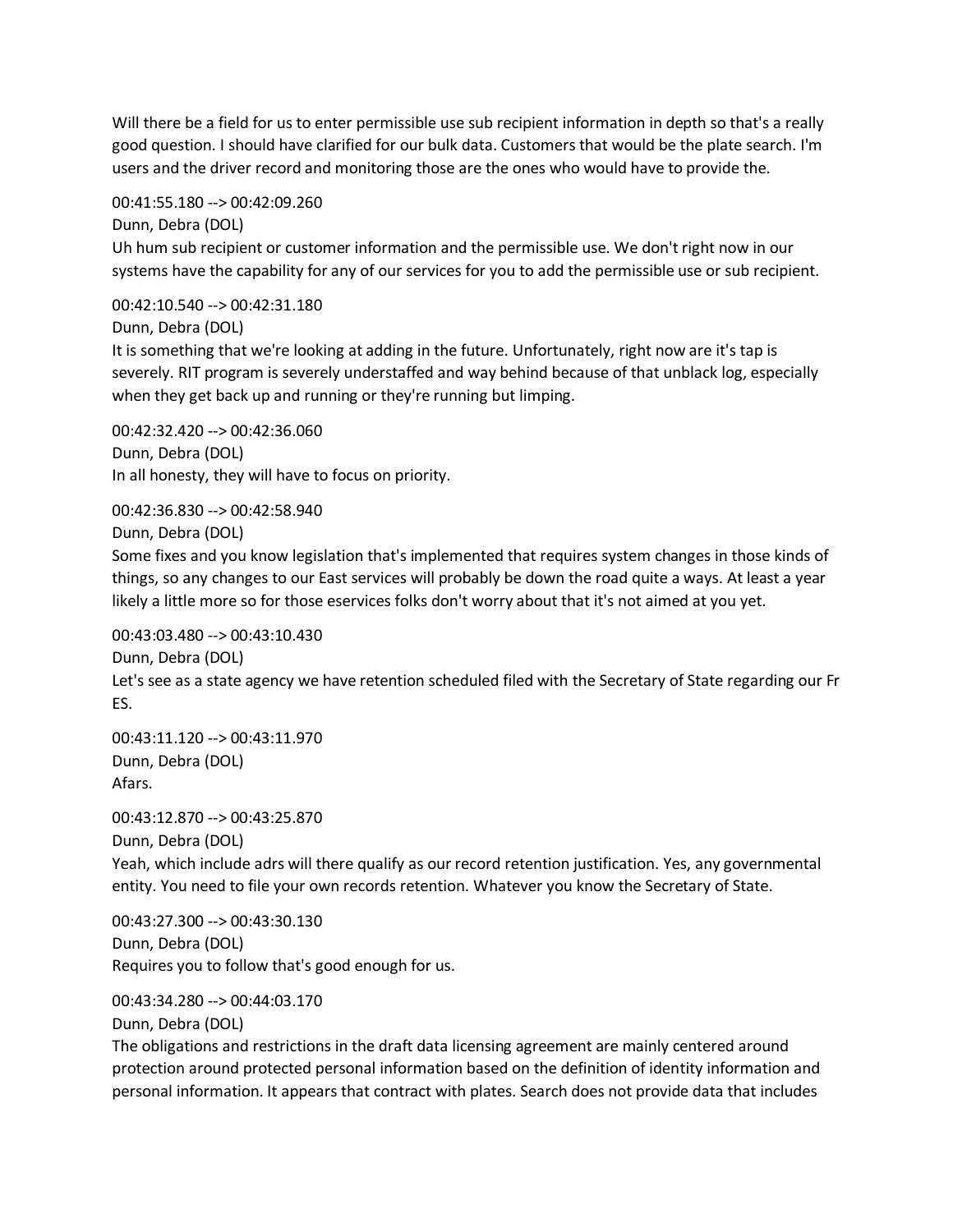protected personal information agreed. No disagree vehicle owner information. The name and address is considered.

00:44:04.160 --> 00:44:13.450

Dunn, Debra (DOL) As well as vessel is considered personal information so contract templates. Search yes does include protected personal information.

00:44:21.970 --> 00:44:27.440 Dunn, Debra (DOL) Thank you for everyone for typing your names and just scrolling through those to find the next question.

00:44:29.020 --> 00:44:49.470 Dunn, Debra (DOL) In the draft Wax Section 7 research the language includes bona fide research organizations. What makes an organization bona fide. This needs to needs a definition or a removal of Subjectiveness, I would hate to see.

00:44:49.820 --> 00:44:51.990 Dunn, Debra (DOL) A true research.

00:44:52.770 --> 00:45:00.850

Dunn, Debra (DOL) Not performed because a person decides that they are not bona fide I suggest adding research organization to a definition.

00:45:02.030 --> 00:45:05.670 Dunn, Debra (DOL) To the definitions chapter and ditched the bona fide language.

00:45:07.680 --> 00:45:10.660 Dunn, Debra (DOL) Thank you and for your purposes.

00:45:11.630 --> 00:45:12.460 Dunn, Debra (DOL) Wash tip.

00:45:13.570 --> 00:45:19.890 Dunn, Debra (DOL) Uh we consider a governmental entity or a bona fide research organization, so last step is good to go on that.

00:45:20.450 --> 00:45:35.950

Dunn, Debra (DOL)

Uhm, though the thing that we've run into in the past, mostly related to research is you've got a master student who comes in and they want to do some sort of thesis on.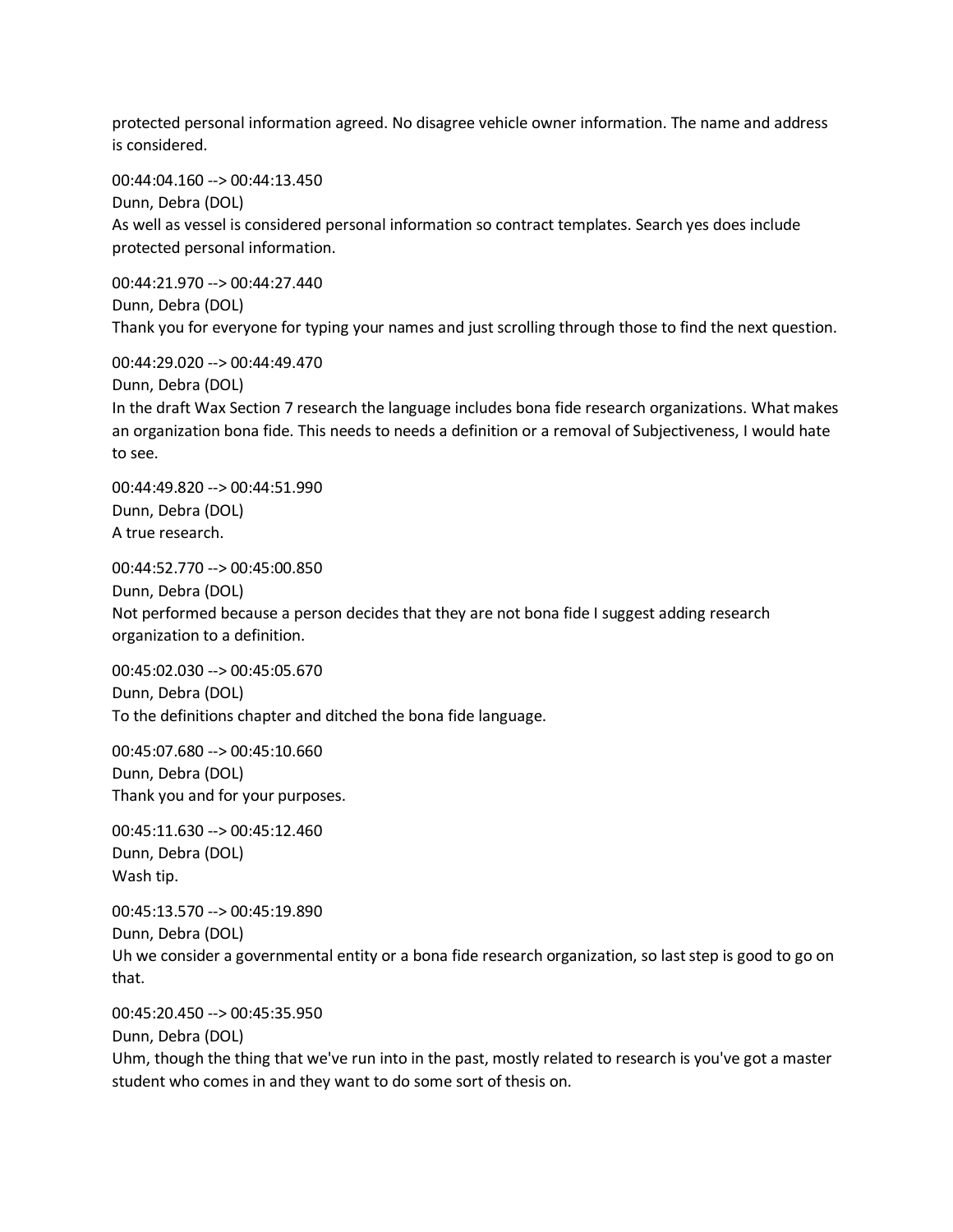00:45:37.510 --> 00:46:08.740 Dunn, Debra (DOL)

Collisions are drunk driving or something and they want every single driving record in our system. They want to put it on their personal computer or call it good well. Unfortunately, the law doesn't allow us to give the data to individuals and it's only businesses. But as you can see we run into issues with that and so thank you. I'm Stacy. We will look into that, further and see if that, we can clarify that if you have any suggestions certainly willing 'cause I. I know that you're kind of in that field and so, if you have any.

00:46:09.150 --> 00:46:14.700 Dunn, Debra (DOL) Uh ideas that could help us clarify that better happy to hear him.

00:46:17.480 --> 00:46:23.770 Dunn, Debra (DOL) OK, we used to get information when someone was deceased will we get that information again.

00:46:25.160 --> 00:46:28.370 Dunn, Debra (DOL) Uh you have on could you clarify for me what?

00:46:29.410 --> 00:46:33.010 Dunn, Debra (DOL) Uh organize what data that you're getting.

00:46:35.110 --> 00:46:37.720 Dunn, Debra (DOL) Or what is what data service here using?

00:46:38.150 --> 00:46:41.770 Yvonne Reed I'm sorry I'm just kind of talk to you instead of right in the chat.

00:46:42.250 --> 00:47:09.200 Yvonne Reed Uh so I'm with Pierce County and you just to be like when we would use the old. I think it was old. I VIPs program that at times when we were running vehicles or somebody license information. It would come back and tell us if they were deceased and there was a number of years ago that we stopped seeing that when there was some changes and this is a question I had from one of my staff.

00:46:45.440 --> 00:46:45.810 Dunn, Debra (DOL) OK. 00:46:59.840 --> 00:47:00.430 Dunn, Debra (DOL) Ah. 00:47:09.470 --> 00:47:20.440 Yvonne Reed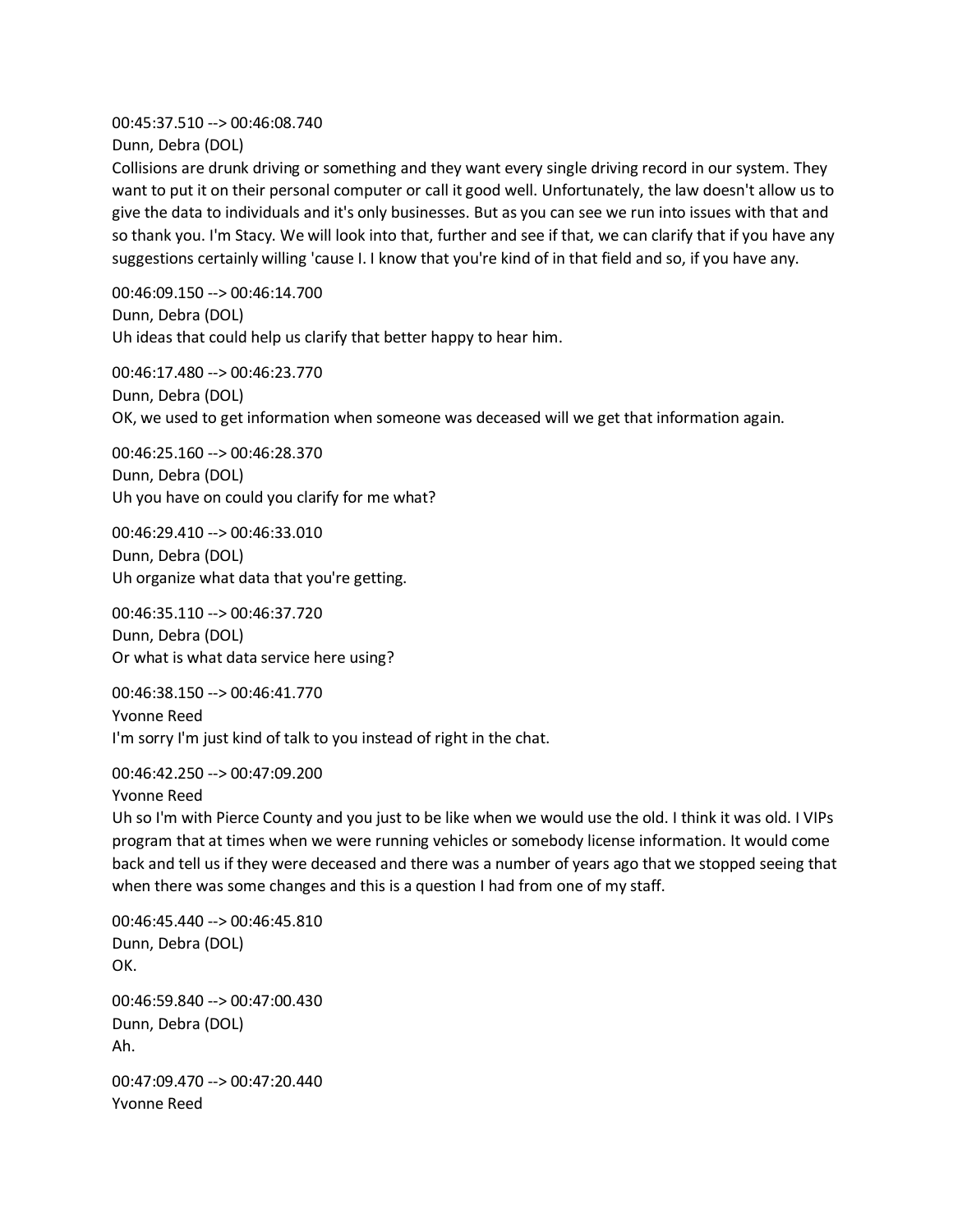Uh and it's just helpful for us when we're reaching out to people if you know if we know whether or not. They're deceased and so we're wondering if that information would be provided again in the records.

00:47:21.150 --> 00:47:38.440

Dunn, Debra (DOL) Not for vehicle ownership records, we get the data from the Department of Health and right now. Our contract with the Department of Health says that we can use it to update our driving records and are disabled placard records.

00:47:38.980 --> 00:47:47.410

Yvonne Reed

So if we went into the driver 's records if we had knew who the driver was if we went into their records. It might be there is that what you're saying.

00:47:39.370 --> 00:47:39.840 Dunn, Debra (DOL) Uh.

00:47:48.500 --> 00:47:56.570

Dunn, Debra (DOL) Yeah, contractor plate search does not include driving records, though, so that contract template search will not include desk data.

00:47:57.220 --> 00:47:59.880 Dunn, Debra (DOL) Uh do you have access to any other speech services?

00:48:00.210 --> 00:48:08.530 Yvonne Reed The gaps we do now isn't isn't dabs different from contractor plates, yeah, yeah, so we also we.

00:48:02.410 --> 00:48:02.880 Dunn, Debra (DOL) OK.

00:48:06.060 --> 00:48:07.350 Dunn, Debra (DOL) It's yes.

00:48:07.940 --> 00:48:10.910 Dunn, Debra (DOL) I will have to look and see if UM.

00:48:11.570 --> 00:48:14.010 Dunn, Debra (DOL) If Daps has.

00:48:14.680 --> 00:48:22.760 Dunn, Debra (DOL)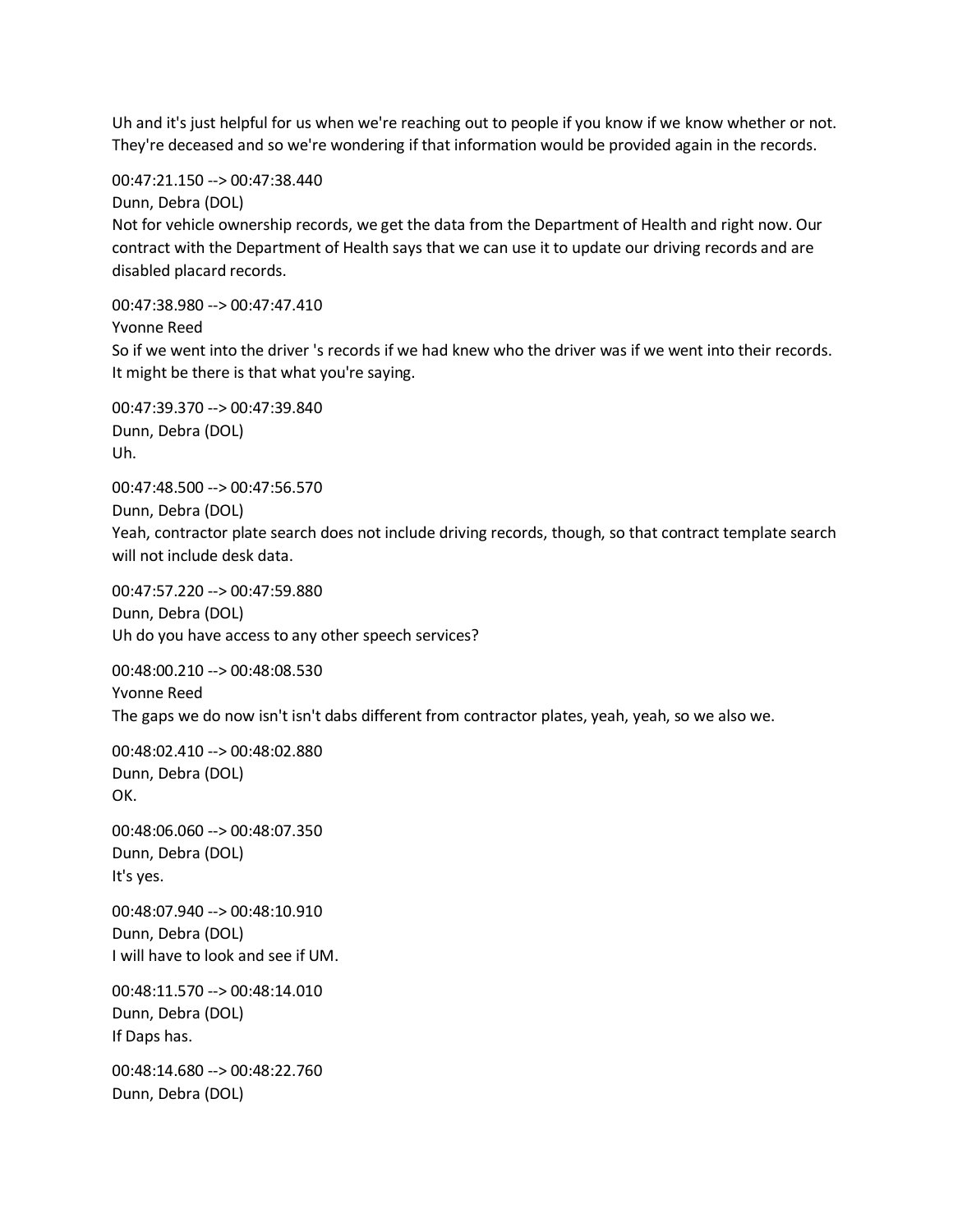Uh just did our deceased indicator in it. I don't know the answer that question off the top of my head I will include that in our FA cues.

00:48:23.240 --> 00:48:23.740 Yvonne Reed Thank you.

00:48:24.280 --> 00:48:24.680 Dunn, Debra (DOL) Yeah.

00:48:28.470 --> 00:48:40.970 Dunn, Debra (DOL) From Sean as her exhibit A Washington addendum. The requirements seemed to assume that sub recipient is a data company. If the user is not a data business they are like.

00:48:41.800 --> 00:48:49.080 Dunn, Debra (DOL) They are likely not to have the resources to comply with this much of this.

00:48:50.720 --> 00:48:59.110 Dunn, Debra (DOL) Uh and example would be a small auto manufacturer. They are not going to be able to comply with 6 pages of terms and conditions.

00:49:01.460 --> 00:49:02.390 Dunn, Debra (DOL) Uhm.

00:49:03.980 --> 00:49:14.940 Dunn, Debra (DOL) Maybe Sean we can have that conversation offline about that. But the expectation is that anybody who receives protected personal information need to comply, but we can.

00:49:17.970 --> 00:49:22.720 Dunn, Debra (DOL) Maybe talks specifically about some of your concerns for example.

00:49:23.130 --> 00:49:23.880 Dunn, Debra (DOL) Uhm.

00:49:24.910 --> 00:49:43.380

Dunn, Debra (DOL)

Data security doesn't vary a little bit so if you're getting if they're only getting a hard copy this. I know that probably doesn't relate to your customer Sean but if someone is just getting a hard copy and not putting that information to another system. You know, locking it up in a Cabinet is good data security.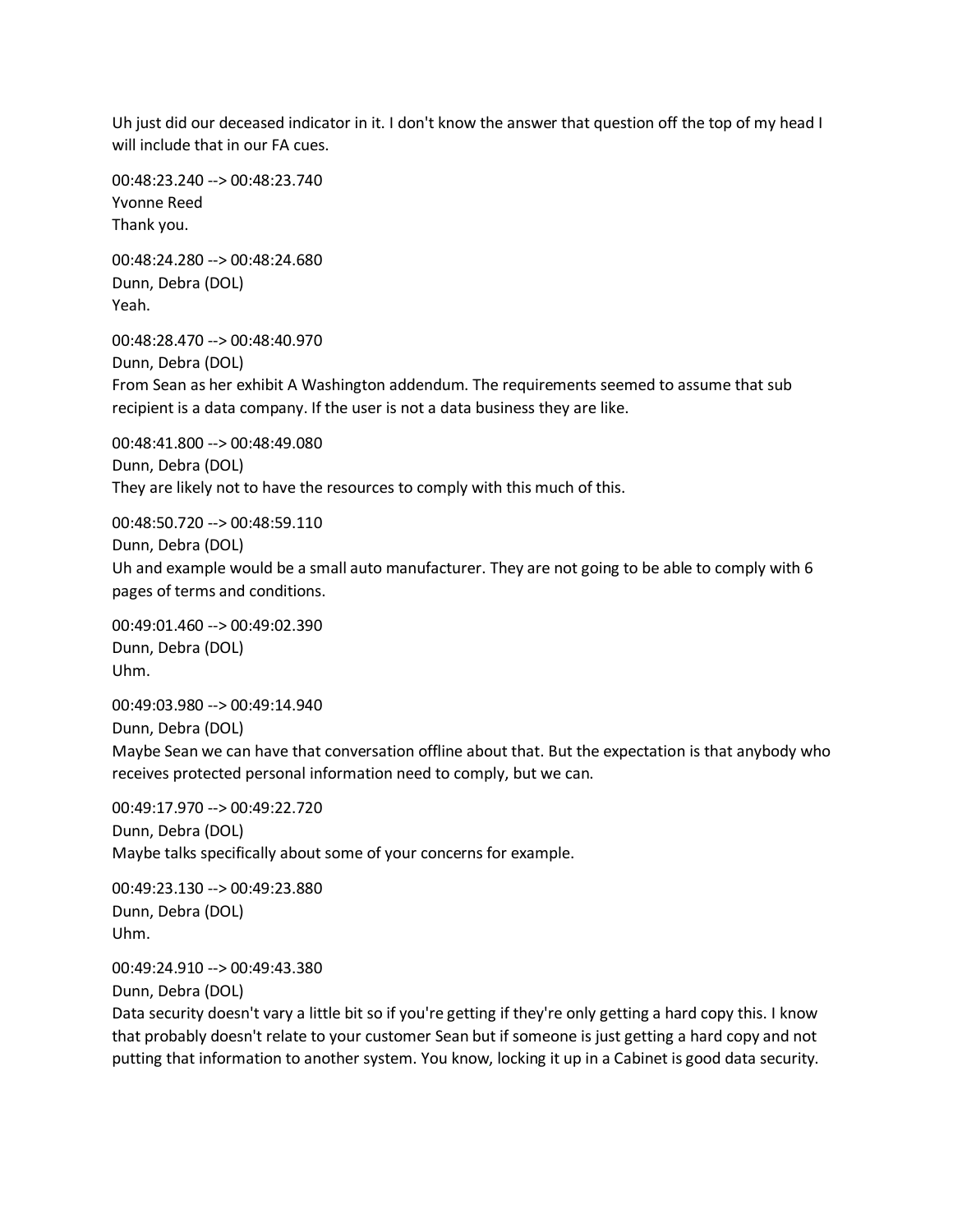00:49:44.010 --> 00:49:48.940 Dunn, Debra (DOL) Uhm whether you're if say the agency within the state.

00:49:49.640 --> 00:50:05.480

Dunn, Debra (DOL) Government network reset that right again, you know different data security requirements. Eservices folks who logged directly into our system unless they take that data and put it into another system or our systems pretty much cover their data security.

00:50:06.080 --> 00:50:11.820 Dunn, Debra (DOL) That kind of thing, so help us understand that, but the expectation generally is.

00:50:12.530 --> 00:50:16.070 Dunn, Debra (DOL) That anybody who gets protected personal information does need to secure it.

00:50:16.680 --> 00:50:19.740 Dunn, Debra (DOL) And protected and they use it only as authorized.

00:50:23.670 --> 00:50:53.940

Dunn, Debra (DOL)

I notice that there are a number of references to Licensee in the data sharing agreement. But I didn't see the terms defined it. Thank you. We will look for that in our previous templates. A lot of them are using the term licensee, meaning recipient. We're giving you the license to use the data. You do not get ownership of the data just because you have a file with everything in it. the Washington state still owns that data and.

00:50:53.980 --> 00:50:54.500 Dunn, Debra (DOL) Uhm.

00:50:55.490 --> 00:51:02.920 Dunn, Debra (DOL) Uh allows you to use it and can require you to destroy it or whatever.

00:51:03.510 --> 00:51:14.560 Dunn, Debra (DOL) And as it is a license to use the data. So we will go through. We will look at that and we will change that to mean to recipient. Thank you for that catch.

00:51:15.170 --> 00:51:17.650 Dunn, Debra (DOL) Uh I had hoped we had caught him all.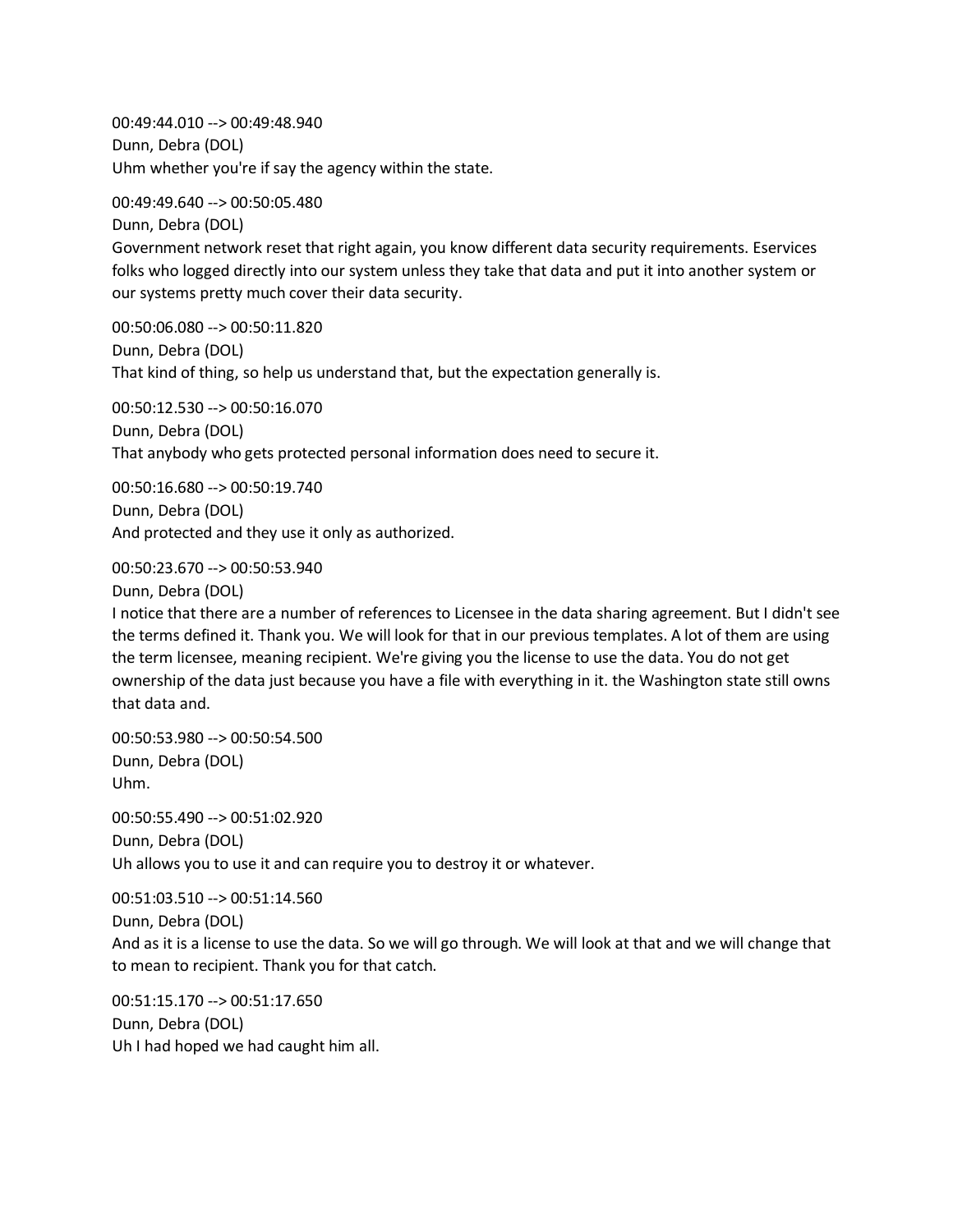00:51:18.740 --> 00:51:20.060 Dunn, Debra (DOL) And apparently we didn't.

00:51:24.250 --> 00:51:28.460 Dunn, Debra (DOL) Is vehicle lien Holder information personal or private?

00:51:30.920 --> 00:51:38.750 Dunn, Debra (DOL) That is I believe personal information, I will double check on that, but it would be considered part of protected personal information.

00:51:45.000 --> 00:51:50.520 Dunn, Debra (DOL) As well as will make a clarification, too because in the laws that talk about. I am so sorry.

00:51:52.140 --> 00:51:52.660 Dunn, Debra (DOL) And she

00:51:54.250 --> 00:51:55.900 Dunn, Debra (DOL) disagrees with me about moving here.

00:52:00.270 --> 00:52:00.920 Dunn, Debra (DOL) OK, this is.

00:52:01.840 --> 00:52:02.840 Dunn, Debra (DOL) One moment please.

00:52:05.970 --> 00:52:09.040 Dunn, Debra (DOL) So when we talk about vehicle owner information.

00:52:09.640 --> 00:52:17.910 Dunn, Debra (DOL) That is not just a person that also applies to businesses that own vehicles. It is considered personal information or protected personal information.

00:52:20.320 --> 00:52:23.390 Dunn, Debra (DOL) The law does not make a distinction between.

00:52:24.200 --> 00:52:26.540 Dunn, Debra (DOL) A person in a business it's the vehicle owner.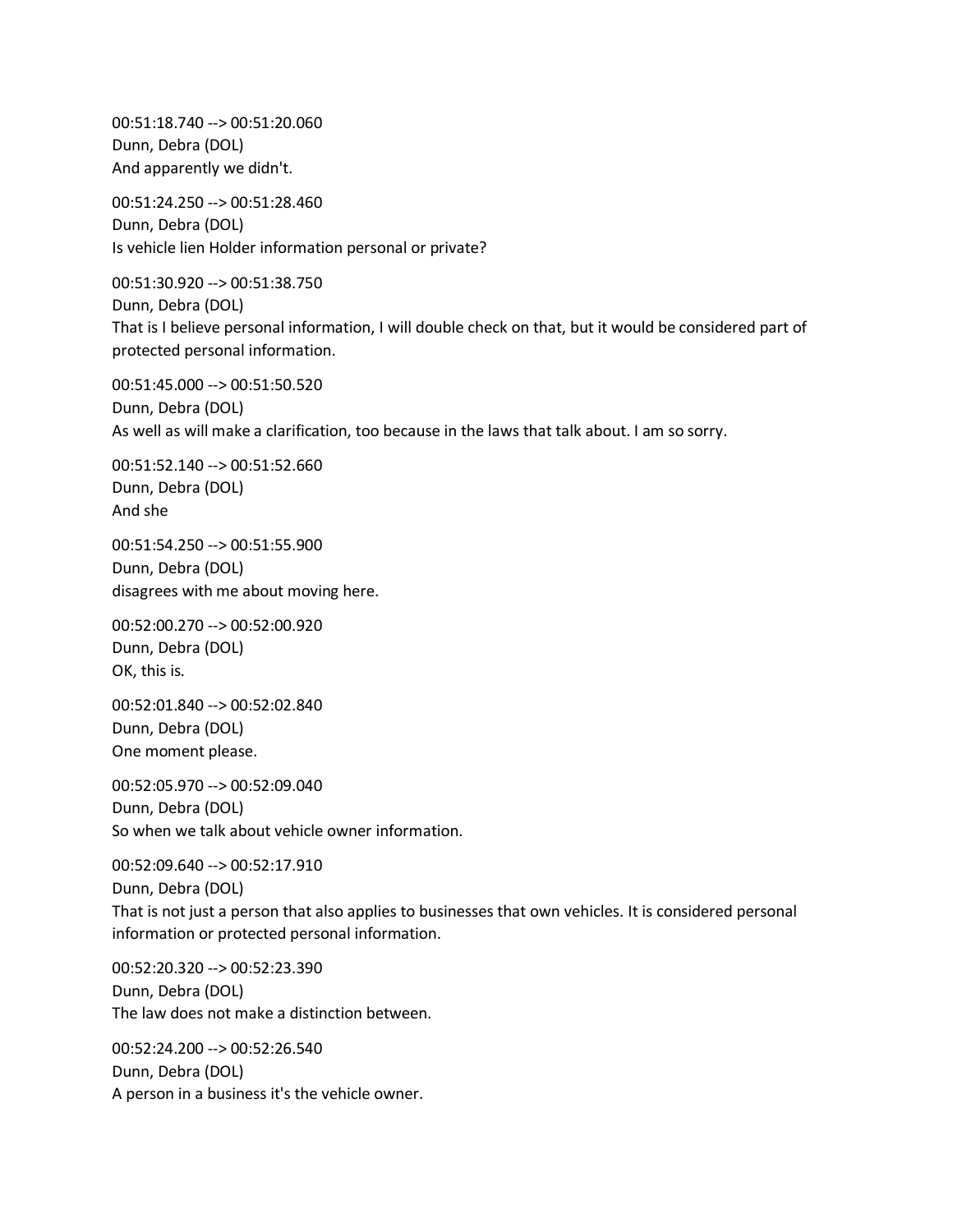00:52:34.730 --> 00:52:38.420 Dunn, Debra (DOL) Uh we received aggregate data no PPI.

00:52:39.150 --> 00:52:40.290 Dunn, Debra (DOL) Thank you for using that term.

00:52:41.320 --> 00:52:46.030 Dunn, Debra (DOL) Start to sink in a little bit on a quarterly basis for obesity research.

00:52:47.230 --> 00:52:51.470 Dunn, Debra (DOL) Well, our process change if you are not getting PPI now.

00:52:53.590 --> 00:52:54.490 Dunn, Debra (DOL) Likely. No.

00:52:55.960 --> 00:53:06.510 Dunn, Debra (DOL) There is some requirements and there's been some bills introduced related to aggregate data and whether that data could be reidentified if any of those paths.

00:53:06.920 --> 00:53:07.670 Dunn, Debra (DOL) Uh.

00:53:08.950 --> 00:53:15.300 Dunn, Debra (DOL) It may change, but I am not anticipating at this point if you're not getting protected personal information.

00:53:15.960 --> 00:53:16.660 Dunn, Debra (DOL) Uhm.

00:53:17.870 --> 00:53:19.720 Dunn, Debra (DOL) I'm not anticipating to change for you.

00:53:20.880 --> 00:53:22.520 Dunn, Debra (DOL) You would not be subject to audits.

00:53:23.370 --> 00:53:26.450 Dunn, Debra (DOL) Or annual statements of compliance that kind of thing.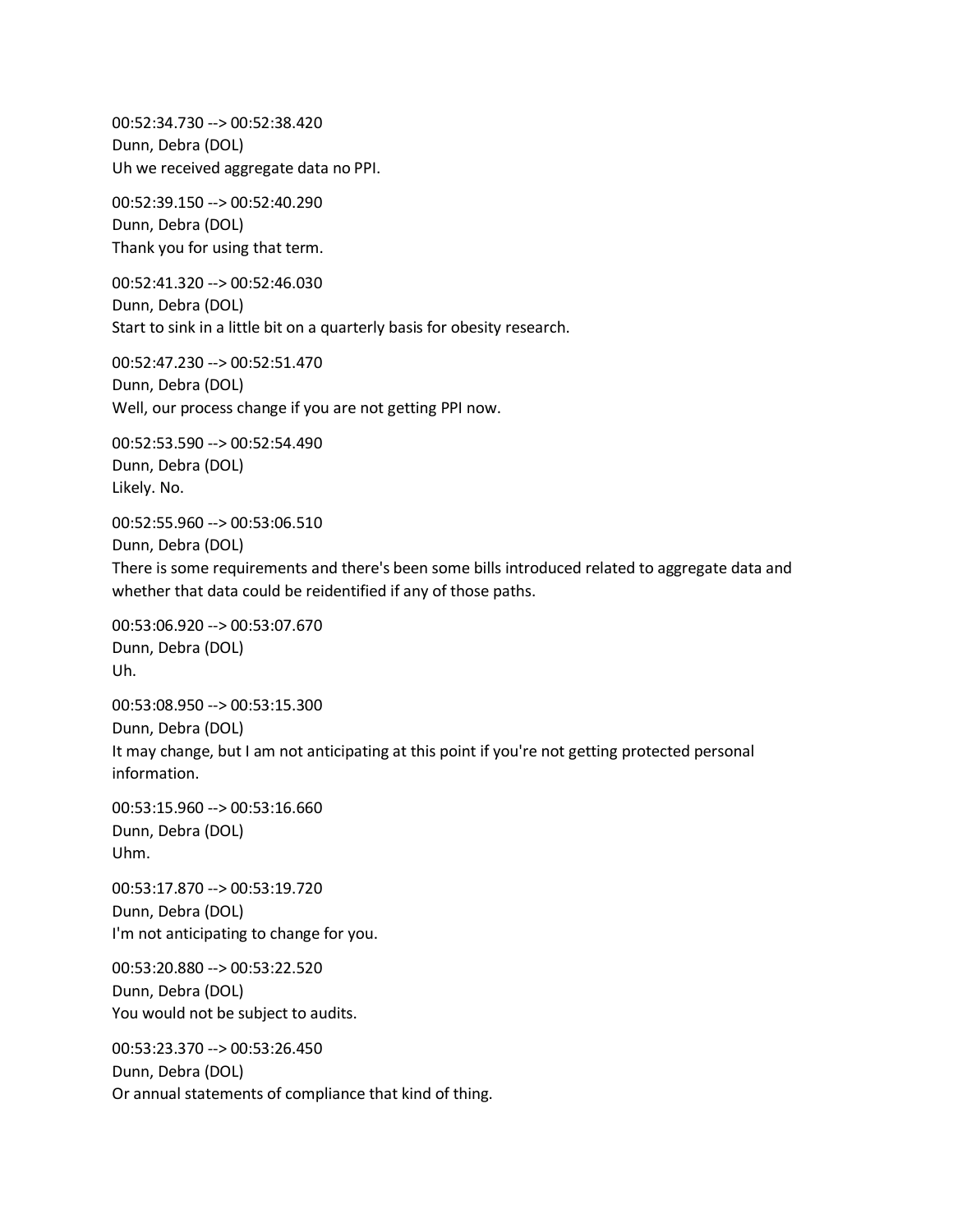00:53:30.200 --> 00:53:57.810 Dunn, Debra (DOL)

And also that that also brings up a good thought for me is if you're cascading down if you're not cascading down the data that you are processing the data on your customers behalf not giving them to them. The customer is not then since they're not getting the protected personal information they would not have to be subject to the data security audits any of that kind of thing that it will be outlined in the Washington addendum.

00:54:00.070 --> 00:54:06.530 Dunn, Debra (DOL) During a claims investigation contacted place search information about a registered owner of vehicle identified.

00:54:07.440 --> 00:54:10.310 Dunn, Debra (DOL) Identification becomes part of a claims record.

00:54:11.320 --> 00:54:12.770 Dunn, Debra (DOL) During the life

00:54:13.370 --> 00:54:19.120 Dunn, Debra (DOL) of the file there may be litigation and it may be necessary to perform the claims record.

00:54:19.910 --> 00:54:21.970 Dunn, Debra (DOL) Will defense or coverage?

00:54:23.500 --> 00:54:27.370 Dunn, Debra (DOL) Council be considered as sub recipient.

00:54:32.000 --> 00:54:35.790 Dunn, Debra (DOL) So is this a Christmas is related to insurance.

00:54:36.430 --> 00:54:37.750 Dunn, Debra (DOL) Or is this.

00:54:38.530 --> 00:54:40.130 Dunn, Debra (DOL) A governmental entity.

00:54:41.000 --> 00:54:43.320 Chris Browne No this is related to insurance.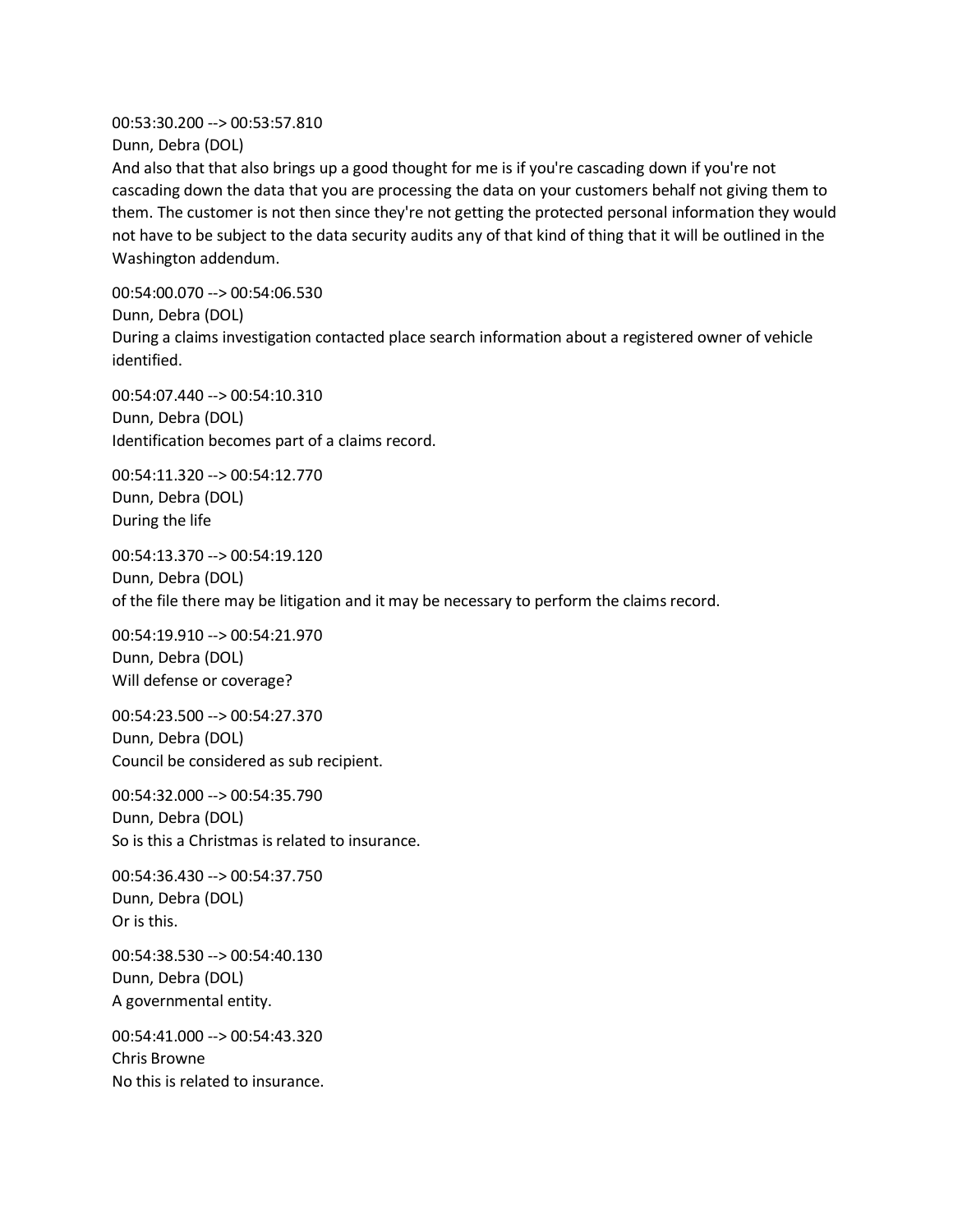00:54:46.170 --> 00:54:50.970 Dunn, Debra (DOL) I believe so I believe the answer would be yes, but let's research that one a little bit further.

00:54:56.550 --> 00:55:00.640 Dunn, Debra (DOL) What type of client would law enforcement?

00:55:01.540 --> 00:55:04.680 Dunn, Debra (DOL) What type of client would law enforcement under?

00:55:05.540 --> 00:55:07.190 Dunn, Debra (DOL) I'm not sure I understand.

00:55:08.270 --> 00:55:09.350 Dunn, Debra (DOL) The question.

00:55:15.250 --> 00:55:21.920 Galloway, Kristina I believe they mean. What type of client would law enforcement be under like Are we, we Raleigh Services right.

00:55:23.940 --> 00:55:27.990 Dunn, Debra (DOL) Well uh if you're using daps.

00:55:29.440 --> 00:55:34.550 Dunn, Debra (DOL) I think law enforcement. I think maybe some lawn Forsman kids contracted plate search.

00:55:36.880 --> 00:55:45.870 Dunn, Debra (DOL) So that would be any service some law, a lot of law enforcement gets data through State Patrol through the access.

00:55:46.580 --> 00:55:58.090 Dunn, Debra (DOL) Which I think is what they call it so we give dated steepest rolls deep virtual disseminates it to law enforcement in that case, they would be a sub recipient and that is, we consider that book data.

00:55:59.230 --> 00:56:01.010 Dunn, Debra (DOL) Did that answer your question?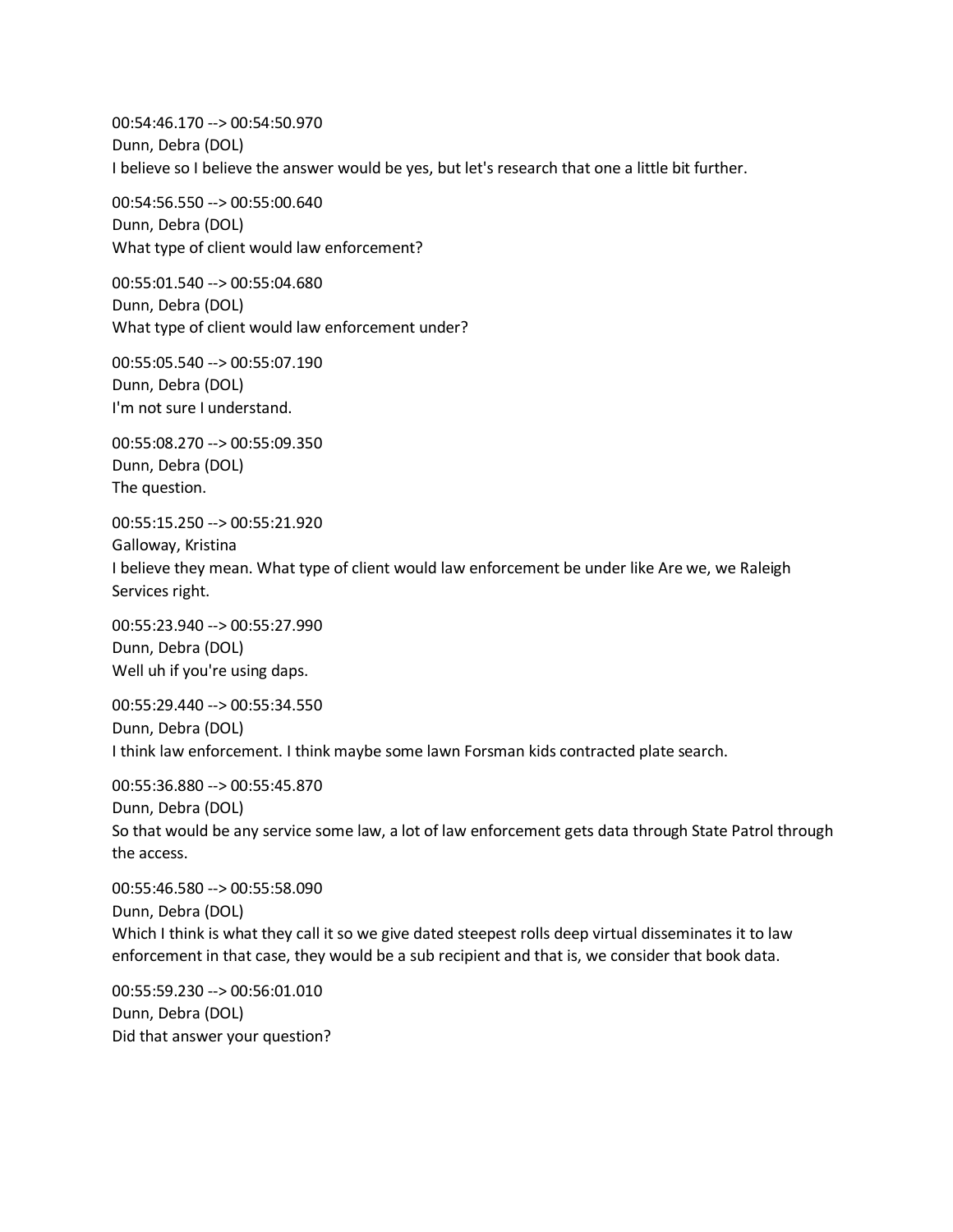00:56:05.940 --> 00:56:07.430 Galloway, Kristina So we could be.

00:56:08.220 --> 00:56:14.840 Galloway, Kristina We could be a sub recipient via State Patrol via access. We could also be the requester.

00:56:15.720 --> 00:56:18.980 Galloway, Kristina Ourselves via Daps and DIS.

00:56:20.230 --> 00:56:20.890 Dunn, Debra (DOL) Yes.

00:56:22.470 --> 00:56:23.040 Dunn, Debra (DOL) Correct.

00:56:27.820 --> 00:56:38.090 Dunn, Debra (DOL) Where do state universities ver city 's requesting license plate ownership enter into this we used to be considered and exempt entity?

00:56:40.120 --> 00:56:50.140 Dunn, Debra (DOL) With the passage well actually with back in 2014, when we gave the laws that govern 2 E.

00:56:51.010 --> 00:57:04.150 Dunn, Debra (DOL) Gave up vehicle owner information to it's always been considered personal information and under the vehicle law background from 2014 required to be subject to audits.

00:57:04.890 --> 00:57:07.510 Dunn, Debra (DOL) And that kind of thing so.

00:57:12.060 --> 00:57:12.550 Dunn, Debra (DOL) Oops.

00:57:15.500 --> 00:57:21.840 Dunn, Debra (DOL) My I'm sorry my chat just jumped a little bit. So I've lost the question. Let me see if I can find it really quick, I apologize.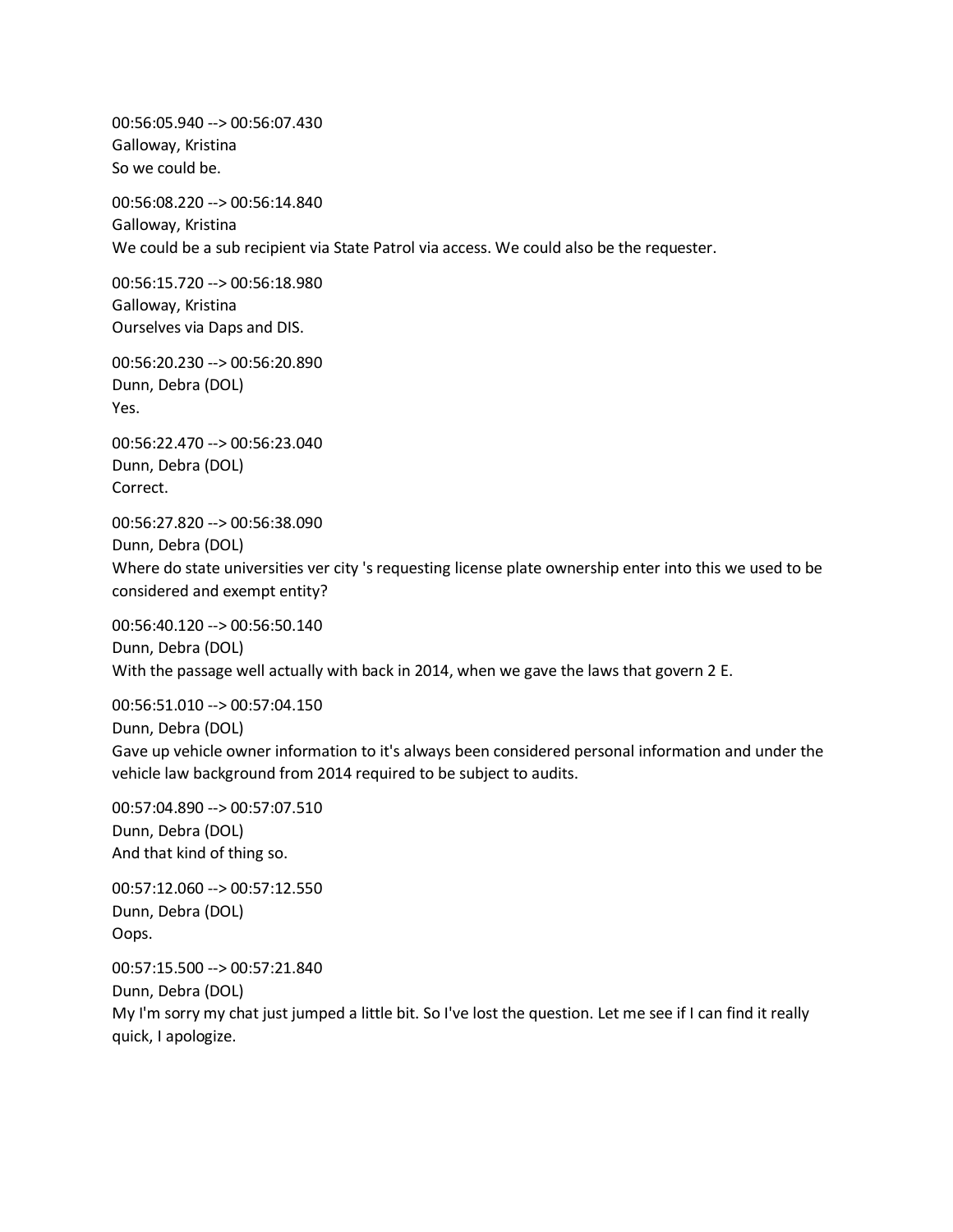00:57:23.410 --> 00:57:27.610 Dunn, Debra (DOL) So state universities requesting ownership so.

00:57:28.070 --> 00:57:41.110

Dunn, Debra (DOL) Uh if you are using our plate search or bulky service to get the data. You would be subject to the data security impermissible use audits if you are using?

00:57:41.750 --> 00:58:11.590

Dunn, Debra (DOL)

Uhm the contract in place search for example, the audit, although you may are subject to audits as Eric explained. We don't typically do a full blown audit for each services. We use the annual statement of compliance as our auditing tool for that and then you know the only time that we would really audit contracted plate search or any of the services if if we believe that there is an issue.

00:58:12.500 --> 00:58:15.110 Dunn, Debra (DOL) And it rises to the level of actually being audited.

00:58:16.590 --> 00:58:19.180 Dunn, Debra (DOL) Hope that answers your question so.

00:58:20.250 --> 00:58:23.920 Dunn, Debra (DOL) And I'm not sure what you meant by exempt entity.

00:58:27.170 --> 00:58:32.330 Dunn, Debra (DOL) But UM governmental entities are subject to the all the requirements as well.

00:58:33.990 --> 00:58:53.020 Michelle Rasmussen (Guest) Not so much exempt but I what I meant was is that we had received an email from Susan Mitchell. That said that back in. It was in June that an email went out and then she corrected it, saying that it went out to all CPS customers. But it would not affect the University accounts it was considering.

00:58:51.390 --> 00:58:53.200 Dunn, Debra (DOL) Oh, OK, I believe that was related.

00:58:54.400 --> 00:58:54.870 Michelle Rasmussen (Guest) Pardon.

00:58:55.230 --> 00:59:01.180 Dunn, Debra (DOL) I believe that was related to commercial parking so as.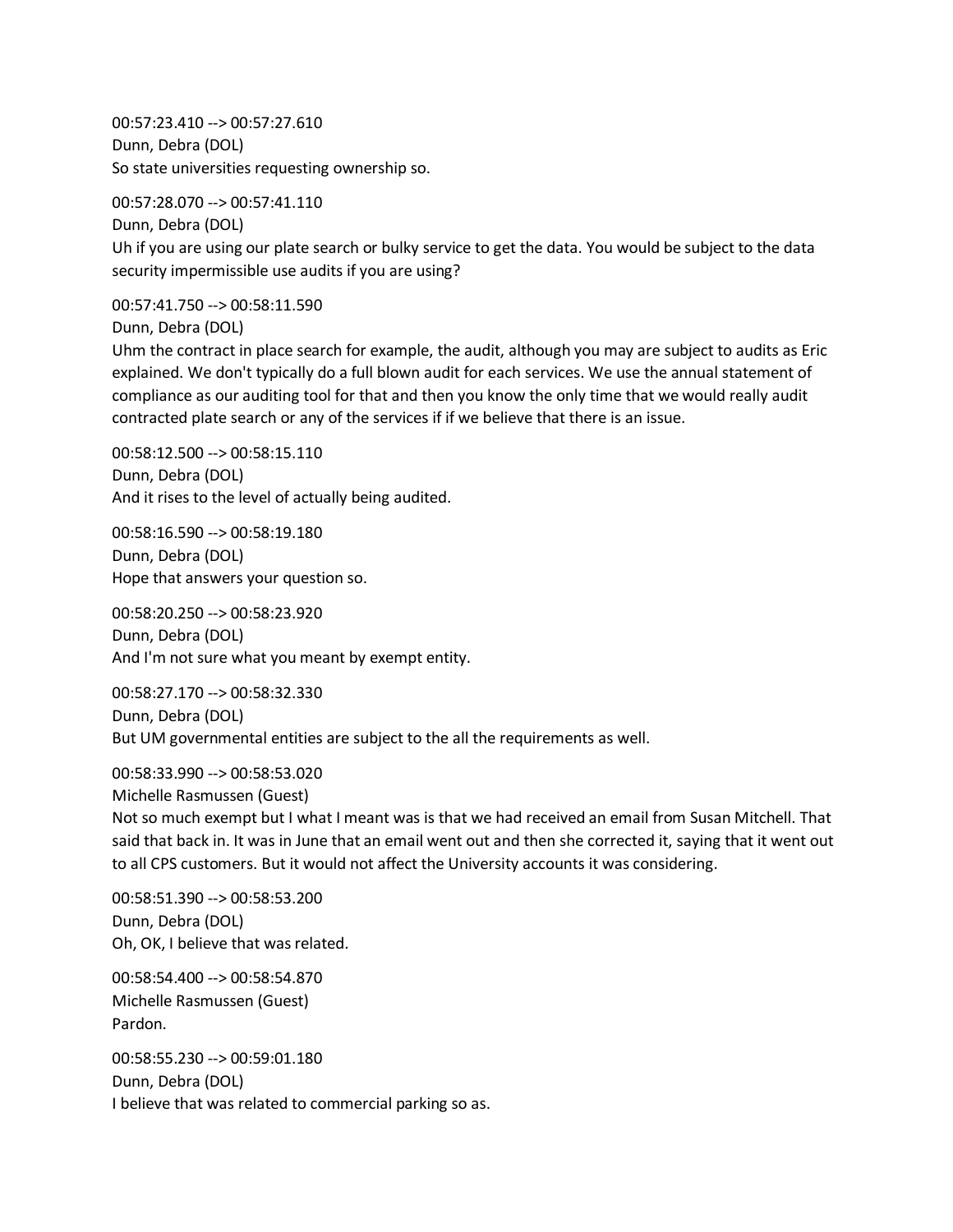00:58:59.090 --> 00:58:59.760 Michelle Rasmussen (Guest) Correct.

00:59:02.040 --> 00:59:15.270 Dunn, Debra (DOL) Separate from this new legislation and all of the activity around that DL had determined that we do not have the authority to give out the data for private parking enforcement.

00:59:16.600 --> 00:59:32.640 Dunn, Debra (DOL) We do have statutory authority to give the data to governmental entities to perform their functions of their jobs, which would include parking enforcement and on like a State University so that decision.

00:59:33.100 --> 00:59:35.520 Dunn, Debra (DOL) Uh only applied to private.

00:59:36.730 --> 00:59:44.170 Dunn, Debra (DOL) Parking enforcement on private park property, it did not apply to state universities.

00:59:39.860 --> 00:59:41.000 Michelle Rasmussen (Guest) You want this.

00:59:45.080 --> 00:59:58.130 Michelle Rasmussen (Guest) OK, now in that we have a license plate recognition policy, but I did hear under the compliance part of it that we would also need to provide the law that that stands under is that something that applies to us.

01:00:00.330 --> 01:00:00.890 Michelle Rasmussen (Guest) Performance.

01:00:00.810 --> 01:00:02.600 Dunn, Debra (DOL) For contracted plate search.

01:00:03.240 --> 01:00:06.300 Michelle Rasmussen (Guest) Well, we'd for retention value for the data that.

01:00:05.790 --> 01:00:09.120 Dunn, Debra (DOL) I'll follow your own retention policies. Yeah.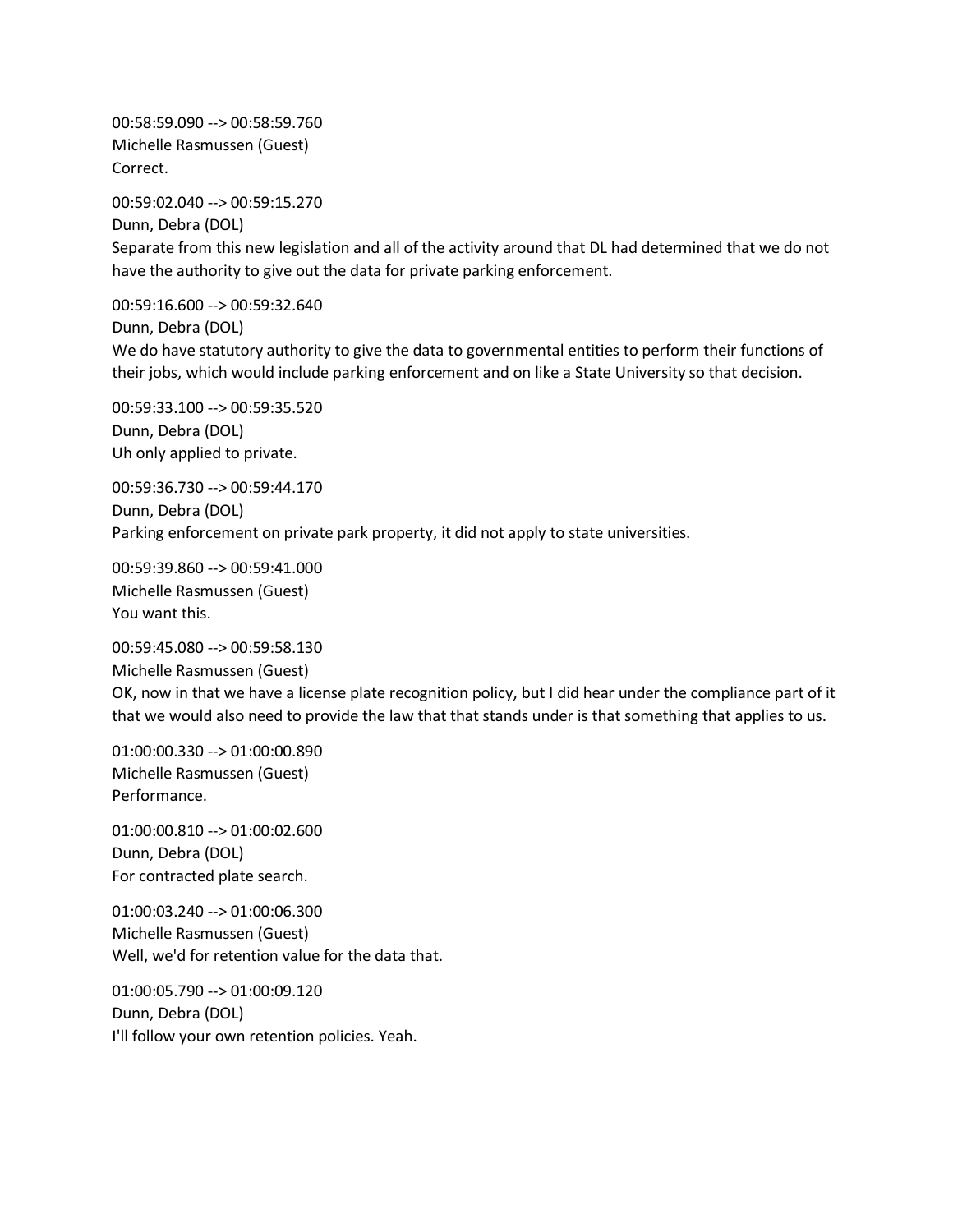01:00:09.070 --> 01:00:10.460 Michelle Rasmussen (Guest) Alright alright thank you.

01:00:10.470 --> 01:00:12.970 Dunn, Debra (DOL) Yeah, absolutely sorry I didn't understand that question.

01:00:16.340 --> 01:00:23.090 Dunn, Debra (DOL) For the drives records consent requirement do you mean consent from the person who is being queried?

01:00:25.570 --> 01:00:27.940 Dunn, Debra (DOL) Uh ndole system or does it.

01:00:29.090 --> 01:00:33.400 Dunn, Debra (DOL) Or does this count on East services so the law.

01:00:34.160 --> 01:00:35.200 Dunn, Debra (DOL) Requires.

01:00:36.160 --> 01:00:37.800 Dunn, Debra (DOL) That anytime.

01:00:38.260 --> 01:00:46.850 Dunn, Debra (DOL) Uh someone who's requesting a driving record for purposes of employment or for a volunteer organization.

01:00:47.500 --> 01:01:10.860

Dunn, Debra (DOL)

No other permissible use like insurance carriers or anything like that, so for employment and volunteer organizations. You are required to get what we've called a release of interest signed by the person who is the driver of that consenting that you are allowed to pull their driving record.

01:01:11.570 --> 01:01:17.390 Dunn, Debra (DOL) And so in a DAP Cindy as a man.

01:01:18.700 --> 01:01:32.870 Dunn, Debra (DOL) Diaz is used by courts to be able to give a record to the person who is appearing in their court or give it to like a prosecuting attorney that does not require consent.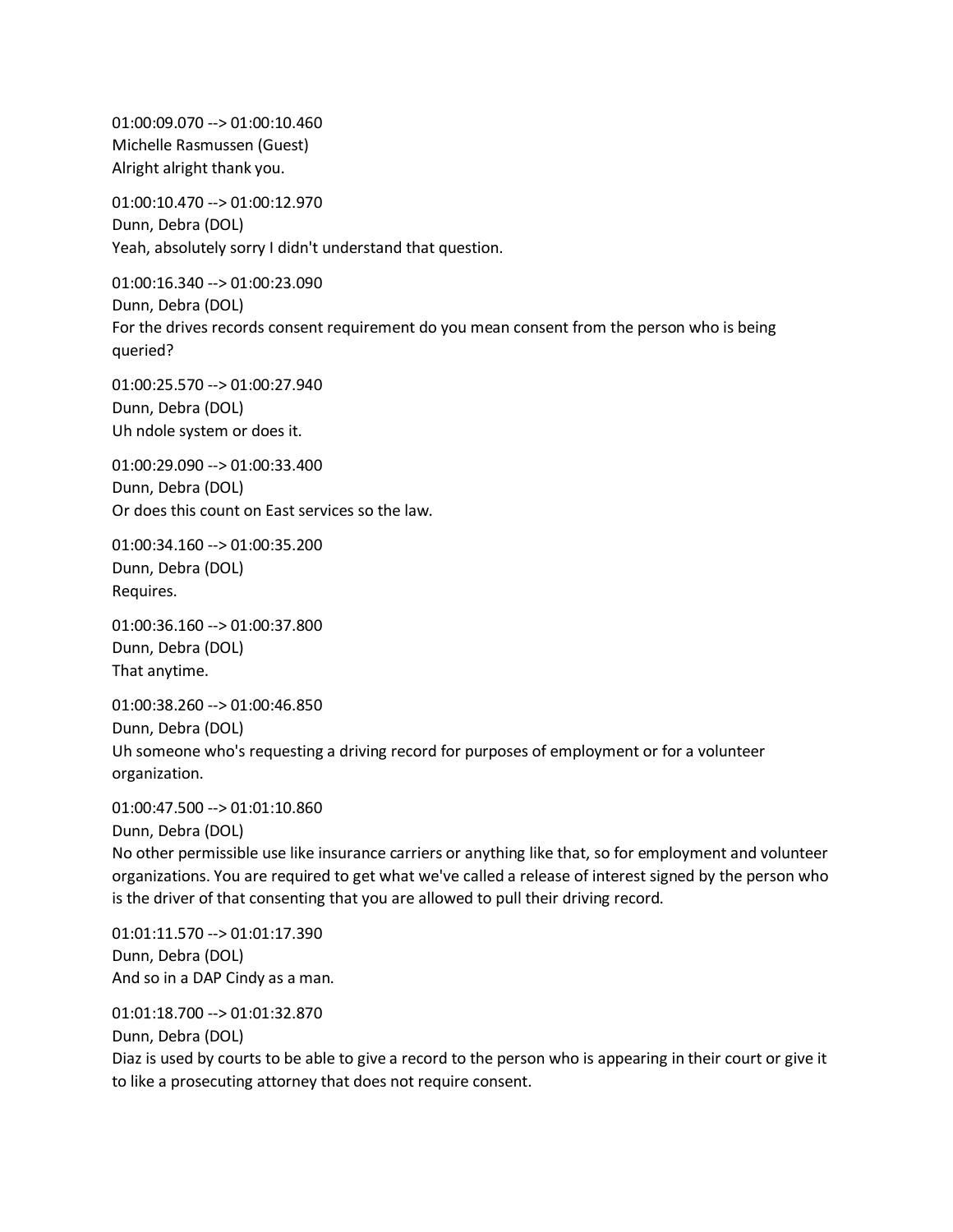01:01:34.400 --> 01:01:35.060 Dunn, Debra (DOL) For that.

01:01:35.740 --> 01:01:47.470 Dunn, Debra (DOL) Uh it is only when those records are pulled for the purposes of employment or volunteer organization so for example, a church who wants to get their driving record of their school bus driver.

01:01:51.470 --> 01:01:52.390 Galloway, Kristina Thanks for clarifying.

01:01:53.160 --> 01:01:53.860 Dunn, Debra (DOL) Certainly.

01:01:55.110 --> 01:02:04.650 Dunn, Debra (DOL) Section 12 permissible use paragraph 3 motor vehicle record purchasers retain and use older data.

01:02:05.450 --> 01:02:06.890 Dunn, Debra (DOL) For legal purposes.

01:02:08.190 --> 01:02:17.010

Dunn, Debra (DOL) Last paragraph this appears to apply to driver license data NBA data can be used for more than one purpose.

01:02:18.270 --> 01:02:22.790 Dunn, Debra (DOL) Yeah, Sean you guys are a little bit of a unique UM.

01:02:24.700 --> 01:02:36.190 Dunn, Debra (DOL) Well, as well as well as one other of our data recipients. You're in a little unique situation. We'll have to look at this language. It may not apply to you, or it may need to be rewarded for your case.

01:02:36.250 --> 01:02:36.440 Dunn, Debra (DOL) Yes. 01:02:37.370 --> 01:02:42.880 Dunn, Debra (DOL) I don't have that specific language in front of me, so we'll answer this in the FAQ.

01:02:49.710 --> 01:03:06.110 Dunn, Debra (DOL)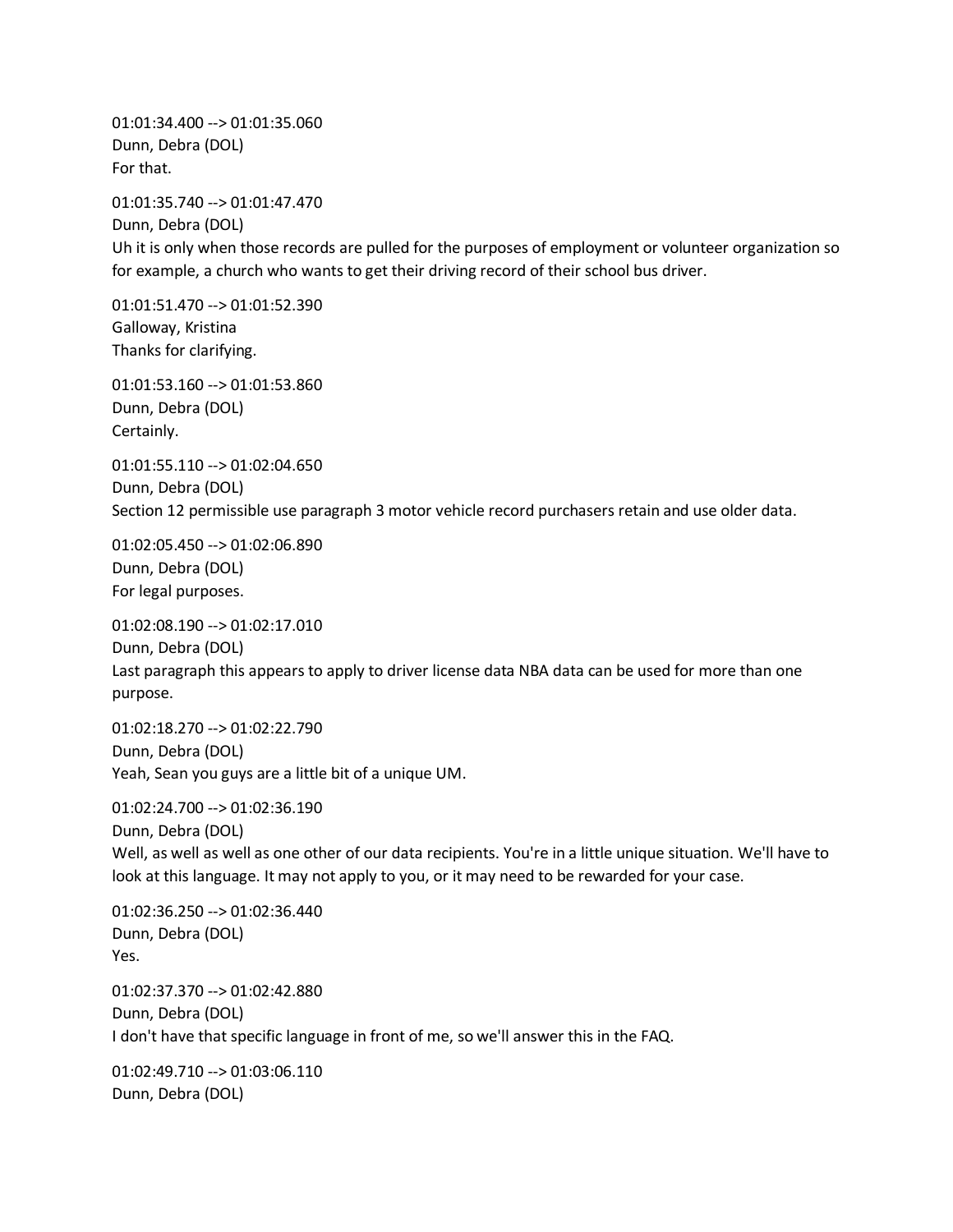Section 15 3rd paragraph are you intending recipients to provide a list of all non. PPI PPI customers. If you are processing. The data on their behalf. I I don't have that section in Friday but by the.

01:03:06.730 --> 01:03:11.050 Dunn, Debra (DOL) Context of the question I assume you're referring to the sub recipient list.

01:03:12.020 --> 01:03:21.920 Dunn, Debra (DOL) And and so yes, if if anybody is your processing telling the data on their behalf in my example was a company who does.

01:03:22.010 --> 01:03:27.070 Dunn, Debra (DOL) Uhm processes parking enforcement sends the bill out.

01:03:27.410 --> 01:03:39.850 Dunn, Debra (DOL) Then it goes to collection pulls the data but does not give the data to the city of Olympia. For example, that is a customer and we would like to know that we would have that listed.

01:03:40.870 --> 01:03:45.720 Dunn, Debra (DOL) In the sub recipient slash customer list.

01:03:49.920 --> 01:04:10.560 Shields, Eric (DOL) Debbie I'm gonna interject real quick. I'll be just shine uses the term non PII customers. And so in WS using the term data. She's referencing PPI protected personal information and when it's non PII, then the requirements differ.

01:03:51.780 --> 01:03:52.350 Dunn, Debra (DOL) Yes, please.

01:04:05.070 --> 01:04:05.770 Dunn, Debra (DOL) Yeah, thank you.

01:04:12.950 --> 01:04:14.970 Dunn, Debra (DOL) Should yeah all of this is about?

01:04:16.130 --> 01:04:17.230 Dunn, Debra (DOL) Personal information.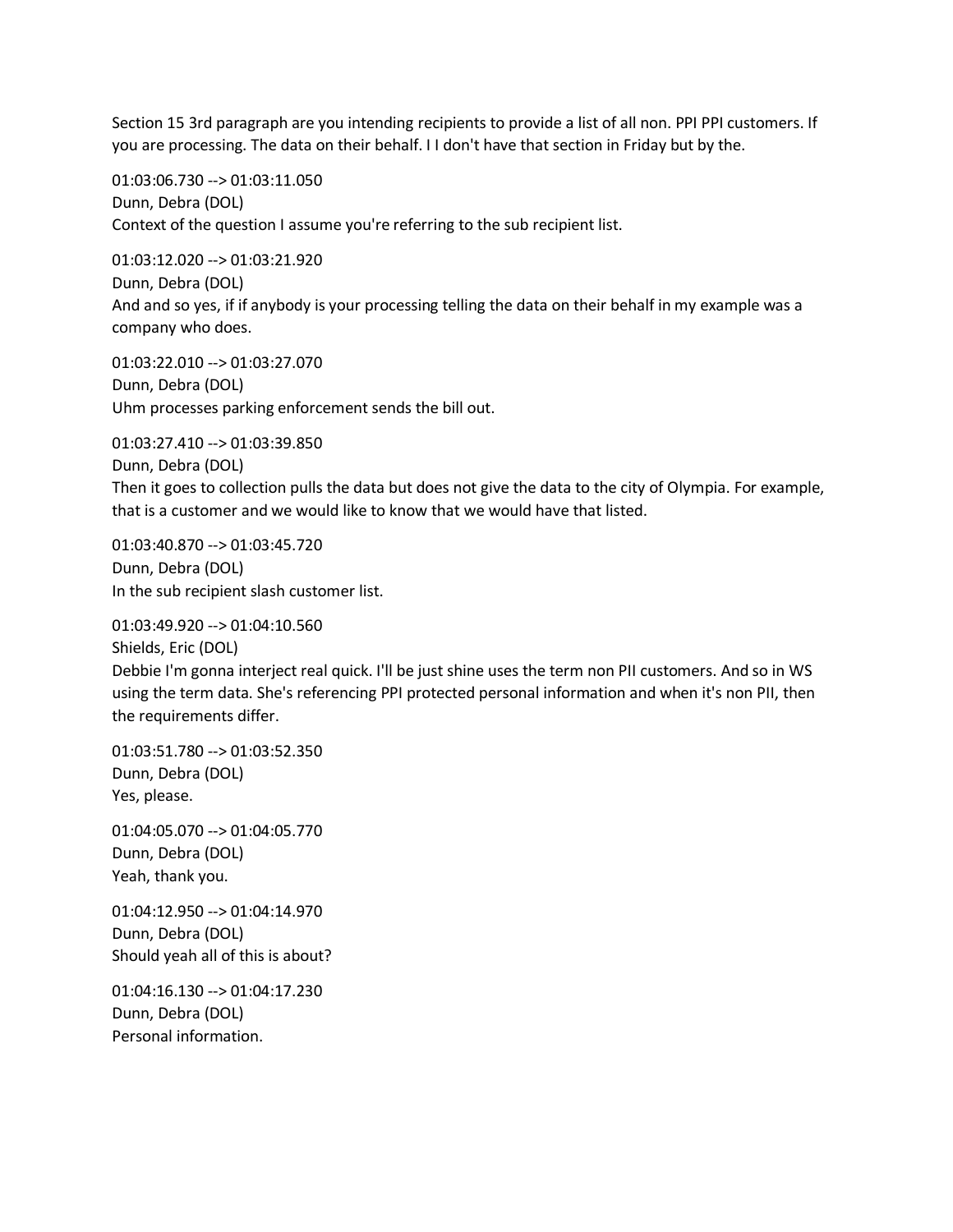01:04:18.560 --> 01:04:23.700 Dunn, Debra (DOL) Not that we don't care about none personal those files that have non personal information in it, but

01:04:24.450 --> 01:04:27.950 Dunn, Debra (DOL) and when they don't have personal information then.

01:04:29.840 --> 01:04:31.450 Dunn, Debra (DOL) You know the other risk.

01:04:32.070 --> 01:04:44.030 Dunn, Debra (DOL) It goes way down and so it's not as concerning to us in those cases. So we have uh. Let me just kind of run this by a little bit as well.

01:04:46.420 --> 01:04:50.260 Dunn, Debra (DOL) Trying to think about another scenario that might help explain it.

01:04:55.650 --> 01:04:58.120 Dunn, Debra (DOL) Get like one off the top of my head, too much pressure.

01:05:00.060 --> 01:05:04.170 Dunn, Debra (DOL) We'll see if we can and try to clarify that in the FAQ.

01:05:06.490 --> 01:05:10.230 Dunn, Debra (DOL) Is law enforcement still altering records?

01:05:11.820 --> 01:05:13.990 Dunn, Debra (DOL) Could you explain that question for me?

01:05:18.730 --> 01:05:21.480 Galloway, Kristina There's a an additional comment right below from the same person.

01:05:21.040 --> 01:05:29.000 Dunn, Debra (DOL) Oh altering is in using driving information in a contextual query search.

01:05:31.730 --> 01:05:34.400 Dunn, Debra (DOL) I still don't think I'm understanding.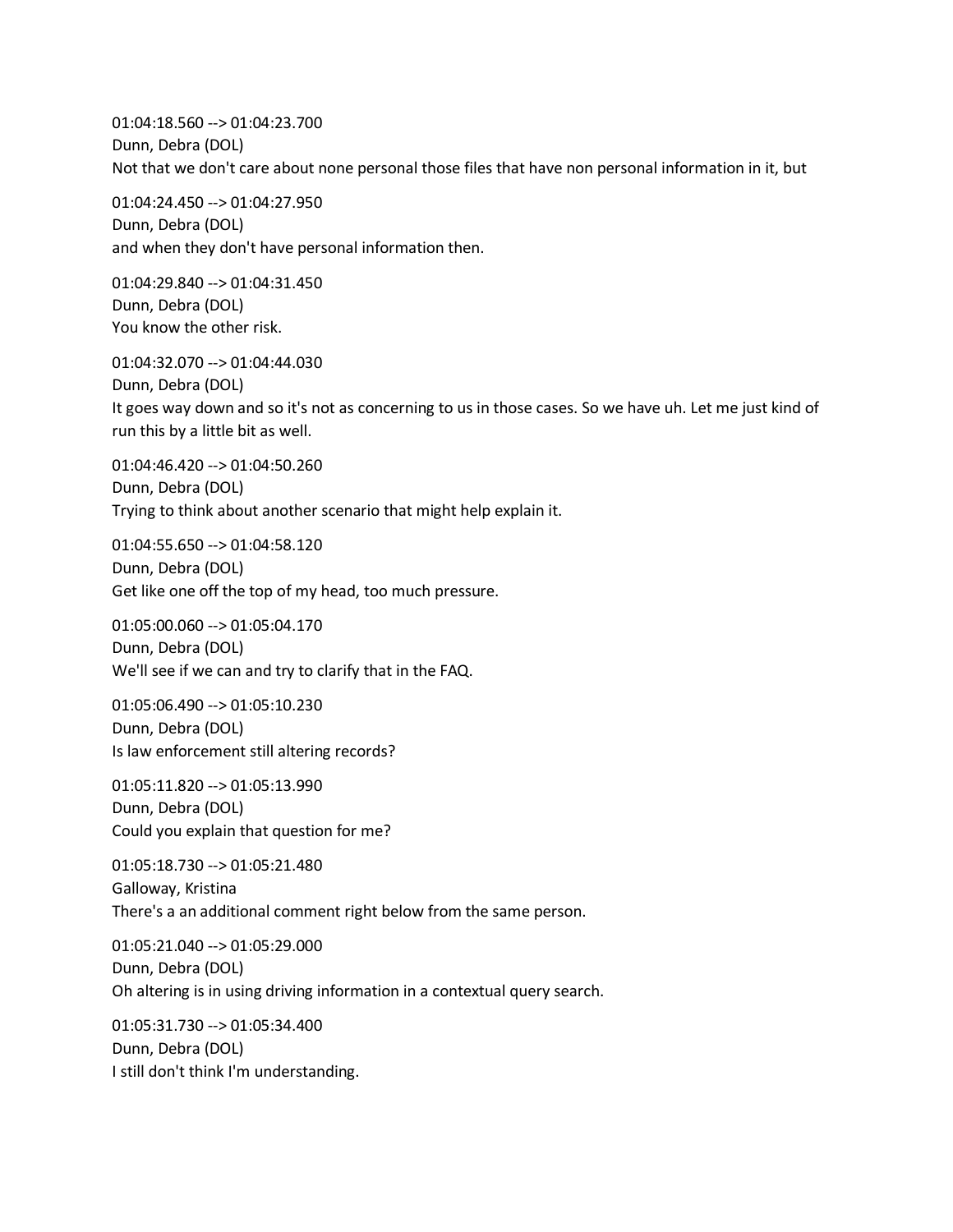01:05:37.830 --> 01:05:42.200 Dunn, Debra (DOL) So OK, so let me try this uhm.

01:05:43.460 --> 01:05:44.070 Dunn, Debra (DOL) In.

01:05:45.060 --> 01:05:53.340 Dunn, Debra (DOL) Uh adapts or DLC and apps. There's no changing of the record. It's just a search engine so they can't change your record.

01:05:53.980 --> 01:05:54.450 Dunn, Debra (DOL) Uhm.

01:05:55.950 --> 01:06:01.590 Dunn, Debra (DOL) We do get some data from law enforcement such as collision data.

01:06:02.300 --> 01:06:03.880 Dunn, Debra (DOL) Uh that goes into our system.

01:06:04.630 --> 01:06:05.560 Dunn, Debra (DOL) Uhm.

01:06:06.980 --> 01:06:07.860 Dunn, Debra (DOL) We do get.

01:06:08.550 --> 01:06:20.620 Dunn, Debra (DOL) Uh information from the courts you know parking tickets, speeding tickets, DUI is that kind of thing when they give us that information. It goes into the system not all.

01:06:21.270 --> 01:06:22.040 Dunn, Debra (DOL) Uh.

01:06:22.860 --> 01:06:36.170 Dunn, Debra (DOL)

Courts pass on all information so for example, some of them kind of have a policy of well. If you pay your ticket within 30 days. We won't give it to you know, we don't pass the information on to DL usually that's like a parking ticket kind of a thing.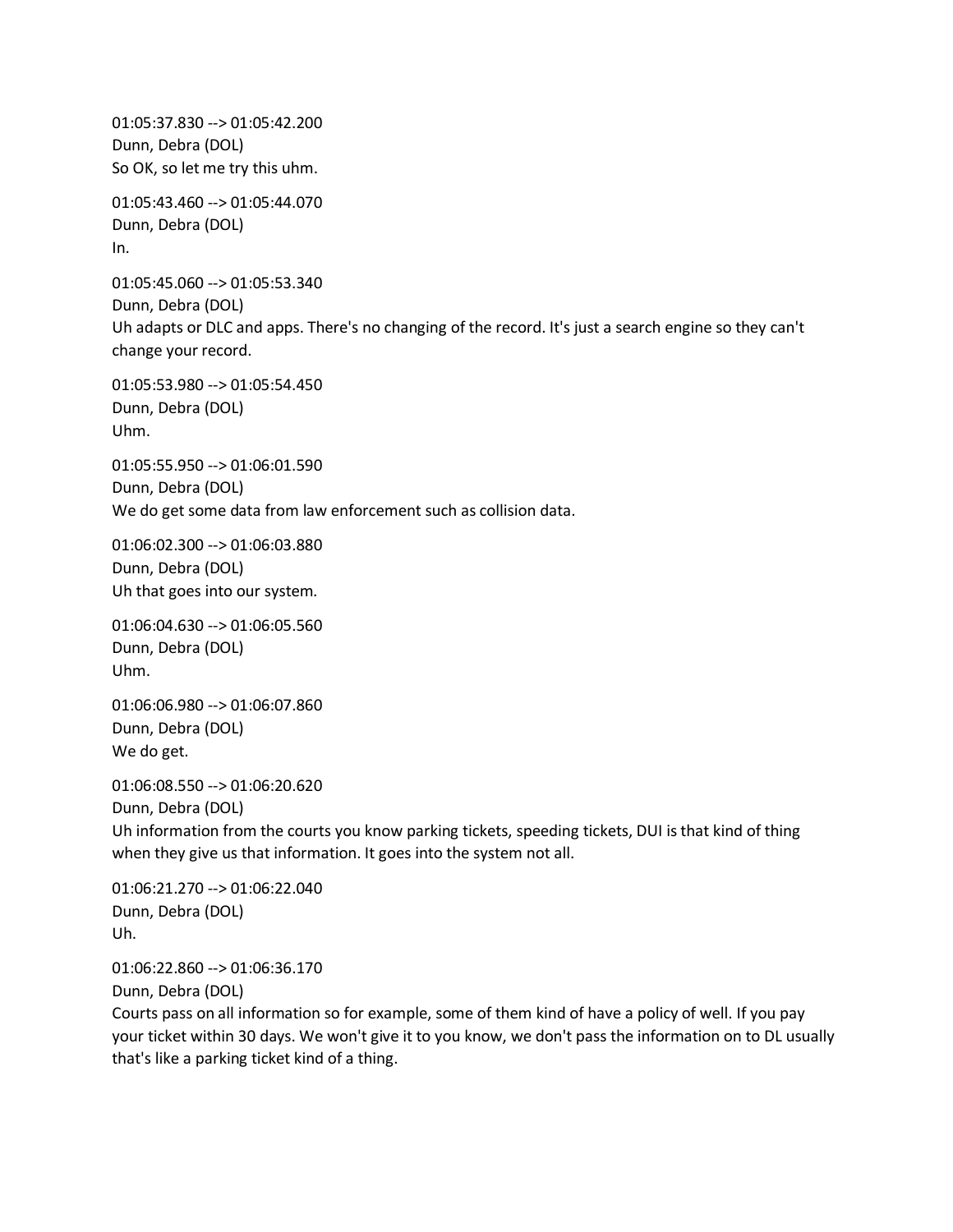01:06:38.420 --> 01:06:41.650 Dunn, Debra (DOL) So I'm not sure.

01:06:42.460 --> 01:06:49.000 Shields, Eric (DOL) There was a note excuse me Debbie added here just a moment ago, contextual hot filed data.

01:06:46.220 --> 01:06:46.560 Dunn, Debra (DOL) OK.

01:06:52.440 --> 01:06:55.870 Dunn, Debra (DOL) Still, not understanding the question I'm sorry. I'm being thick on this one.

01:07:04.200 --> 01:07:09.410 Shields, Eric (DOL) Uh another note, a query is run pretending that a driver is wanted.

01:07:12.800 --> 01:07:15.900 Dunn, Debra (DOL) Pretending that a driver is wanted.

01:07:16.740 --> 01:07:19.150 Dunn, Debra (DOL) So there does have to be a permissible use.

01:07:20.490 --> 01:07:20.940 Dunn, Debra (DOL) Uhm.

01:07:23.050 --> 01:07:26.200 Dunn, Debra (DOL) In our old legacy legacy system.

01:07:26.940 --> 01:07:27.760 Dunn, Debra (DOL) Uhm.

01:07:29.110 --> 01:07:30.910 Dunn, Debra (DOL) We used to have test records.

01:07:31.670 --> 01:07:35.900 Dunn, Debra (DOL) That we could have for instance.

01:07:36.460 --> 01:07:57.160 Dunn, Debra (DOL)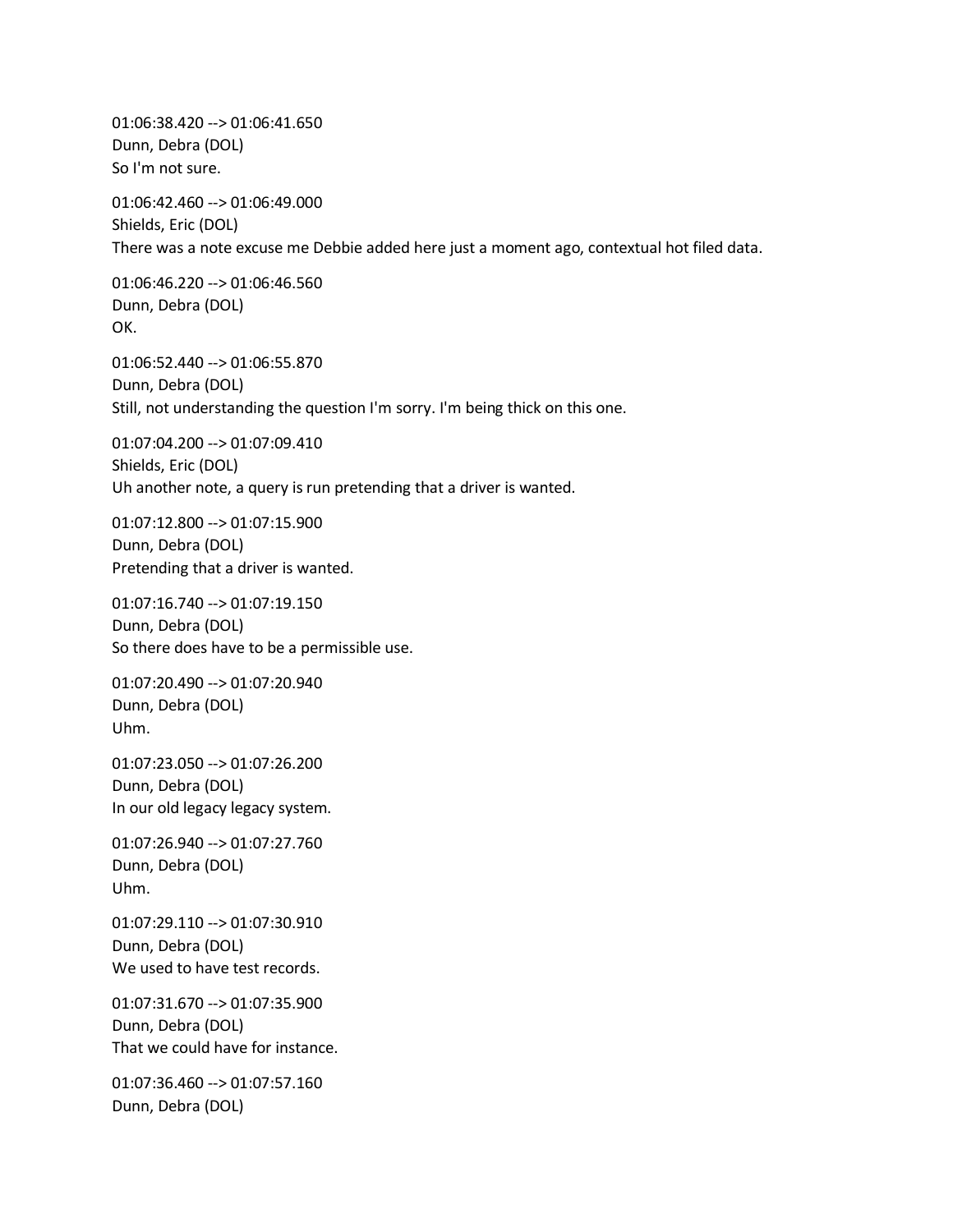Uh Police Department could train their folks on daps using test records in drives. There are no test records. So we have created a policy and we can share that with you again believe we've already distributed that out, maybe a few months ago.

01:07:57.970 --> 01:08:03.650 Dunn, Debra (DOL) But allowing you to use live records for training purposes.

01:08:04.640 --> 01:08:19.720 Dunn, Debra (DOL) High level 'cause I can't remember all the nuances of the requirement, but for courts. You can train on using records of those that are already in your court those cases that are in your court.

01:08:20.350 --> 01:08:20.970 Dunn, Debra (DOL) Uhm.

01:08:21.670 --> 01:08:53.190 Dunn, Debra (DOL)

Uh because you have that permissible use already to look up those records for folks like users and apps. You need to document get the supervisor 's permission to do this training and document that permission so that you know the supervisor knows what's going on because in Deptford. For example, the administrator and managers can look and see what users are doing and if they see that you looked up your own record or the record of a family member for example.

01:08:53.550 --> 01:08:56.820 Dunn, Debra (DOL) And they're probably going to come ask questions about that.

01:08:58.280 --> 01:09:05.790 Dunn, Debra (DOL) And so am I getting that permission from the supervisor and the documentation that it that search has been approved.

01:09:06.460 --> 01:09:12.370 Dunn, Debra (DOL) And then that helps us ensure that the system is being used properly.

01:09:14.540 --> 01:09:17.250 Dunn, Debra (DOL) Did that help answer? did I did I hit on that one?

01:09:20.250 --> 01:09:22.820 Dunn, Debra (DOL) Sorry I'm stumbling on this question.

01:09:24.450 --> 01:09:33.320 Dunn, Debra (DOL)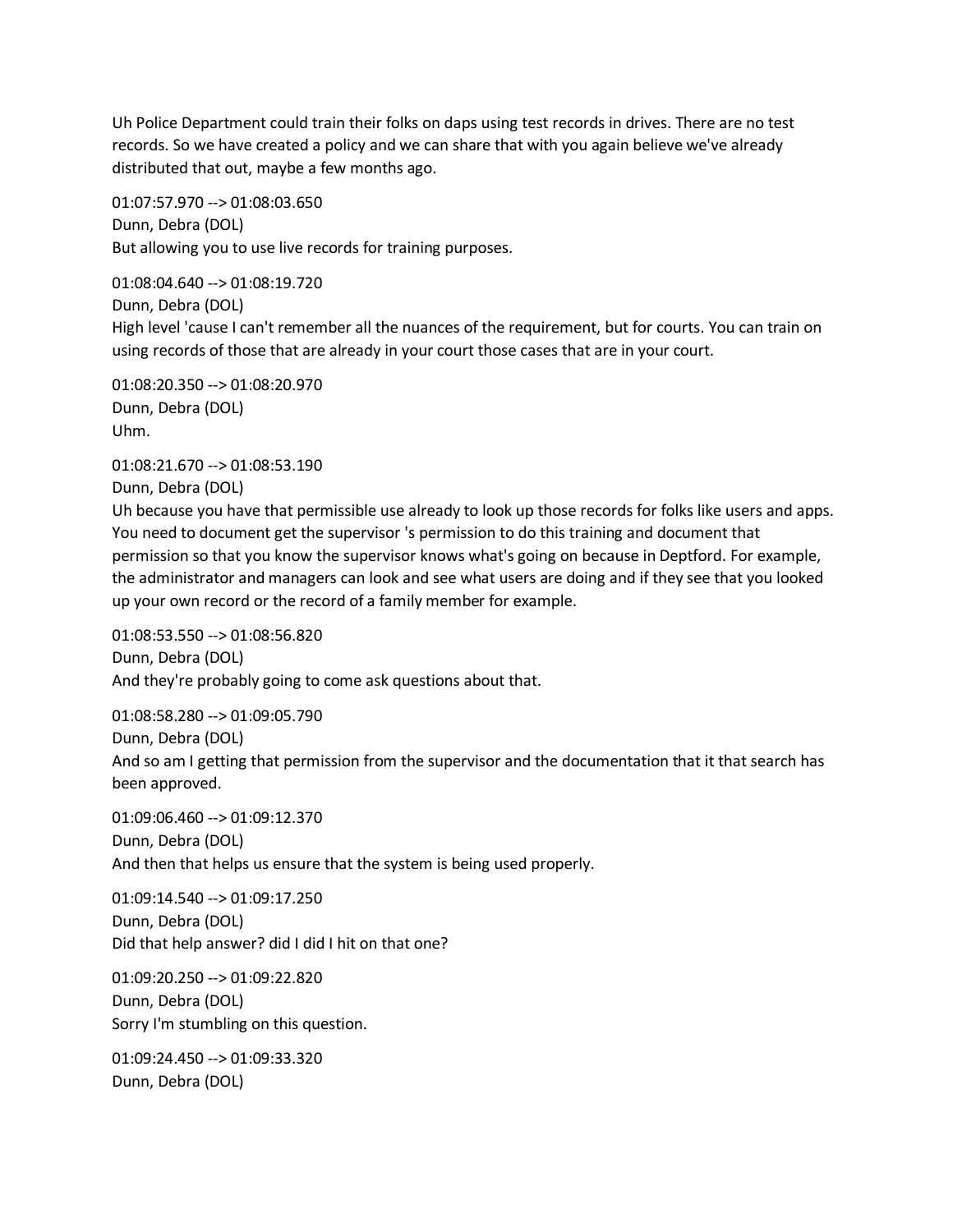Uh if we didn't get it. Let us know. In the chat and maybe we can just call you and have a conversation and then we can summarize it in the FAQ.

01:09:38.550 --> 01:09:49.680

Dunn, Debra (DOL) As a wrecking yard. We received junk vehicle affidavit is that we have to check the Vin through E services and see if there is a legal owner.

01:09:50.270 --> 01:10:00.610 Dunn, Debra (DOL) On the vehicle if there is a legal owner and it is not on the Junkyard Apfa. David we usually turn the vehicle way customer or customer state.

01:10:02.880 --> 01:10:07.690 Dunn, Debra (DOL) Customer states that law enforcement did not give them the legal owner, so we have.

01:10:08.520 --> 01:10:13.170 Dunn, Debra (DOL) So how are we supposed to get the legal owner information?

01:10:15.450 --> 01:10:27.490 Dunn, Debra (DOL) So uh ours authority to give up data to certain entities come from washing our federal and state law.

01:10:28.750 --> 01:10:33.440 Dunn, Debra (DOL) And so on the federal level, it's a driver Privacy Protection Act.

01:10:34.190 --> 01:10:42.350 Dunn, Debra (DOL) And a few other things like the motor voter act and that kind of thing where we're required to give up data.

01:10:43.780 --> 01:11:03.670

Dunn, Debra (DOL)

Students can restrict the use even further, they cannot expand what the the federal law allows but we can restrict it further. So then we look at Washington law and typically for vehicle owner information. We look to RCW 4612630.

01:11:05.440 --> 01:11:07.140 Dunn, Debra (DOL) And the

01:11:07.580 --> 01:11:11.790 Dunn, Debra (DOL) uh DPA the driver Privacy Protection Act.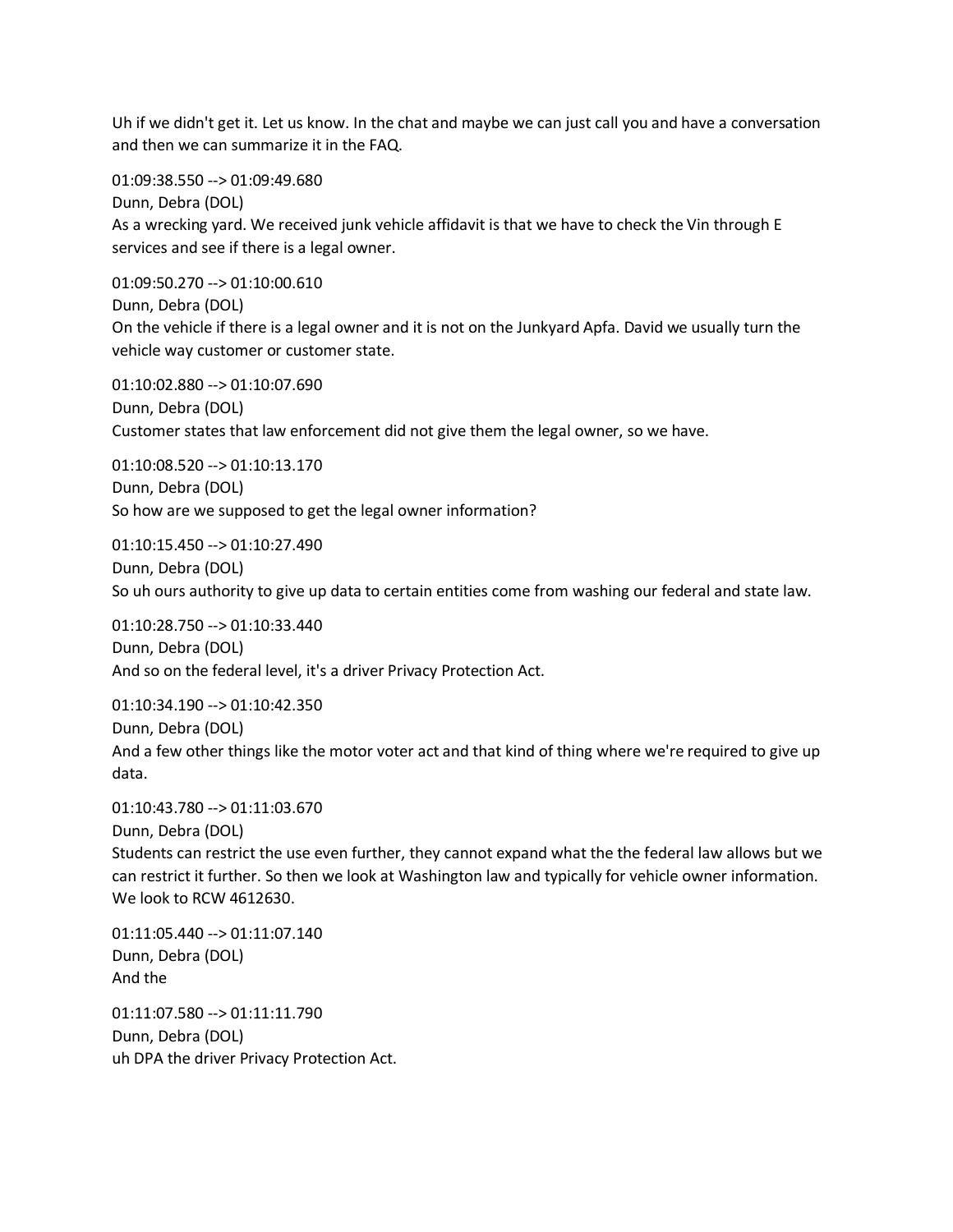01:11:12.760 --> 01:11:14.790 Dunn, Debra (DOL) Uh so.

01:11:15.450 --> 01:11:22.100 Dunn, Debra (DOL) Uh I have tried to do some more research on this we are allowed to give.

01:11:22.710 --> 01:11:35.420

Dunn, Debra (DOL)

Uh and uh another separate Washington law. We are actually required to give vehicle owner information to to cut to truck companies to file invented vehicle reports.

01:11:36.050 --> 01:11:56.900

Dunn, Debra (DOL)

I have not been able to find a statute that says that we are required to give or even authorized to give the data to wrecking companies. So then are and if you know of one great. Let us know about it because I love to know about that statute. I've looked for it, having able to find it.

01:11:57.600 --> 01:12:14.150

Dunn, Debra (DOL)

So then what we have to default to is this kind of umbrella requirement excuse me permissible use that's in the driver Privacy Protection Act that says, we can give out the data to anyone for any use as long as they have the vehicle owners consent.

01:12:15.590 --> 01:12:32.980

Dunn, Debra (DOL)

So what I would ask you to do then barring any other statute that allows us to give you the data that you would get that owners consent in writing to look up that information and hang on to that consent because we may audit you on that to make sure that you have the consent.

01:12:34.060 --> 01:12:36.440 Dunn, Debra (DOL) Uh hum and so.

01:12:38.180 --> 01:12:44.470 Dunn, Debra (DOL) That's the way we kind of try to figure out how to to accommodate the wrecking yards.

01:12:45.260 --> 01:12:51.170 Dunn, Debra (DOL) Uhm with still meeting our obligation to follow the laws who we can give the data to and for what purpose.

01:12:52.260 --> 01:12:53.270 Dunn, Debra (DOL) I hope that helps.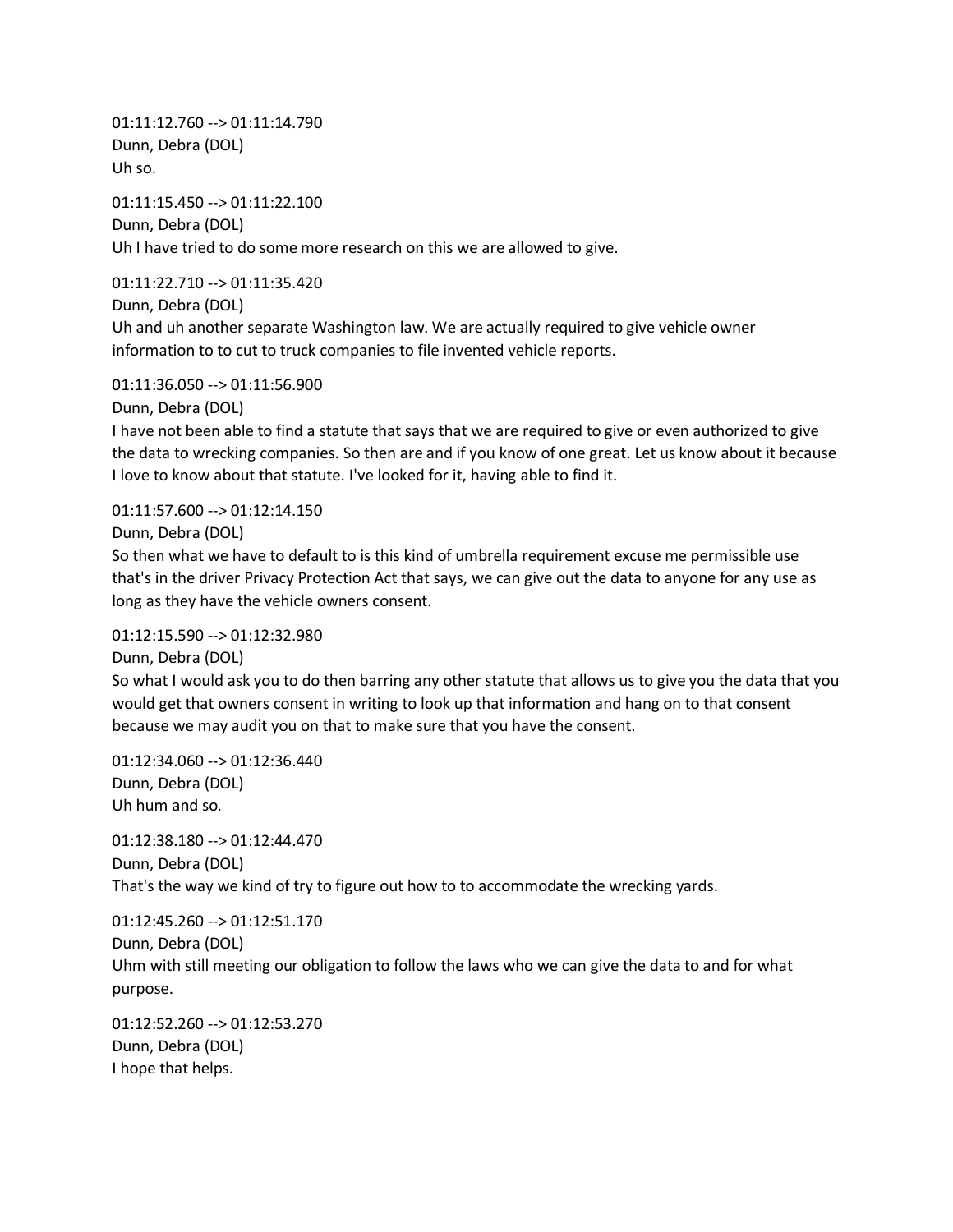01:13:06.680 --> 01:13:07.720 Dunn, Debra (DOL) Let's see.

01:13:08.320 --> 01:13:09.960 Dunn, Debra (DOL) Still, scrolling through questions.

01:13:10.640 --> 01:13:11.880 Dunn, Debra (DOL) How we doing on time?

01:13:15.000 --> 01:13:25.190

Dunn, Debra (DOL) It looks like we're coming to the bottom of the questions go. So I hope it'll be. It'll run through these these are a lot different questions by the way then we received yesterday and so.

01:13:25.240 --> 01:13:33.720 Dunn, Debra (DOL) Uhm feel free to request a copy of yesterdays recording or you know again. We will capture everything in the FA cues and and.

01:13:34.040 --> 01:13:49.790

Dunn, Debra (DOL) Uh we distribute those out so as a matter of clarification. Can you give a rough estimate slash guidance on what would qualify and entity as a bulk user OK? So yeah, the book term. I need to find a better term for this.

01:13:50.180 --> 01:13:56.010 Dunn, Debra (DOL) Uh it is more about how you get the data and then the volume of data.

01:13:56.980 --> 01:14:18.330

Dunn, Debra (DOL) So we have the E Services, where folks log directly into our system going through the SOS secure access. Washington doing multi factor authentication. That kind of thing they log into our systems and they pull the data directly from that using dapps. Diaz contractor plate search driver record request.

01:14:19.310 --> 01:14:21.200 Dunn, Debra (DOL) Abandoned vehicle reporting.

01:14:25.520 --> 01:14:34.970

Dunn, Debra (DOL)

There may be others that are missing after like missing that bulk ones are where we either are either the ADR.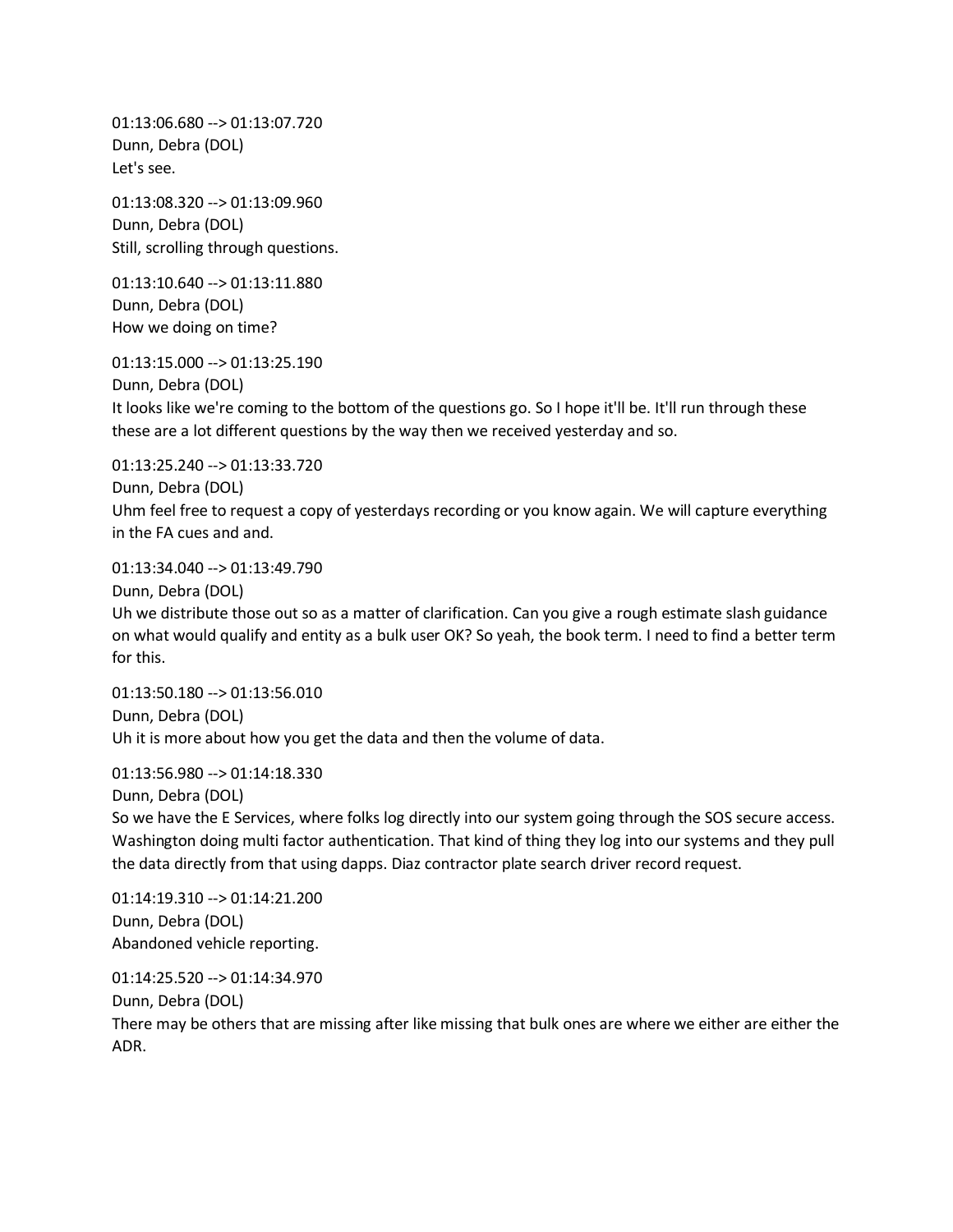01:14:35.840 --> 01:14:42.410 Dunn, Debra (DOL) Slash monitoring web service, it's a web service or a SFTP process basically.

01:14:43.590 --> 01:15:06.930

Dunn, Debra (DOL) The plate search whether it be a web service or a plate search or you get a unique file from us so we have the state agencies that have a unique file that they get directly from us. It's through what we call the SFTP process secure file transfer protocol process, so it's a web service or SFTP that's what I consider bulk.

01:15:08.220 --> 01:15:12.690 Dunn, Debra (DOL) It's not a It's a misleading term it's not about the volume.

01:15:13.390 --> 01:15:21.430 Dunn, Debra (DOL) As much as although in the services typically their lower users of the data not always.

01:15:22.930 --> 01:15:24.080 Dunn, Debra (DOL) Versus the bulk.

01:15:33.170 --> 01:15:44.120

Dunn, Debra (DOL) Regarding insurance requirements for Washington state agencies. Will the DSA template be tailored for interagency DSA agreements where the Washington Navy is covered.

01:15:45.010 --> 01:15:47.350 Dunn, Debra (DOL) Under the self insurance? Yes.

01:15:52.120 --> 01:16:03.330 Dunn, Debra (DOL) I believe it says actually I think we've kind of genericized the clause that you are either carry a policy or that you are self insured, and have these limits I think.

01:16:04.160 --> 01:16:07.890 Dunn, Debra (DOL) Uh that it covers both now if I remember correctly.

01:16:09.980 --> 01:16:14.150 Dunn, Debra (DOL) Erica is looks like this might be for you as Eric mentioned.

01:16:14.810 --> 01:16:41.290 Dunn, Debra (DOL) The term sub recipient has been an area of confusion regarding the data sharing agreement requirements. Please confirm or clarify expectations around vendors who for example, provide support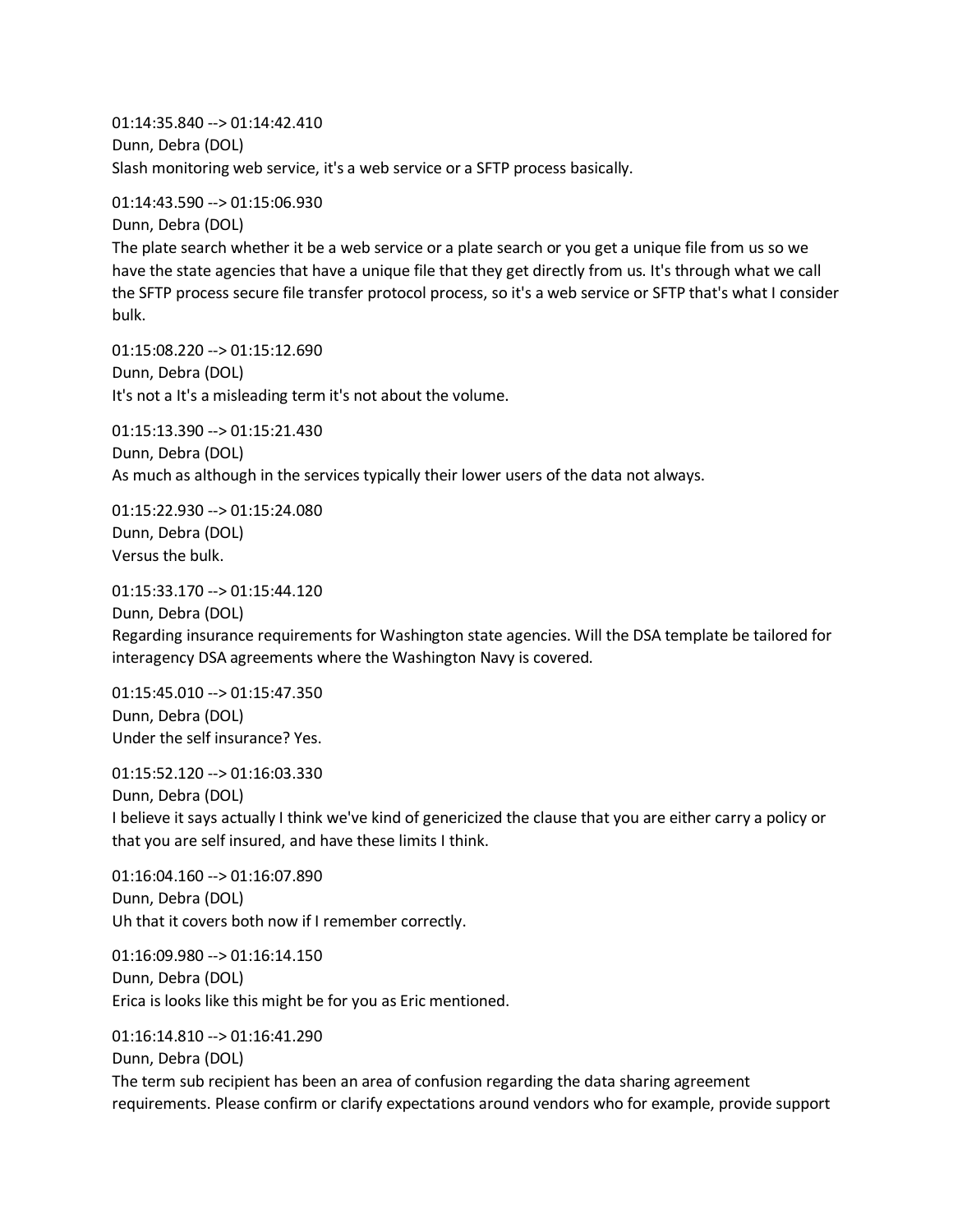or managed IT systems that contain protected data. Even though they don't use the data per say, but may come into contact with that as a support system.

01:16:42.780 --> 01:16:50.090 Dunn, Debra (DOL) Are they considered sub recipients if? Yes, then uh then the expectation is that our vendor contracts?

01:16:50.790 --> 01:17:05.880 Dunn, Debra (DOL) With this kind of vendor must include the new exhibit. Yes, that is correct, so it's anybody who has receives the data. You send them a file or whatever who has access to the data.

01:17:06.500 --> 01:17:16.480 Dunn, Debra (DOL) Uh we can even just look at the data and that sub recipients include for example, if you are using a.

01:17:16.530 --> 01:17:16.970 Dunn, Debra (DOL) Hey.

01:17:18.260 --> 01:17:48.070 Dunn, Debra (DOL)

Mail mailing company a separate company excuse me to print out parking tickets and mailing it out. That is a sub recipient, even though they are not particularly using the data. They're getting access to that data if you have an IT company, who is supporting your systems. They are a sub recipient because they would have access to the personal protective personal information. If you are using a collection agency.

01:17:48.390 --> 01:17:50.480 Dunn, Debra (DOL) They are also a sub recipient.

01:17:51.710 --> 01:18:00.980 Dunn, Debra (DOL) Anyone who gets access can view gets a file whatever if they have access to that personal information they are a sub recipient.

01:18:03.090 --> 01:18:11.570 Dunn, Debra (DOL) And subject to everything that's in there, Washington agenda. Thank you for that clarification clarifying question I think that has been.

01:18:12.580 --> 01:18:13.150 Dunn, Debra (DOL) Uh hum.

01:18:14.600 --> 01:18:16.710 Dunn, Debra (DOL) Pier point of confusion in the past.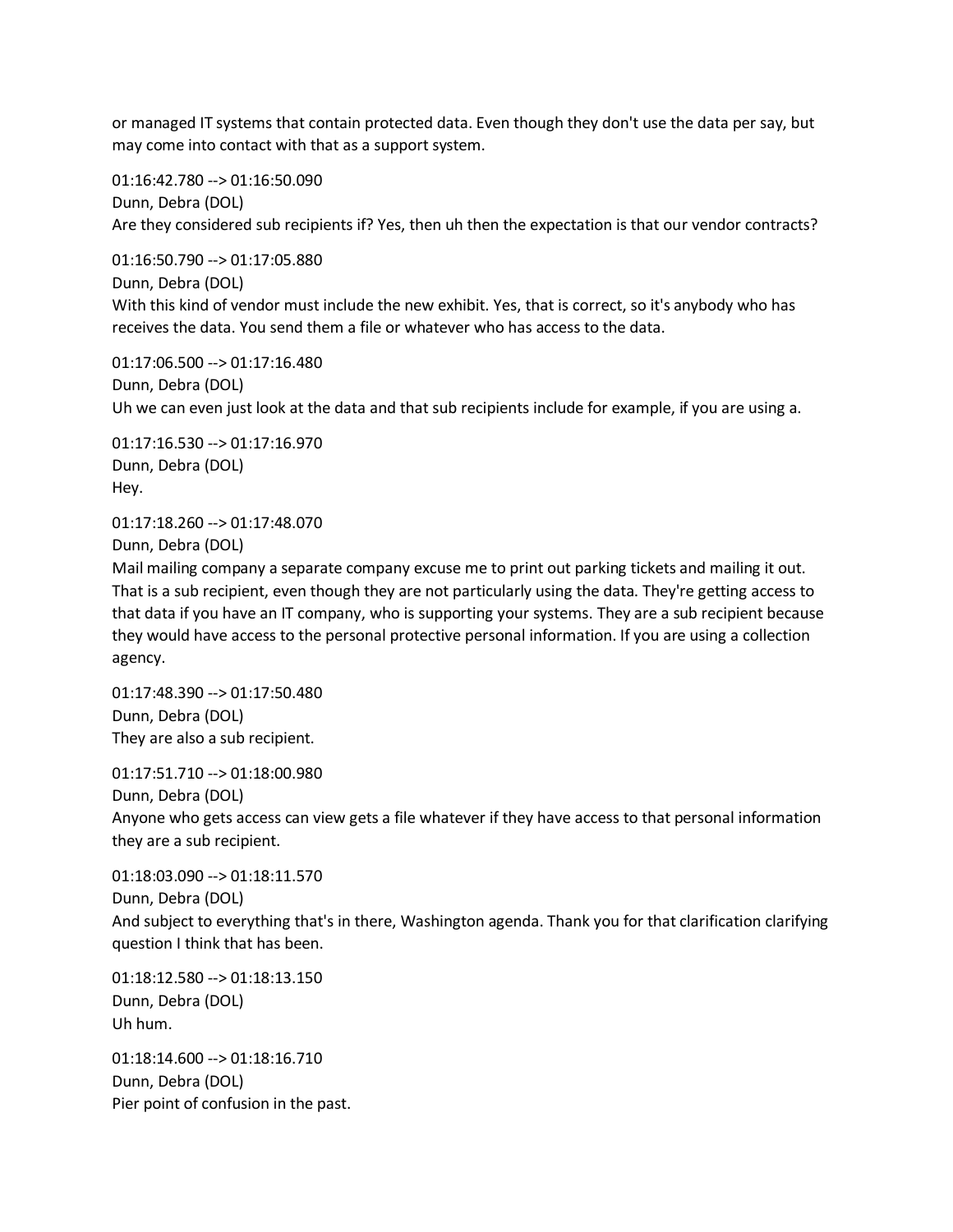01:18:18.530 --> 01:18:20.680 Dunn, Debra (DOL) Related to JVS.

01:18:21.600 --> 01:18:23.090 Dunn, Debra (DOL) When you say owners?

01:18:24.990 --> 01:18:29.690 Dunn, Debra (DOL) Which which owner are you talking about the property owner?

01:18:30.460 --> 01:18:35.740 Dunn, Debra (DOL) Or the junk vehicle owner it's the vehicle owner that I think that this is related to consent.

01:18:36.490 --> 01:18:39.760 Dunn, Debra (DOL) We have to get their own the vehicle owner consent.

01:18:42.070 --> 01:18:48.590 Shields, Eric (DOL) I'm gonna expand on that real quick and then we're going to have to look at the question and we're gonna add some more detail to that VFAQ.

01:18:48.180 --> 01:18:48.440 Dunn, Debra (DOL) Yeah.

01:18:50.190 --> 01:18:59.190 Shields, Eric (DOL) 'cause I hate that the Gist of it was where they can't locate the owner how you know how are they going to get the information so let us look at that and come up with an answer in the FAQ please.

01:18:50.200 --> 01:18:50.840 Dunn, Debra (DOL) Thank you. 01:18:54.490 --> 01:18:54.720 Dunn, Debra (DOL) Or. 01:18:59.770 --> 01:19:00.850 Dunn, Debra (DOL) Yeah, that is. 01:19:01.590 --> 01:19:04.550 Dunn, Debra (DOL) Something that we've struggled with a bit on in all honesty.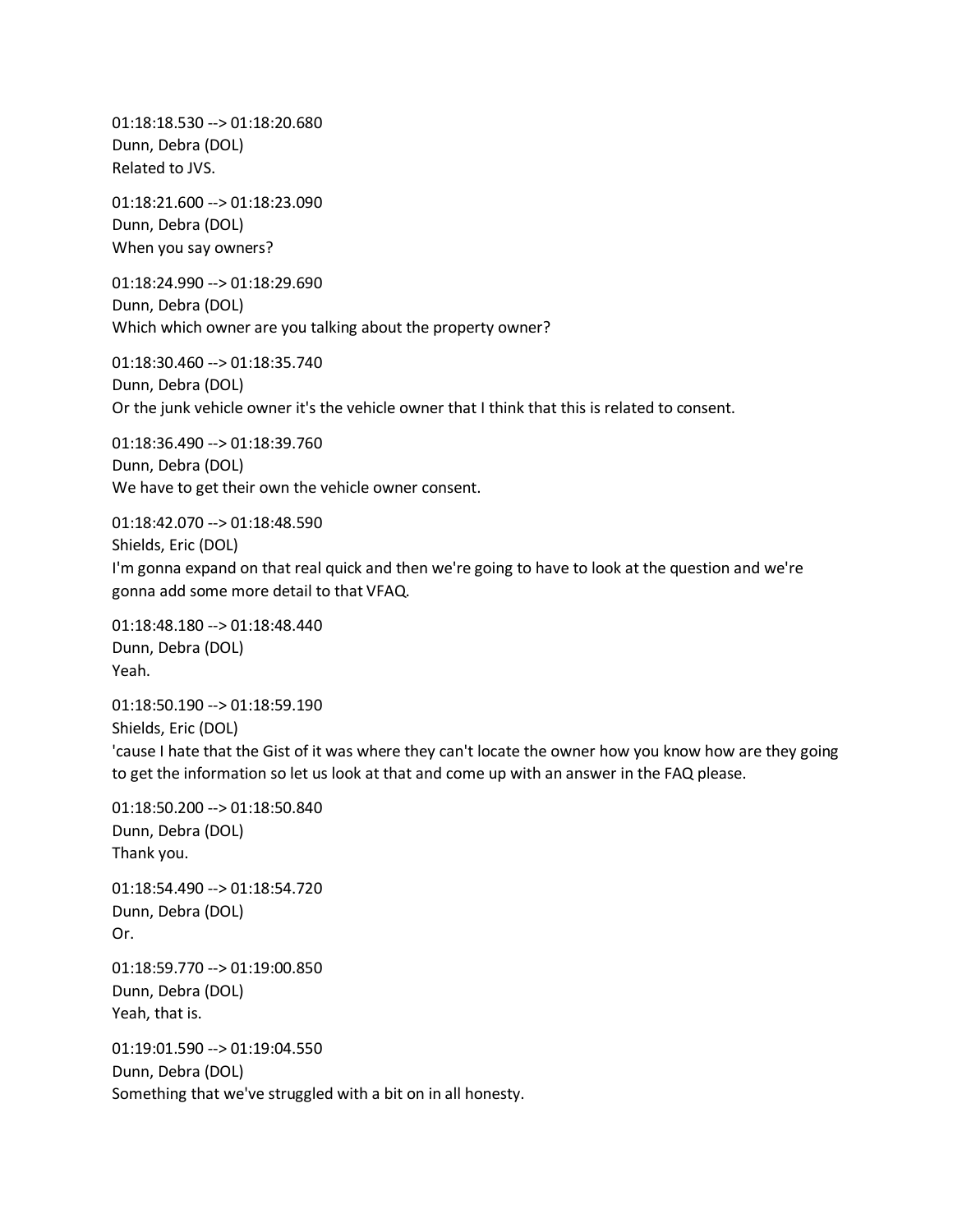01:19:07.100 --> 01:19:08.690 Dunn, Debra (DOL) In the process server.

01:19:09.770 --> 01:19:24.310

Dunn, Debra (DOL) I or askews me, I'm a process server. The reason I used the site is to locate physical address of the of the defendant. Most of the time people have their own, they have their vehicle registered to appeal address?

01:19:24.900 --> 01:19:30.760 Dunn, Debra (DOL) Is there a change that can take place that allows process servers to view vehicle?

01:19:31.550 --> 01:19:40.240 Dunn, Debra (DOL) Physical address is most of the time this is to locate them over the complaint of damages stemming from auto accidents.

01:19:41.140 --> 01:19:49.050 Dunn, Debra (DOL) There is a statute. I believe that says, and I'll look into this further. It's been a long time since I've looked at that statute that says.

01:19:50.520 --> 01:19:55.340 Dunn, Debra (DOL) Whenever there is a physical address and A.

01:19:56.510 --> 01:20:03.440 Dunn, Debra (DOL) A resident or excuse me a residential address and a mailing address and file were only allowed to give out the mailing address.

01:20:05.080 --> 01:20:10.220 Dunn, Debra (DOL) If you know of a different law. Please let us know I would love to to know that.

01:20:14.490 --> 01:20:25.830 Dunn, Debra (DOL) And we'll take a look at this further to see if we can figure out something for that. But I believe that if we're talking about contracted plate search.

01:20:26.810 --> 01:20:32.430 Dunn, Debra (DOL) The system and Susan if you're online. I'm not sure is is.

01:20:33.430 --> 01:20:37.910 Dunn, Debra (DOL) Programmed potentially to only give out residential address or excuse me.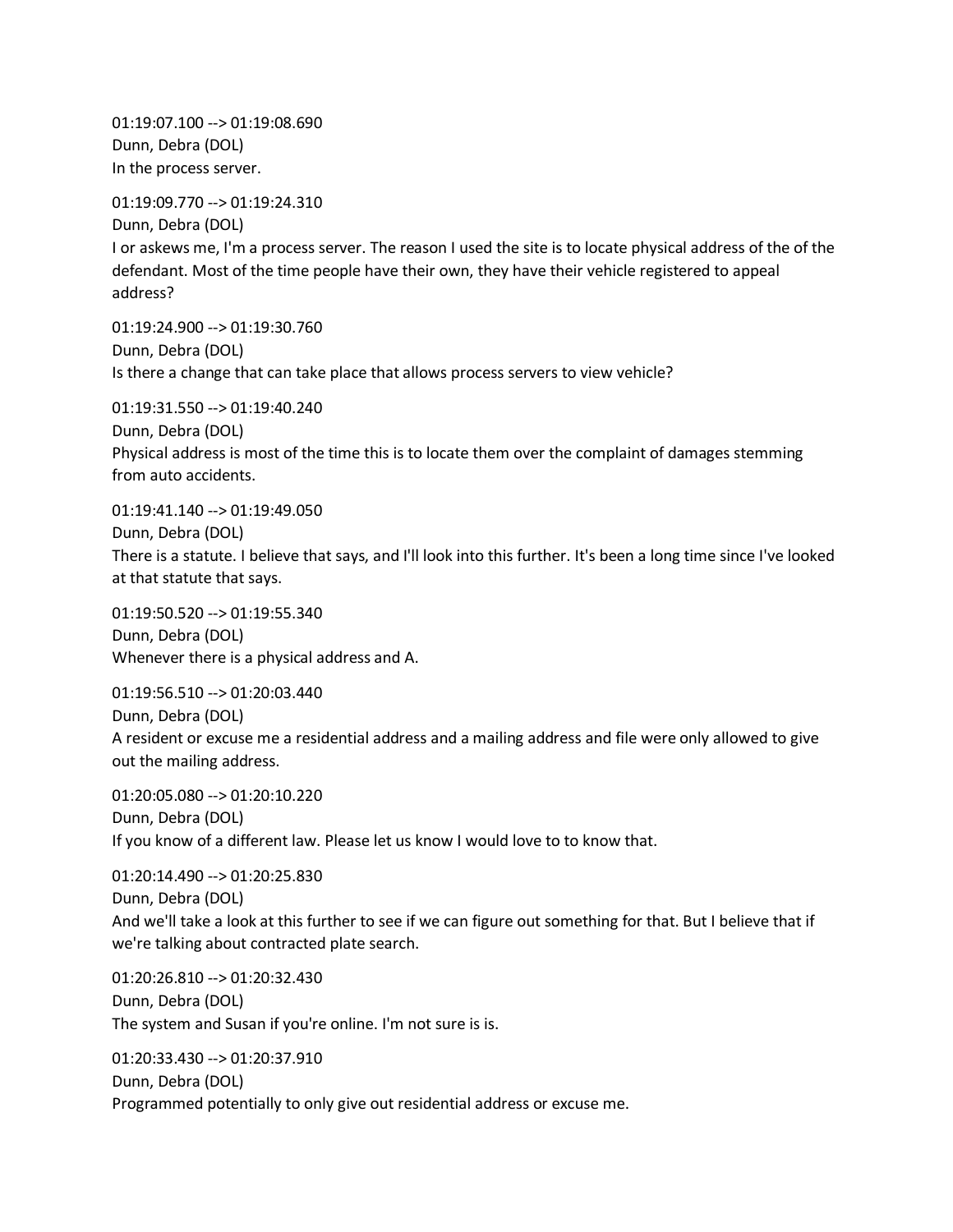01:20:38.930 --> 01:20:42.710 Dunn, Debra (DOL) Billing address when there's 2 addresses on file is that correct.

01:20:43.180 --> 01:20:44.200 Mitchell, Susan (DOL) Yes, that's correct.

01:20:44.540 --> 01:20:49.020 Dunn, Debra (DOL) Yeah, so in that case you may have to ask for that information through public disclosure.

01:20:51.530 --> 01:20:51.760 Shields, Eric (DOL) Now.

01:20:51.540 --> 01:20:52.490 Dunn, Debra (DOL) We'll put that.

01:20:51.820 --> 01:20:55.850 Shields, Eric (DOL) Do we have time for one, maybe 2 questions and then we're gonna do our our close up.

01:20:56.720 --> 01:20:58.550 Dunn, Debra (DOL) OK, I only see 2 more questions left.

01:20:59.510 --> 01:21:03.400 Dunn, Debra (DOL) Uh with the conversation, we have had around cyber oh.

01:21:04.070 --> 01:21:07.430 Dunn, Debra (DOL) It jumped cyber and waiver of subrogation.

01:21:08.840 --> 01:21:15.730 Dunn, Debra (DOL) Assumption is best practice for this type of coverage will be used for the requirements of put out there.

01:21:18.820 --> 01:21:23.830 Dunn, Debra (DOL) So you know, we're reconsidering that waiver of subrogation, we understand that folks are.

01:21:25.690 --> 01:21:29.130 Dunn, Debra (DOL) Sometimes not able to get it, so that's part of the conversation that we're having.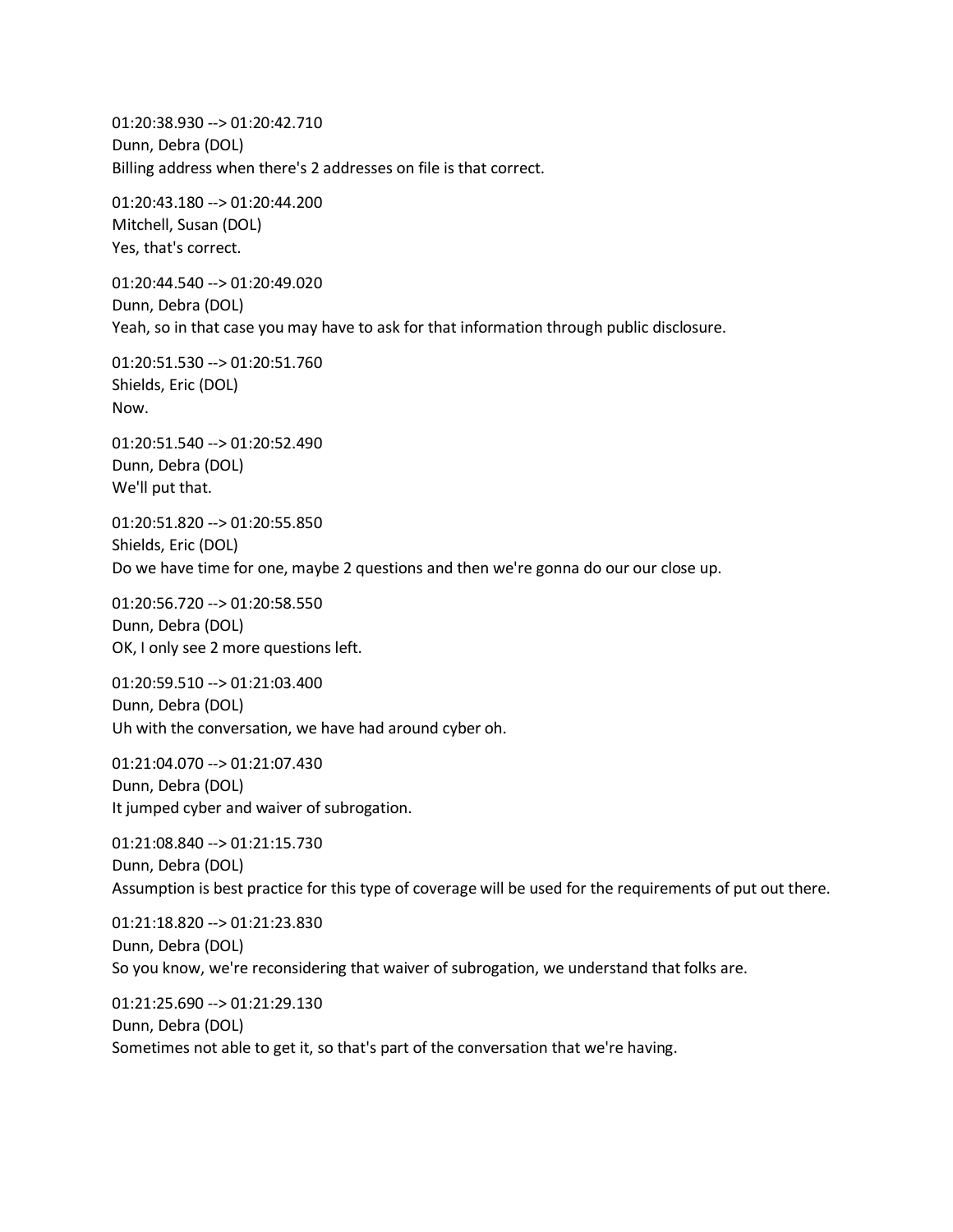01:21:29.620 --> 01:21:35.510 Dunn, Debra (DOL) Uh probably more information about that as we developed this cyber labor labor.

01:21:36.810 --> 01:21:39.830 Dunn, Debra (DOL) Cyber liability insurance requirement.

01:21:49.180 --> 01:21:54.890 Dunn, Debra (DOL) OK public disclosure requests are for attorney attorneys only correct.

01:21:56.200 --> 01:21:57.500 Dunn, Debra (DOL) Not process servers.

01:21:58.440 --> 01:22:03.160 Dunn, Debra (DOL) No process servers do have a permissible use under Washington law.

01:22:05.230 --> 01:22:08.640 Dunn, Debra (DOL) I believe it's not it's under the DPA it's probably under the DPA.

01:22:08.920 --> 01:22:09.200 Shields, Eric (DOL) Yep.

01:22:09.750 --> 01:22:18.020 Dunn, Debra (DOL) Uh and so process servers are allowed to get the data. It's just that our system isn't programmed to give you the physical.

01:22:18.720 --> 01:22:29.340 Dunn, Debra (DOL) Excuse me the residential address and so in order to get that. You would probably just have to request it through public disclosure because our current systems are not programmed to provide that.

01:22:30.930 --> 01:22:32.520 Dunn, Debra (DOL) OK, so.

01:22:31.930 --> 01:22:40.630 Shields, Eric (DOL) So Debi there was one more question that you went over, but it was a while. Several liability insurance Bureau requirement for state, local agencies.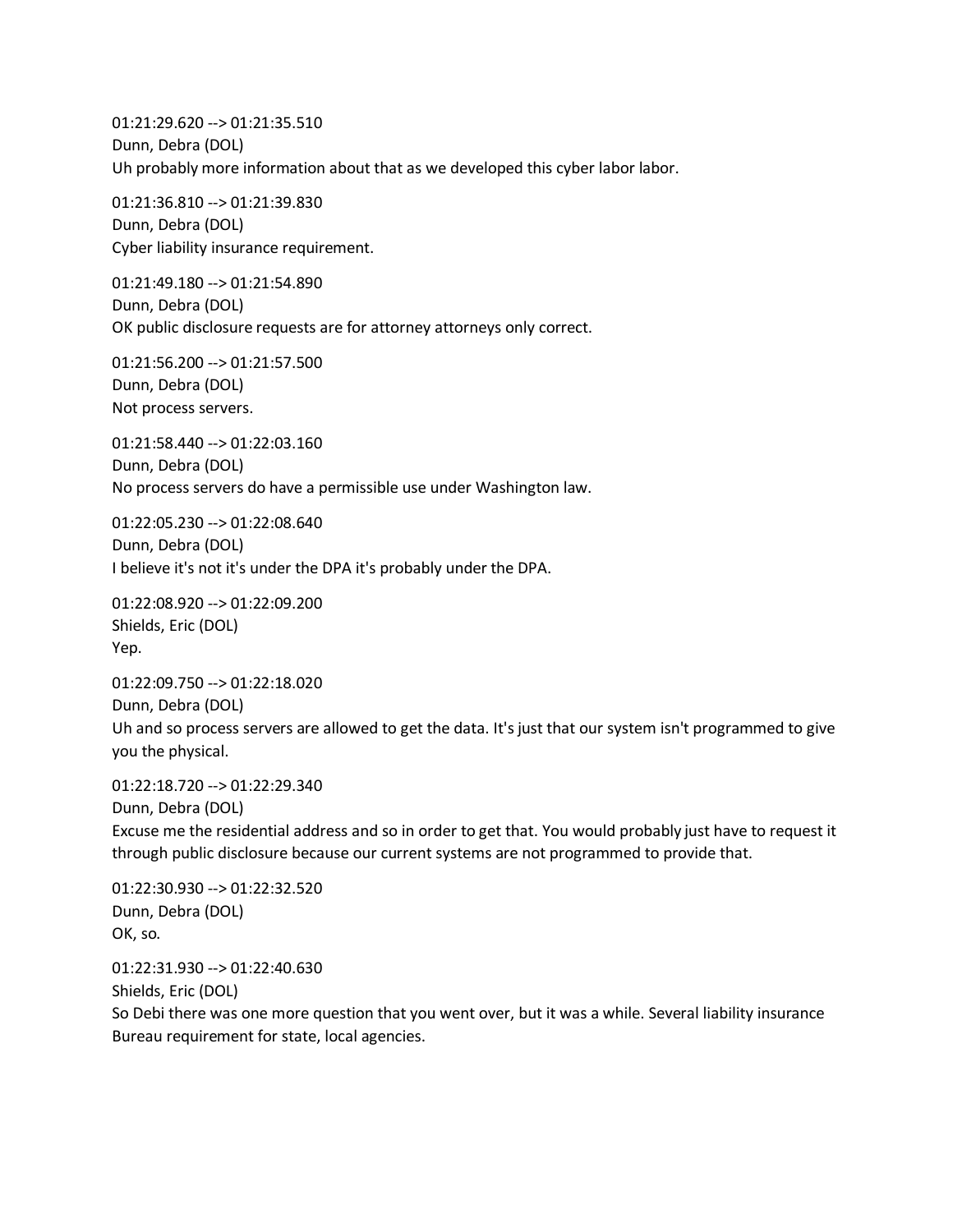01:22:42.450 --> 01:22:42.580 Dunn, Debra (DOL) If.

01:22:42.640 --> 01:22:46.680 Dunn, Debra (DOL) Yourself and shoot a That's a good question I believe yes.

01:22:47.760 --> 01:22:53.610 Dunn, Debra (DOL) But we've done some research and we believe that most state agencies already have it.

01:22:55.180 --> 01:22:55.630 Dunn, Debra (DOL) So.

01:22:57.280 --> 01:23:09.090 Dunn, Debra (DOL) OK, I'm I'm gonna hand it over to James go ahead and if you have questions go ahead and continue to put him in the chat. We could at least capture them and answer them in the FAQ&A over James.

01:23:07.880 --> 01:23:08.210 Messer, James (DOL) Yep.

01:23:10.570 --> 01:23:17.240 Messer, James (DOL) Thanks Debbie just want to say that I'm sorry off by saying that we do appreciate all the comments and questions that we perceive today.

01:23:17.660 --> 01:23:46.050 Messer, James (DOL)

Uh we would like to go ahead and conclude the meeting by talking about next steps in the process in terms of feedback. We're requesting all feedback. You received by close of business on March 4th for boat contract customers. We ask that you send your feedback to data contracts at DL dot law.gov and 4. East service customers. Please send your feedback to data services at DL dot.gov.

01:23:46.620 --> 01:23:59.230

Messer, James (DOL)

Uh we will be reviewing all feedback and make any applicable changes to the documents as Debbie mentioned earlier once all feedback has been received we will develop and distribute that fake you.

01:24:00.180 --> 01:24:23.100

Messer, James (DOL)

In regard to the Washington administrative code. We wanted to talk a little bit about the 3 phase process for rulemaking. We're currently finishing up CR 101 or phase. One of the rulemaking process, which is to invite the public to participate in discussion and possible rulemaking before any formal notice or action is taken will be moving into CR 102, which is the proposal proposal of rulemaking.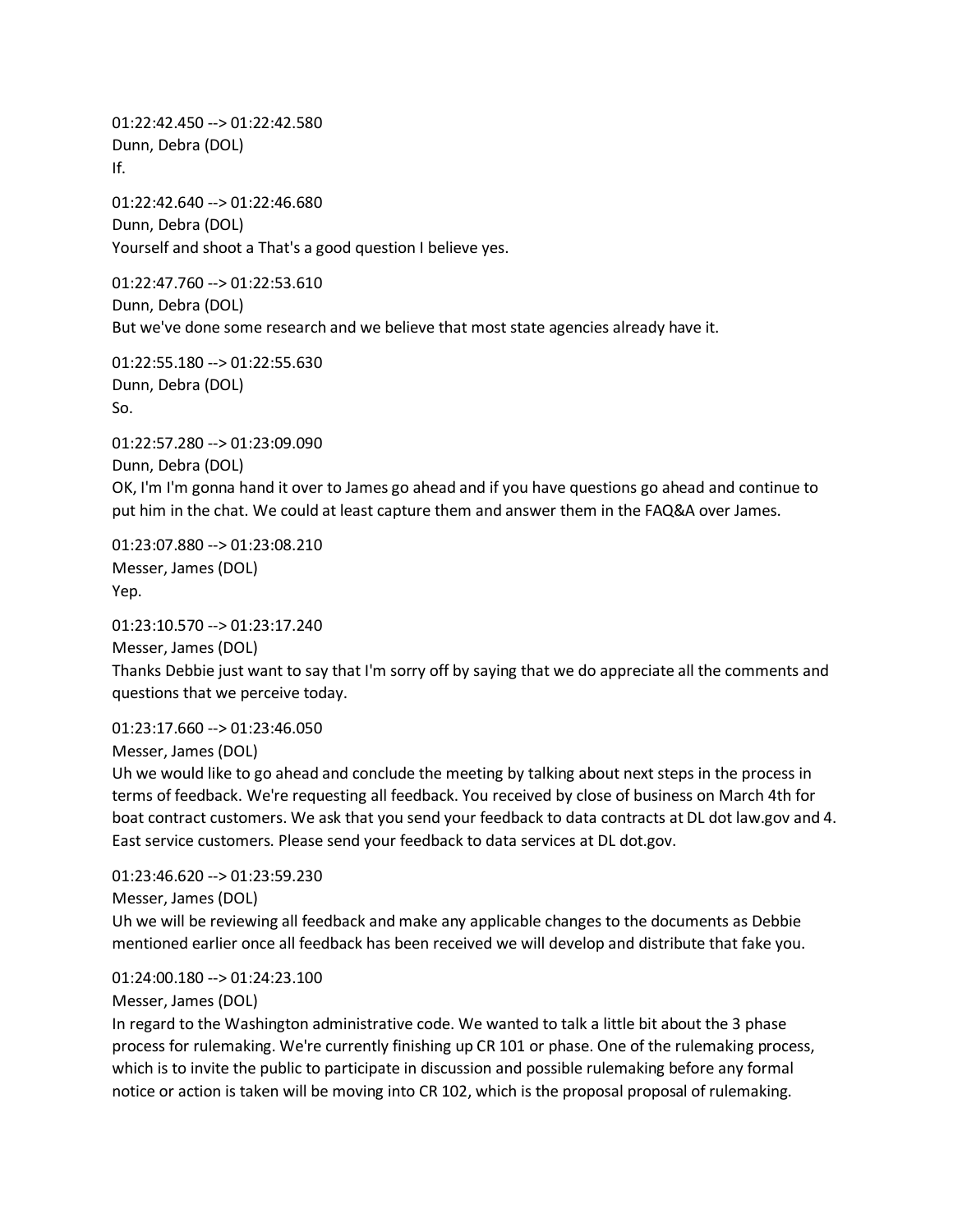01:24:23.750 --> 01:24:32.640

Messer, James (DOL)

Uh in this phase will be holding a public hearing and will notify you a minimum of 20 days in advance of the public hearing and do encourage you to to participate in that.

01:24:33.310 --> 01:24:51.820

Messer, James (DOL)

Uh once they've completed CR 102 will move into CR 103, which is rulemaking adoption after the rules approved the rules filed with the office of the code reviser to be put into affect our goal is to have this process completed and the new wack adopted for November first effective date.

01:24:53.260 --> 01:25:05.150

Messer, James (DOL)

As for contracts will be requiring new applications, which must be updated incomplete. I will notify you when we're ready to begin accepting those applications, which we anticipate will be sometime in the spring.

01:25:05.810 --> 01:25:20.470 Messer, James (DOL)

The application process on a first come first serve basis and if an application is incomplete. It will be sent back for Corrections. We will be again, issuing new contracts this summer with an effective date of November, first 2022.

01:25:21.090 --> 01:25:30.390

Messer, James (DOL)

Uh so those are the the next steps in the process. We do want to thank you. All for taking the time to be here today and we appreciate any feedback that you provide?

01:25:35.190 --> 01:25:36.000 Dunn, Debra (DOL) Thank you everyone.

01:25:35.500 --> 01:25:36.050 Messer, James (DOL) Thank you.

01:25:37.610 --> 01:25:49.920 Dunn, Debra (DOL) Go ahead and send questions to our group email boxes if you have them and let us know if you would like a recording of this, or both recorded webinars. Thank you goodbye.

01:25:49.500 --> 01:25:50.060 Messer, James (DOL) Thank you.

01:25:55.960 --> 01:25:56.740 James, Katie M. Thanks, Debbie.